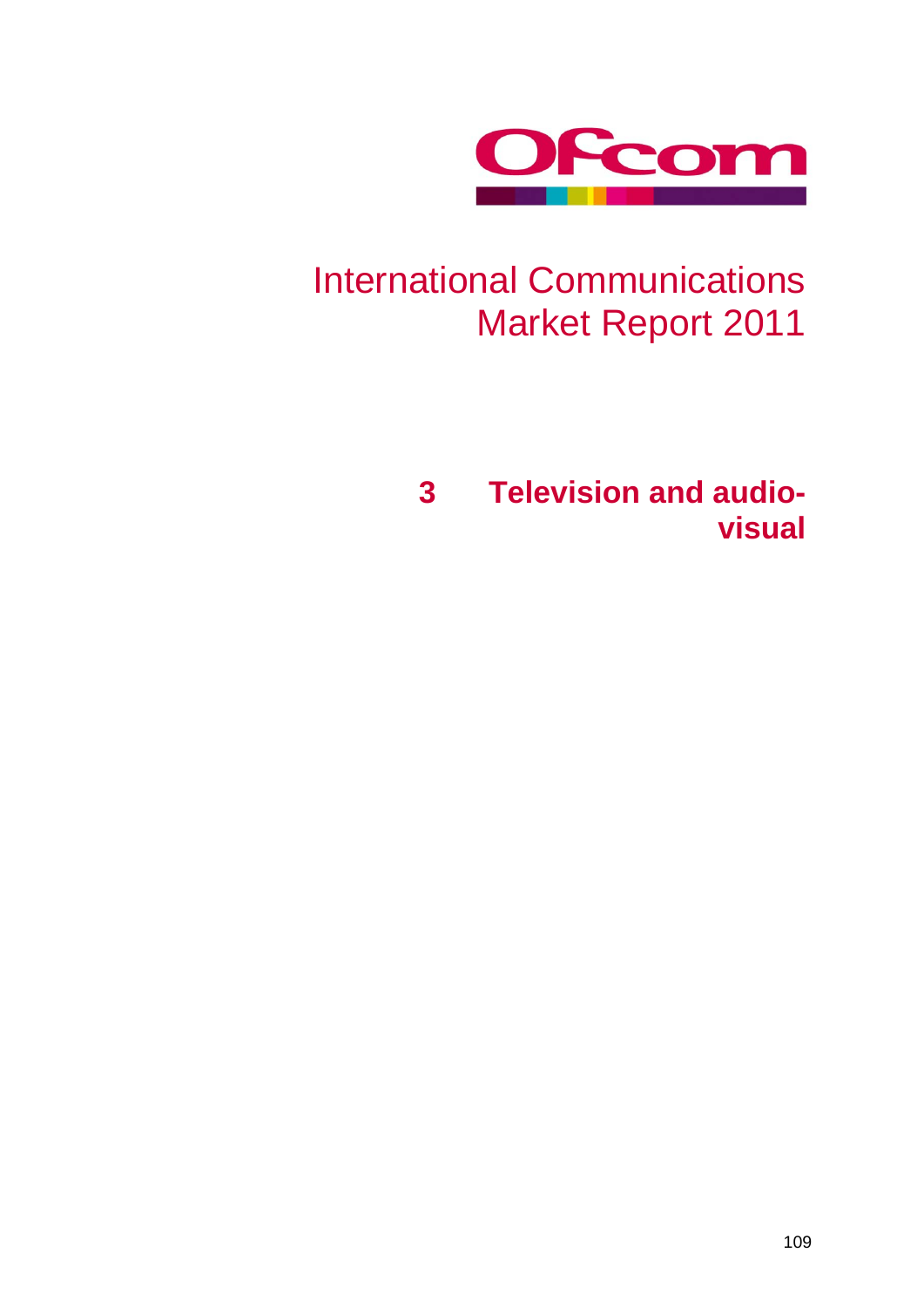## **Contents**

| markets                                                                                                                                                                                                                                                                                     | 111                                                                                                                                                                                         |  |  |  |  |  |  |  |  |
|---------------------------------------------------------------------------------------------------------------------------------------------------------------------------------------------------------------------------------------------------------------------------------------------|---------------------------------------------------------------------------------------------------------------------------------------------------------------------------------------------|--|--|--|--|--|--|--|--|
| Industry metrics and summary<br>Global TV revenues increased in 2010, driven by a recovery in the                                                                                                                                                                                           | 111                                                                                                                                                                                         |  |  |  |  |  |  |  |  |
| advertising market and continued growth in subscription revenues<br>3.1.3<br>Digital television gained ground in many nations during 2010<br>Value-added services on DTV platforms growing in popularity<br>3.1.4<br>UK consumers most likely to claim they use online TV services<br>3.1.5 |                                                                                                                                                                                             |  |  |  |  |  |  |  |  |
|                                                                                                                                                                                                                                                                                             | 123                                                                                                                                                                                         |  |  |  |  |  |  |  |  |
| 3.2.1<br>Summary<br>3.2.2<br>Television revenues among comparator countries<br>TV revenue per head among comparator countries<br>3.2.3<br>TV licence fees most common in Europe<br>3.2.4<br>Ad recovery drives revenues for many free-to-air broadcasters<br>3.2.5<br>3.2.6                 |                                                                                                                                                                                             |  |  |  |  |  |  |  |  |
|                                                                                                                                                                                                                                                                                             | 134                                                                                                                                                                                         |  |  |  |  |  |  |  |  |
| Summary<br>Digital television take-up on main sets<br>Take-up of HDTV services, digital video recorders and connected TVs<br>Pay-television penetration<br>Consumption of broadcast television services<br>Use of video-on-demand services                                                  | 134<br>135<br>140<br>143<br>145<br>149                                                                                                                                                      |  |  |  |  |  |  |  |  |
| 3.3.3<br>3.3.5                                                                                                                                                                                                                                                                              | Key market developments in the TV and audio-visual<br>3.2 The TV and audio-visual industries<br>Pay-TV revenues up despite tough trading conditions<br>3.3 The TV and audio-visual consumer |  |  |  |  |  |  |  |  |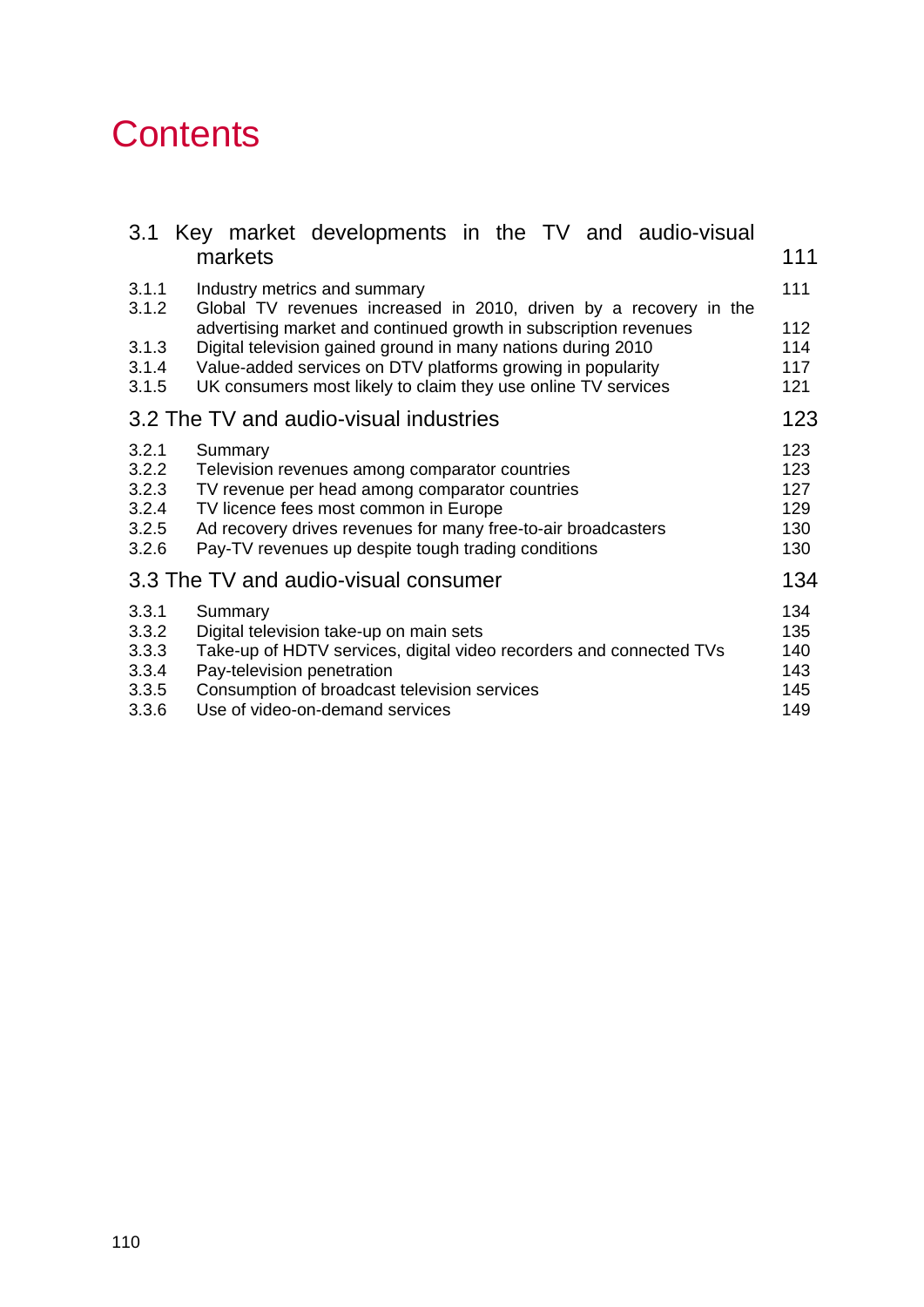## <span id="page-2-0"></span>3.1 Key market developments in the TV and audio-visual markets

## <span id="page-2-1"></span>**3.1.1 Industry metrics and summary**

The TV and audio-visual chapter focuses on three topics - key market developments in the sector; industry revenue, and trends among TV and audio-visual consumers. It includes a global overview and country-level analysis of the 17 comparator countries.

- Key Market Developments details some of the major TV and audio-visual industry trends during the past year, covering analysis of global revenue, take-up of digital TV and technology developments.
- The TV and audio-visual industries section focuses on key revenue trends among comparator countries, including financial results for major pay-TV and free-to-air broadcasters.
- The TV and audio-visual consumer section examines patterns of digital television take-up, including adoption of high-definition television services and digital video recorders. This section also examines how viewers in different countries consume broadcast television channels and TV online.

|                                                                                                                                                                                                                                                                                                                                                                                                                      |                             | $\leq$      | FRA        | <b>GER</b>  | Е    | USA            | <b>MO</b>   | $\frac{z}{2}$ | AUS  | <b>B</b> | $\frac{\Omega}{Z}$ | SWE  | 힡           | 힏              | BRA            | RUS          | $\frac{1}{2}$  | $rac{z}{c}$    |
|----------------------------------------------------------------------------------------------------------------------------------------------------------------------------------------------------------------------------------------------------------------------------------------------------------------------------------------------------------------------------------------------------------------------|-----------------------------|-------------|------------|-------------|------|----------------|-------------|---------------|------|----------|--------------------|------|-------------|----------------|----------------|--------------|----------------|----------------|
| TV revenue (£bn)                                                                                                                                                                                                                                                                                                                                                                                                     |                             | 11.3        | 10.4       | 11.0        | 8.1  | 94.0           | 4.0         | 28.6          | 4.7  | 5.0      | 2.4                | 1.5  | 0.9         | 2.2            | 10.6           | 3.5          | 6.7            | 9.9            |
| Revs change (%, YOY)                                                                                                                                                                                                                                                                                                                                                                                                 |                             | 8.5         | 8.8        | 2.0         | 6.6  | 6.3            | 0.9         | 6.2           | 9.9  | 11.0     | 0.4                | 5.8  | 4.0         | 10.7           | 17.6           | 16.6         | 17.7           | 13.6           |
| Revenue per cap (£)                                                                                                                                                                                                                                                                                                                                                                                                  |                             | 181         | 160        | 135         | 133  | 304            | 119         | 226           | 218  | 106      | 139                | 170  | 189         | 57             | 53             | 25           | 6              | $\overline{7}$ |
|                                                                                                                                                                                                                                                                                                                                                                                                                      | from advertising            | 59          | 46         | 41          | 65   | 116            | 63          | 105           | 109  | 40       | 39                 | 51   | 52          | 21             | 32             | 20           | $\mathbf{1}$   | 4              |
| from subscription                                                                                                                                                                                                                                                                                                                                                                                                    |                             | 78          | 82         | 46          | 44   | 187            | 42          | 81            | 78   | 25       | 63                 | 84   | 99          | 36             | 19             | 5            | $\overline{4}$ | 3              |
| From public funds                                                                                                                                                                                                                                                                                                                                                                                                    |                             | 44          | 31         | 48          | 24   | $\mathbf{1}$   | 15          | 39            | 31   | 41       | 37                 | 35   | 38          | $\overline{1}$ | $\overline{1}$ | $\mathbf{0}$ | $\mathbf{0}$   | $\mathbf{0}$   |
|                                                                                                                                                                                                                                                                                                                                                                                                                      | TV licence fee <sup>1</sup> | 146         | 103        | 185         | 93   | n/a            | n/a         | 175           | n/a  | n/a      | n/a                | 185  | 137         | 40             | n/a            | n/a          | n/a            | n/a            |
| <b>Largest TV</b>                                                                                                                                                                                                                                                                                                                                                                                                    | Platform                    | <b>DSat</b> | <b>DTT</b> | <b>DSat</b> | DTT  | <b>DCab</b>    | <b>DCab</b> | <b>ACab</b>   | DTT  | DTT      | <b>DCab</b>        | ACab | <b>DSat</b> | <b>DSat</b>    | <b>DSat</b>    | <b>ATT</b>   | ACab           | <b>ATT</b>     |
| platform                                                                                                                                                                                                                                                                                                                                                                                                             | % of homes                  | 42%         | 38%        | 34%         | 41%  | 39%            | 44%         | 25%           | 43%  | 69%      | 42%                | 37%  | 52%         | 43%            | 39%            | 36%          | 59%            | 33%            |
| TV viewing (mins/day) <sup>2</sup>                                                                                                                                                                                                                                                                                                                                                                                   |                             | 242         | 212        | 223         | 246  | 283            | 230         | n/a           | 188  | 234      | 191                | 166  | 196         | 245            | 222            | 226          | 119            | 158            |
| No.1 channel share (%)                                                                                                                                                                                                                                                                                                                                                                                               |                             | 21          | 25         | 14          | 21   | $\overline{7}$ | 13          | n/a           | 18   | 16       | 22                 | 23   | 23          | 19             | 42             | 17           | 9              | $\overline{7}$ |
|                                                                                                                                                                                                                                                                                                                                                                                                                      | DTV take-up (%)             | 97          | 93         | 62          | 78   | 87             | 78          | 66            | 75   | 98       | 68                 | 63   | 83          | 56             | 59             | 34           | 29             | 33             |
| Pay TV take-up (%)                                                                                                                                                                                                                                                                                                                                                                                                   |                             | 52          | 57         | 63          | 26   | 88             | 91          | 60            | 31   | 28       | 98                 | 93   | 77          | 76             | 18             | 55           | 82             | 52             |
|                                                                                                                                                                                                                                                                                                                                                                                                                      | <b>DSO</b> date             | 2012        | 2011       | 2008        | 2012 | 2009           | 2011        | 2011          | 2013 | 2010     | 2006               | 2007 | 2012        | 2013           | 2016           | 2015         | 2013           | 2015           |
| Source: IDATE / industry data / Ofcom / Mediametrie, Eurodata TV Worldwide. Figures have been<br>converted to GBP using IMF 2010 average exchange rates. 1The Japanese licence fee costs £102 in<br>errestrial households or £175 to receive a larger number of channels via satellite.?Refers to average<br>TV viewing per head, per day.<br>Some of the key market developments seen during the past year include; |                             |             |            |             |      |                |             |               |      |          |                    |      |             |                |                |              |                |                |
| Global TV revenues increased in 2010, by 7.7% year on year to £239bn,<br>following a recovery in the advertising market (up 9.9% since 2009) and continued<br>growth in subscription income (up 7.1% since 2009).                                                                                                                                                                                                    |                             |             |            |             |      |                |             |               |      |          |                    |      |             |                |                |              |                |                |

## **Figure 3.1 TV industry metrics: 2010**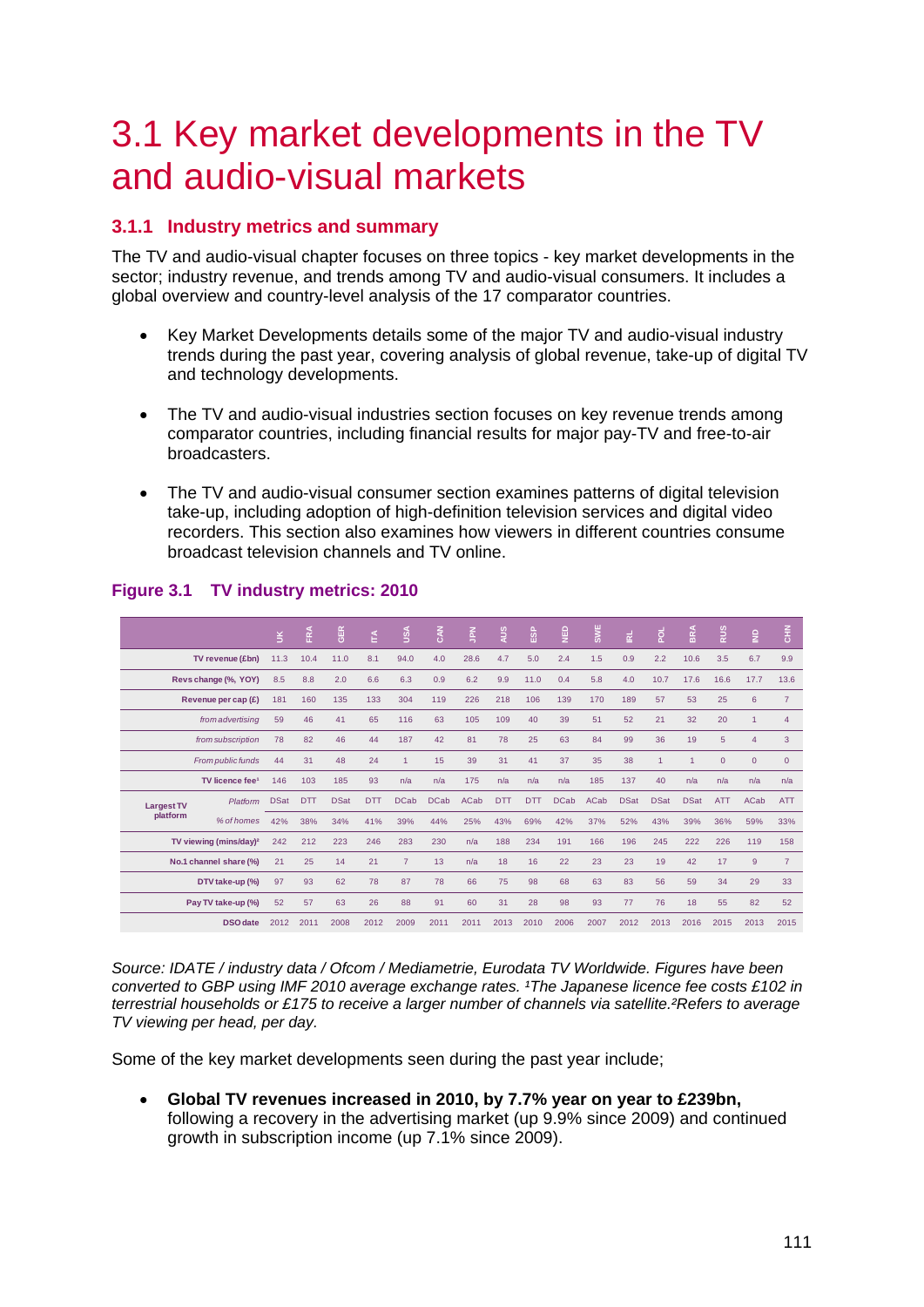- **Digital TV penetration during 2010 rose in all the countries included in this analysis,** with take-up highest in the UK (97%), France (93%) and Spain (98%). The largest year-on-year increase in take-up of digital television was among homes in Brazil, where penetration rose by 20 percentage points to 59% of households in 2010.
- **Take-up of IPTV in France increased by almost a third in 12 months to reach nearly a quarter (24%) of French main television sets in 2010**, making it the second most popular platform after DTT. No other nation was able to match France for the popularity of the IPTV platform, with the second highest take-up being in Sweden, where penetration stood at one in ten homes.
- **Consumers continue to embrace high definition TV, as channel line-ups grow.**  Penetration in the UK increased by a third in 2010, to 21% of main television sets, while HDTV in France and the US entered the mainstream, with penetration for the first time reaching a majority of households (60% (up by 18pp) and 54% (up by 9pp) respectively).
- **Digital video recorders are now widely available in comparator countries.** Takeup was highest in the US at 41%, followed by the UK, where the comparable figure was 35%. Year-on-year adoption in the UK rose fastest, by 4pp, which was also the highest proportional increase over the period.
- **Technologies that have become available more recently are beginning to gather momentum among consumers.** Thirteen per cent of consumers in France claim to have access to an internet-connected television. In Australia, the comparable figure was 9%; in the UK and the US it was 7%. Ten per cent of viewers in Italy claim their main television set is 3D-ready, alongside 8% of those in Germany, 7% in France and 6% in the UK and Australia.
- **Over a quarter (27%) of UK internet users claim to access TV content over the web** *every week* **, up 3pp in twelve months**, driven by the popularity of online catch-up services such as BBC iPlayer and 4OD. Internet users in the UK are more likely to watch TV content over the web than users in France, Germany, Italy and the US.

#### <span id="page-3-0"></span>**3.1.2 Global TV revenues increased in 2010, driven by a recovery in the advertising market and continued growth in subscription revenues**

Ofcom estimates that global TV revenues increased in 2010, by 7.7% year on year, to £239bn. This marks a significant recovery in comparison to 2009, when revenues increased only marginally (0.5%), due to the impact of the economic downturn. Despite the recession, global TV revenues have increased by almost a quarter (23.2%) over four-year period since 2006.

Our analysis of *global* television revenue (presented in this section) incorporates three main components – net advertising revenue, TV licence fees and subscriptions. It also includes revenues from pay-per-view (PPV) services and video on demand (VoD), since these products now form an intrinsic part of many pay-TV offers. This methodology differs from our *country-level* analysis (see paragraph [3.2.2\)](#page-14-2) where the focus is on net advertising revenues, public funds/TV licence fee and subscriptions.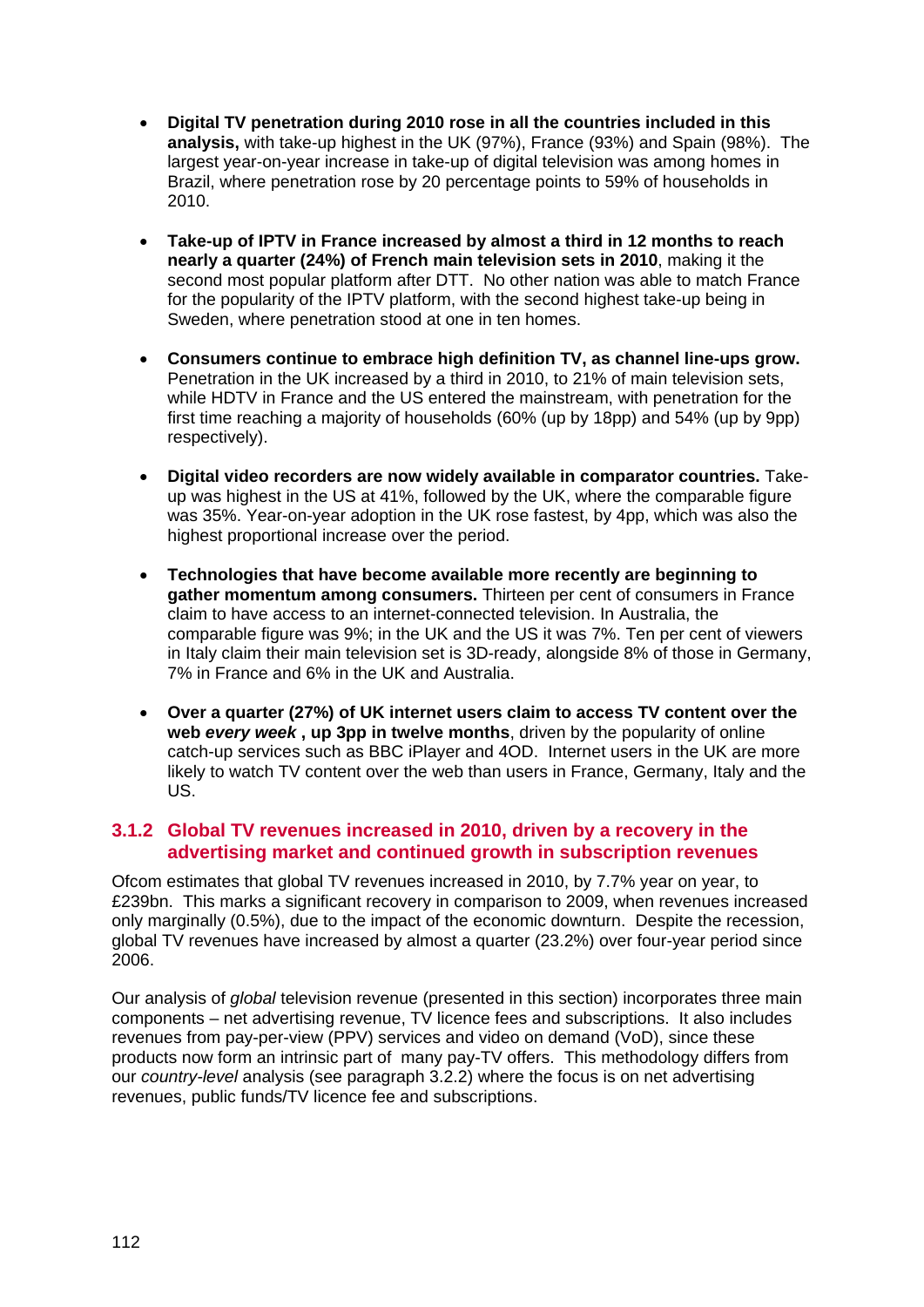#### <span id="page-4-0"></span>**Figure 3.2 Global TV revenues**



*Source: Ofcom analysis based on data from PricewaterhouseCoopers Global Entertainment and Media Outlook 2011-2015 @ www.pwc.com/outlook. IDATE / industry data / Ofcom for US and UK revenues.* 

*Notes: Net TV advertising revenues for Russia have been calculated by discounting 15% of TV advertising spending to remove agency fees and production costs. Interpretation and manipulation of data are solely Ofcom's responsibility. Ofcom has used an exchange rate of \$1.546 to the GBP, representing the IMF average for 2010.*

The 7.7% increase in global television revenues to £239bn in 2010 was driven by a recovery in the advertising market, coupled with continued growth in subscription revenues.

Following a decline in 2009, global TV broadcasters experienced a 9.6% increase in net advertising revenues (NAR) in 2010, up £9bn year on year to £99bn. Growth in pay-TV subscriber revenue increased by 7.1% year on year to £121bn in 2010 – the highest level recorded to date.

Growth in pay-TV adoption (see [Figure 3.29\)](#page-30-0) has contributed to the increase in subscription revenue, as has the launch of new products and services that platform operators have been able to monetise. The continued take-up of enhancements such as digital video recorders (DVRs), video on demand (VoD), high-definition television (HDTV) and to a lesser extent, three-dimensional TV (3DTV) has helped pay-TV broadcasters increase average revenue per user (ARPU). These products are examined in greater detail in Section [3.3](#page-25-0) of this report.

Public funding, usually sourced from TV licence fees or government grants, remained unchanged in 2010 at £19bn. Revenue from this source has also been relatively stable over a four-year period, growing on an average compound basis by 2.2% per year, and bringing revenue up to £19bn in 2010 from £18bn in 2006. Subscription revenues increased by 9.8% on a compound annual basis over the same period, while net advertising revenue (NAR) increased by just 1.6% per annum over the four-year period – the lowest compound annual growth rate of the three revenue streams.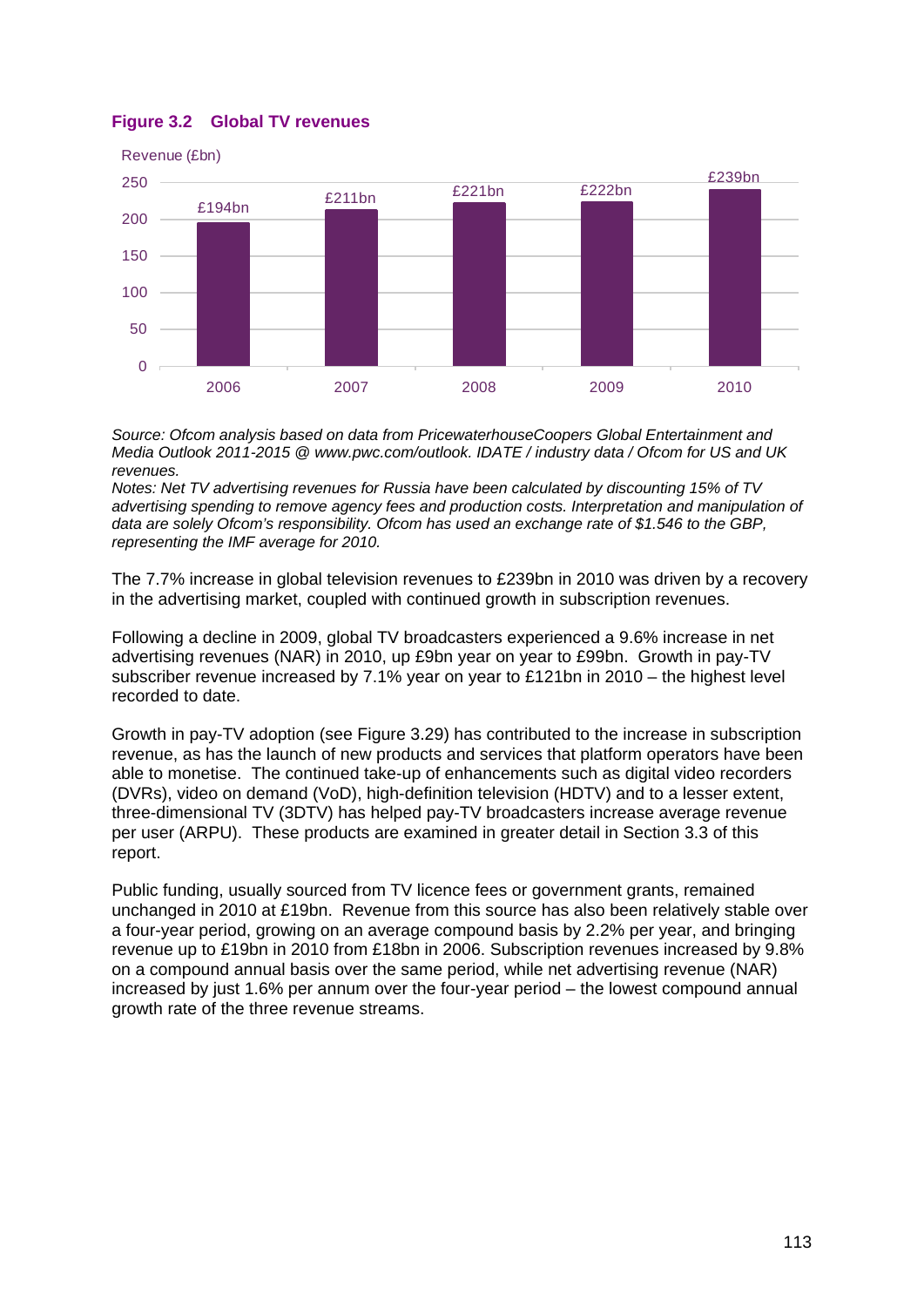

**Figure 3.3 TV industry revenues, by source**

*Source: Ofcom analysis based on data taken from PricewaterhouseCoopers Global Entertainment and Media Outlook 2011-2015 @ www.pwc.com/outlook. IDATE / industry data / Ofcom for US and UK revenues.* 

*Notes: Net TV advertising revenues for Russia have been calculated by discounting 15% of TV advertising spending to remove agency fees and production costs. Interpretation and manipulation of data are solely Ofcom's responsibility. Ofcom has used an exchange rate of \$1.546 to the GBP, representing the IMF average for 2010.* 

## <span id="page-5-0"></span>**3.1.3 Digital television gained ground in many nations during 2010**

#### **Main TV sets in Spain, UK and France are nearly all digital**

Among the comparator countries, digital television (DTV) take-up patterns fell into one of three types in 2010:

- **Almost complete digital conversion**. People in the UK (97%), France (93%) and Spain (98%) have almost universal access to digital television on their main television sets. This may be explained by the recent (in the case or Spain), or imminent, completion of digital terrestrial television switchover in these countries, coupled with the popularity of the terrestrial television platform in each.
- **Digital television available in 60% to 80% of homes**. In a large number of comparator countries, DTV take-up is below 80% - in some cases well below that figure. There are several drivers behind this, including lower levels of terrestrial television take-up (analogue or digital), rendering the market less sensitive to the effects of terrestrial switchover programmes. With analogue cable services remaining popular in many countries, take-up of digital services is correspondingly lower; for example, Germany (62%), Japan (66%) Sweden (63%) and the Netherlands (68%).
- **Analogue platform predominating**. In Russia (34%), China (29%) and India (33%), analogue television platforms are connected to the majority of main sets. This reflects the developing nature of the television markets in these countries. The onset of digital switchover may well drive DTV take-up in future years.

Year on year, growth in the take-up of digital television platforms was highest in Brazil, where take-up rose by 20 percentage points to 59% of homes in 2010. Households in the Republic of Ireland also embraced digital television in large numbers, with penetration rising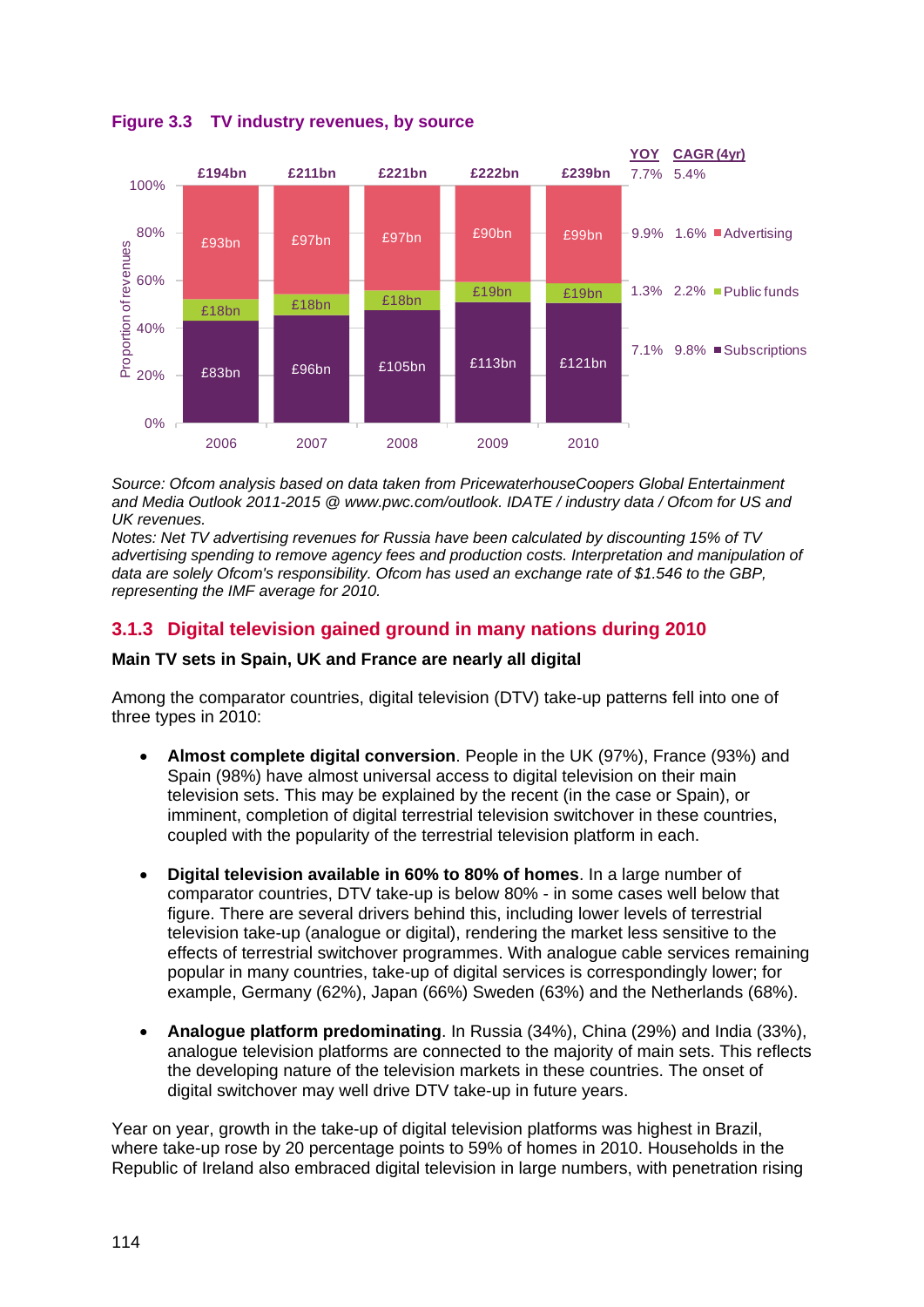by 18 percentage points to 83%. In Spain, where switchover was completed in 2010, DTV homes grew by 14 percentage points, and the figure was the same in Australia, where the switchover programme began in 2010 and is scheduled to be completed by 2013. There was also a double-digit increase in take-up in France (by 13 pp – switchover will be completed in November 2011) and in the Netherlands (10pp – fuelled by the growing popularity of digital cable services and IPTV).

Elsewhere, DTV growth was more modest. A nine percentage point increase in DTV adoption in Canada was driven by the rapid conversion of analogue cable homes to digital; in Italy a seven point increase came about as a result of rising adoption of digital terrestrial television during 2010 (with DSO having already started in some regions).





Since Ofcom began publishing this international benchmarking study, in 2006, seven countries have switched off their analogue terrestrial television service, including the Netherlands, Sweden, Germany, the US, Spain, Canada and Japan.

In Spain, the terrestrial TV platform has always been very popular, unlike other countries where cable or satellite have proved more popular. The completion of DSO in Spain has therefore been a significant achievement. In 2010 terrestrial television accounted for nearly 70% of all main television sets in Spain, with take-up of digital terrestrial having risen by 10 percentage points during 2010.





*Source: IDATE / industry data / Ofcom.*

*Source: IDATE / industry data / Ofcom.*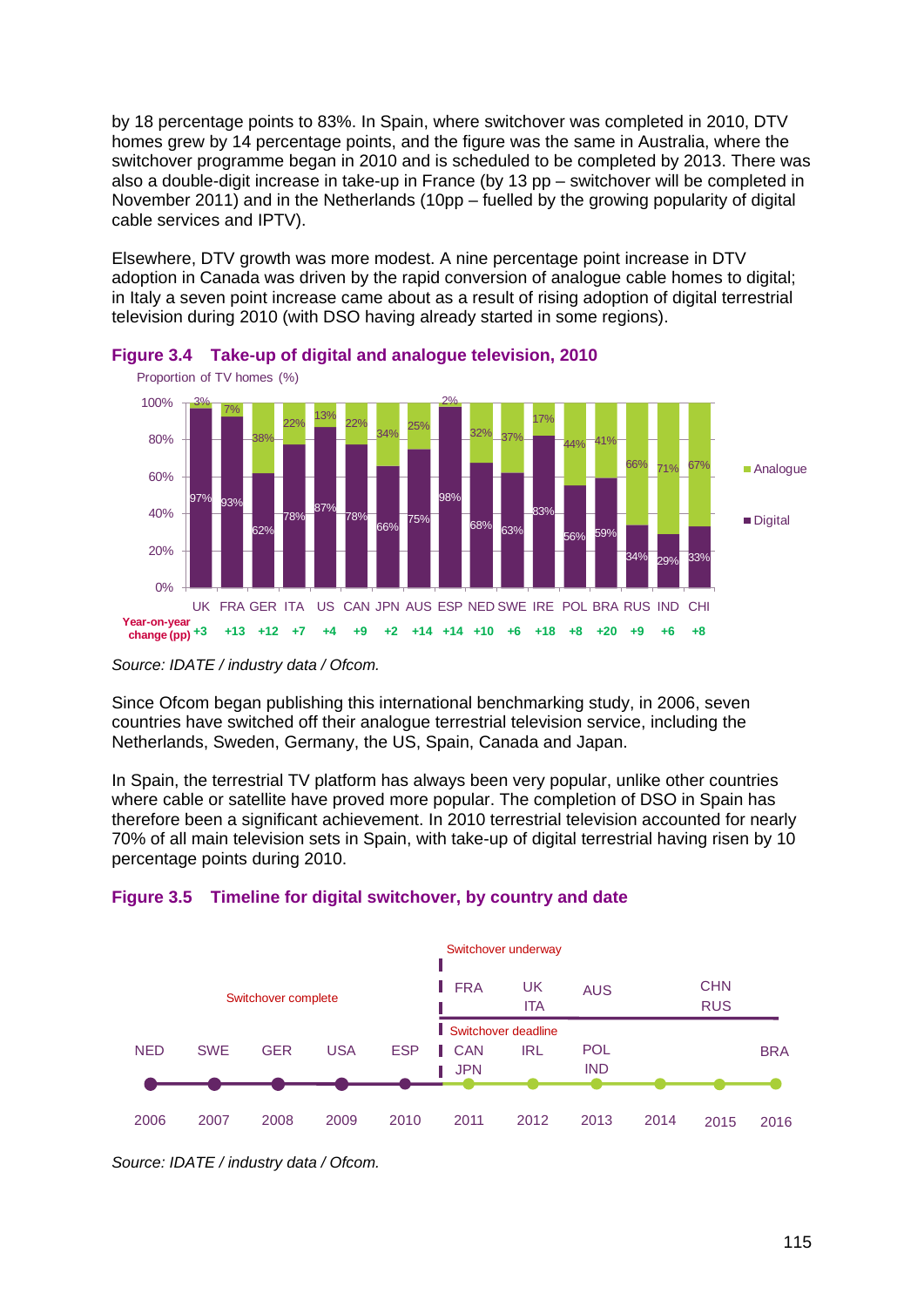Three countries experienced a rapid acceleration in household take-up of digital television during 2010. The 13 percentage point increase in France was nearly double the comparable figure in 2009 (8 percentage points); in Ireland, the 18pp rise in 2010 was three times that of 2009. Both are facing the completion of digital television switchover in the next 12 months. But by far the most substantial acceleration in DTV take-up has been in Brazil, where the 20pp rise in take-up during 2010 was five times the 2009 figure.

More modest levels of growth in household take-up were experienced in Canada (9pp, up by 2pp year on year), Sweden (6pp, up by 2pp) and Russia (9pp, up by 3pp), Elsewhere, DTV take-up has begun to slow down in the past twelve months, possibly driven by increasing levels of digital television adoption.

Taken together, the last two years have seen substantial double-digit increases in DTV takeup in many of the countries covered in this report – ranging from 22pp in France and 23pp in Australia to 25pp in Brazil and Germany and 28pp in Spain.





#### **IPTV take-up grew rapidly in France, reaching nearly a quarter of homes in 2010**

This report first highlighted the growing popularity of IPTV (albeit at a relatively low level in many countries) in 2009. As investment in advanced, high-bandwidth telecommunications infrastructures continues, IPTV is becoming a viable alternative in many more homes. But in the face of a range of well-established competing digital platform technologies, it can be challenging for a new technology such as IPTV to gain a foothold. [Figure 3.7](#page-8-1) illustrates how IPTV has grown in popularity among those countries where take-up exceeded 4% in 2010.

In 2010, the platform entered the mainstream in France, with take-up rising by a third to reach nearly a quarter (24%) of French main television sets in 2010. No other nation was able to match France in terms of IPTV popularity, because the IPTV platform was introduced to the market relatively early, in the context of low cable availability. That said, rates of takeup are high elsewhere; in Sweden, penetration reached 10% in 2010, up by 1pp year on year; 8% of homes in the Netherlands now have the technology, double the figure in 2009. Among US households, the comparable figure was 6% (up by a third) and in Germany 5% (up by 2pp over the period).

*Source: IDATE / industry data / Ofcom.*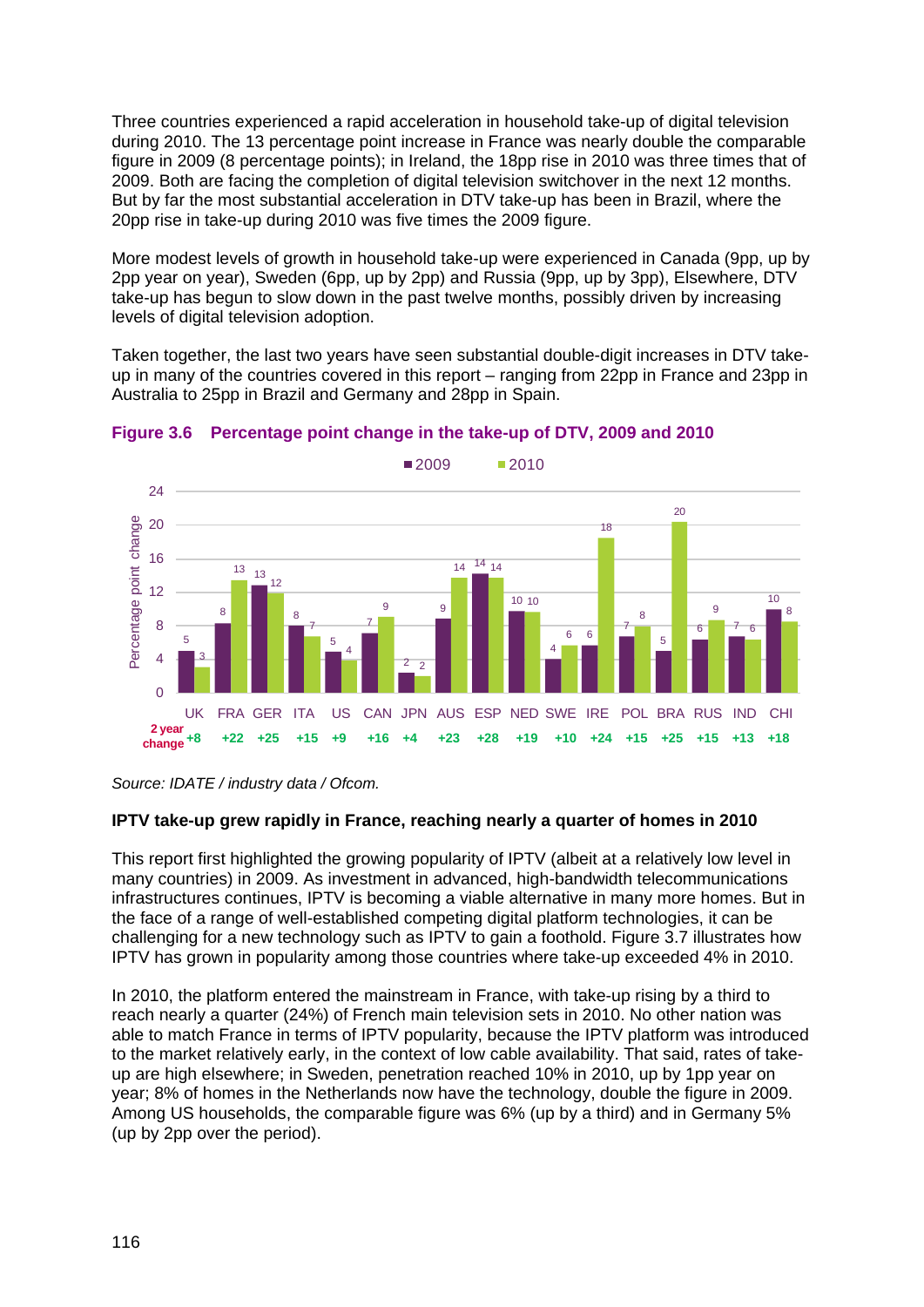

<span id="page-8-1"></span>**Figure 3.7 IPTV take-up on main TV sets in countries where take-up exceeded 4% in 2010**

*Source: IDATE / industry data / Ofcom.* 

*Notes: Only countries where IPTV take-up exceeded 4% of television homes in 2010 are shown in the chart.*

## <span id="page-8-0"></span>**3.1.4 Value-added services on DTV platforms growing in popularity**

The transition to digital television is well under way in most of the countries covered by this report; and it is complete, or nearly so, in several. So the product features enabled by digital technology – wider channel choice; greater interactivity; radio on television – are now, for many people, the default expectation.

But as one particular aspect of the television market becomes mainstream, so the platform operators turn to new, value-added services to ensure that their proposition remains distinctive, and therefore competitive, in comparison to alternative products. High-definition TV (HDTV) services are one example (though many might argue that this is now a mainstream, well established technology); digital video recorders are another; internetenabled set-top-boxes and 3D-ready televisions also fall into this category.

#### **HDTV available in a majority of French and US homes for the first time**

Among the six countries for which high-definition television subscriber/homes data were available, the story in 2010 was of rapid adoption and high levels of take-up in both France and US, where penetration grew to 60% (up by nearly a half) and 54% (up by a fifth) respectively in 2010.

In Japan, high-definition television has been available, in analogue or digital form, for many years. As a result, the technology is well-established, and around 40% of homes have a high-definition television service available to them. But the Japanese market has not experienced any growth in HD equipment adoption. From a lower base HD take-up in Italy doubled during 2010, rising to 28%, while penetration in the UK rose by a half to 21% of main sets over the same period. In Germany, where HD take-up started slowly, (compared to Italy, for example), take-up nearly doubled over the year to reach 14% of main television sets.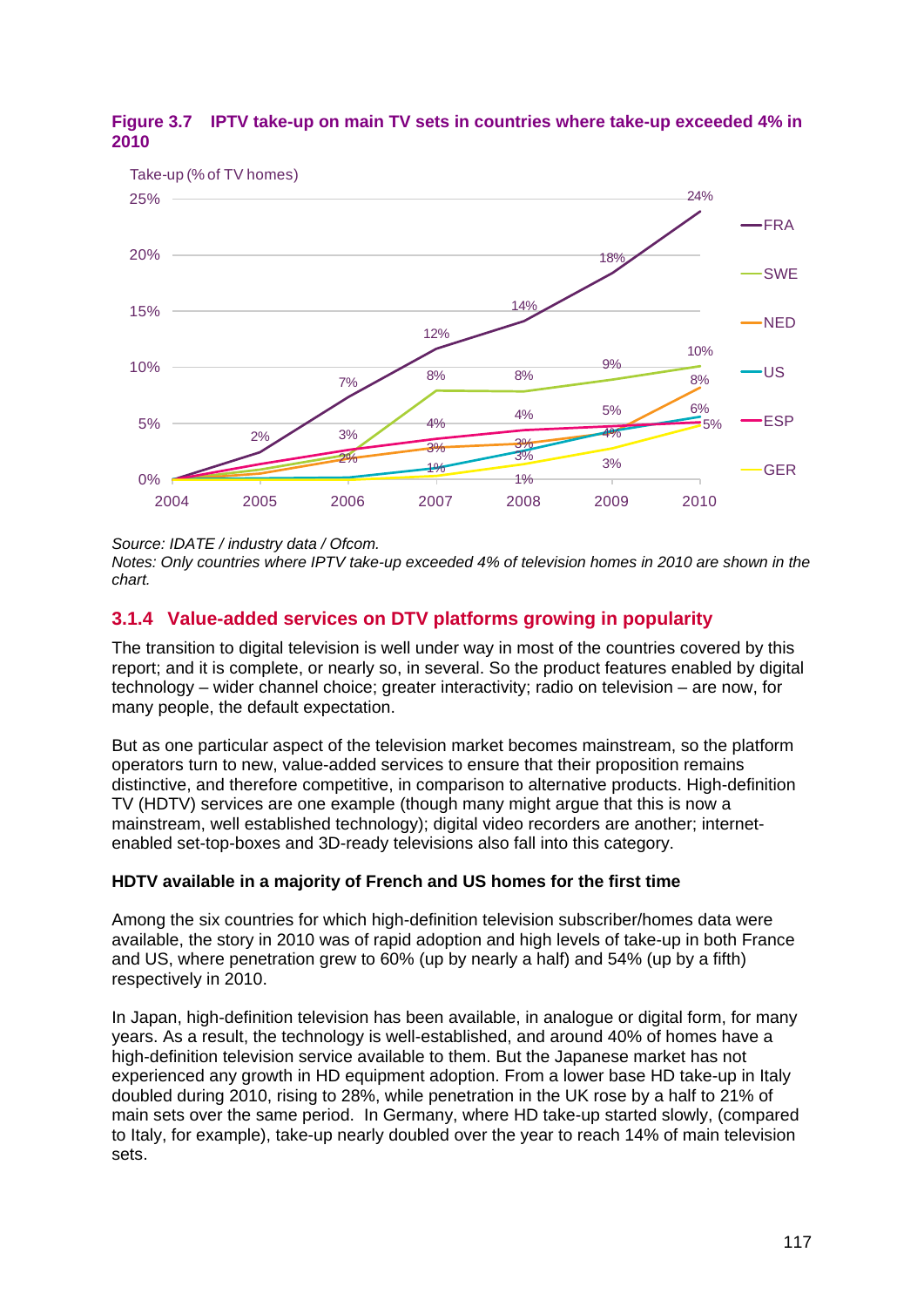

#### **Figure 3.8 Growth in the number of HD television homes**

*Source: IDATE / industry data / Ofcom.*

Across countries, a variety of platforms have been responsible for bringing HD content into homes. In the US, cable was the most popular platform, followed by satellite and then DTT. Together with IPTV, there were around 62 million HD US homes in 2010.

Among the larger European territories, DSat was the most popular route to HD, accounting for 13.4 million households. DTT was the second most popular platform, with a further 10.8 million homes; digital cable and IPTV commanded a further 9.3 million between them.

In Japan, cable's contribution to HD homes was very small in 2010. But of the 20 million total, 11 million received HD content through the satellite platform, with DTT accounting for just under 9 million.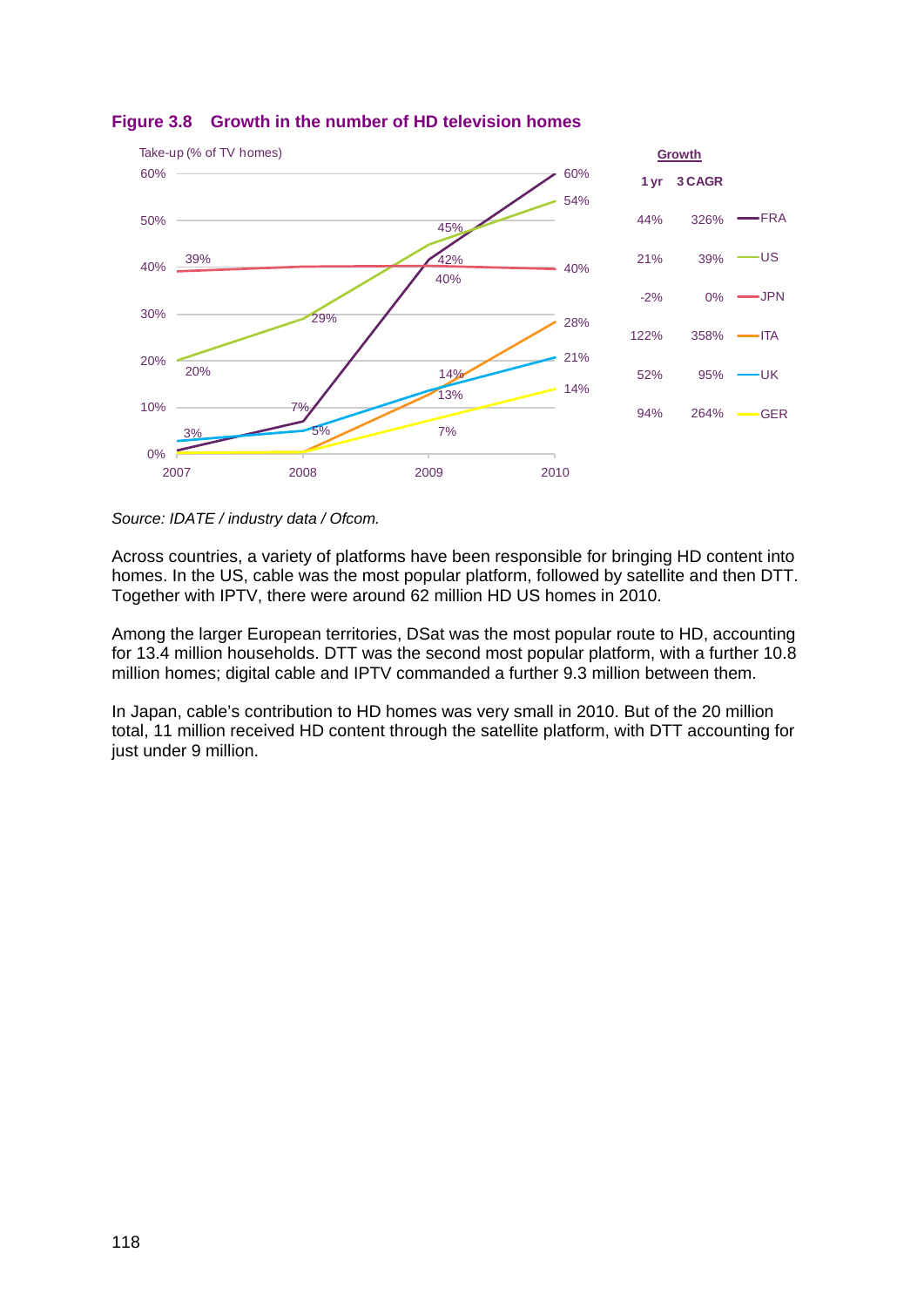

**Figure 3.9 Number of HD homes, by platform and country, end 2010**

*Source: IDATE / industry data / Ofcom.* 

*Notes: Paying and FTA HD homes; no data available for IPTV take-up in Japan.*

#### **Digital video recorders available in nearly three in ten homes across the UK, France, Germany, Italy, the US and Japan**

Digital video recorders (that enable TV programmes to be recorded, paused and rewound) are becoming more widely available. Among homes in France, Germany, Italy, Japan, the UK and the US in 2010, DVRs were connected to the main set in one nearly in three (28%) households.

By country, more than a third (36%) of viewers in UK homes had access to a DVR, along with 41% of those in the US; in both, pay-TV providers have promoted their adoption among existing subscribers. Take-up in Australia was just over a quarter, at 28%, while in France, Germany and Italy take-up was lower, with DVRs connected to the main television set in around a fifth of homes (21%, 22% and 22% respectively).

Year on year, growth in DVR adoption was highest in the UK, where take-up rose by 4pp between 2010 and 2011. In the US, France and Germany, it rose by 2 pp.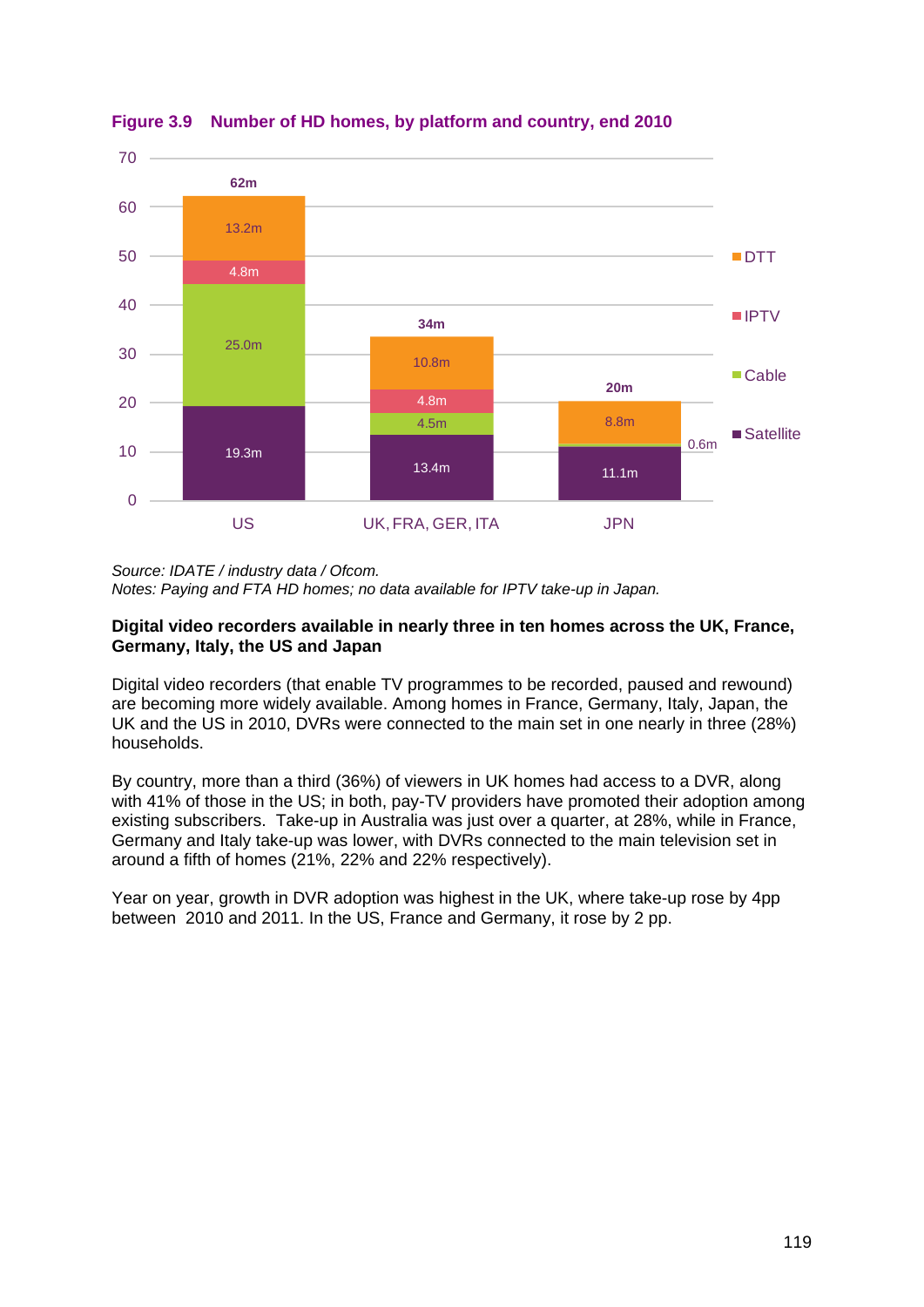

**Figure 3.10 Claimed DVR take-up and year-on-year changes in take-up**

*Source: Ofcom consumer research, October 2011 Base: All those who use the internet.Total sample size: UK=1015, France=1014, Germany=1014, Italy=1045, US=1002, Australia=1012 Q: Which of the following devices do you own and personally use?*

#### **Connected TVs and 3D televisions begin to gather momentum**

Digital technologies, introduced more recently to enhance the television-viewing experience, also began to gain in popularity during 2011.

Among television viewers in France, 13% claim to have a television screen that connects to the internet, providing access to, for example, television catch-up services, video sharing applications and social networking sites. Nine per cent of consumers in Australia made the same claim, while take-up in the UK and US stood at 7%, and at 6% in Germany and Italy

#### **IPTV and connected televisions**

Both IPTV and connected televisions provide a means by which viewers can get access to audio-visual content through internet-based distribution technologies. The distinction between the two comes in the form of both (i) the device that provides the connectivity, and (ii) the quality of service associated with that connection.

An IPTV service is typically supported by a set-top box, which connects to content services offering a guaranteed quality of service – so the AV content is, in terms of picture quality, indistinguishable from a broadcast-based service. A connected TV gains access to the internet through a consumer's broadband connection, for example through a WiFi router. As a result, content is delivered over the open internet, so that picture/service quality will be influenced by the consumer's broadband connection speed and by congestion on the open internet.

Televisions with 3D capability (when the screen is viewed using special glasses) are also growing in popularity. Ten per cent of viewers in Italy claim their main television set is 3Dready -capable, alongside 8% of those in Germany, 7% in France and 6% in the UK and Australia. The comparable figure for viewers in the US was 4%. These figures should be treated with a degree of caution owing to the comparative newness of the technologies and the possibility of over-claim among consumers (for example, as a result of confusion between connected television and IPTV); moreover, the extent to which consumers actually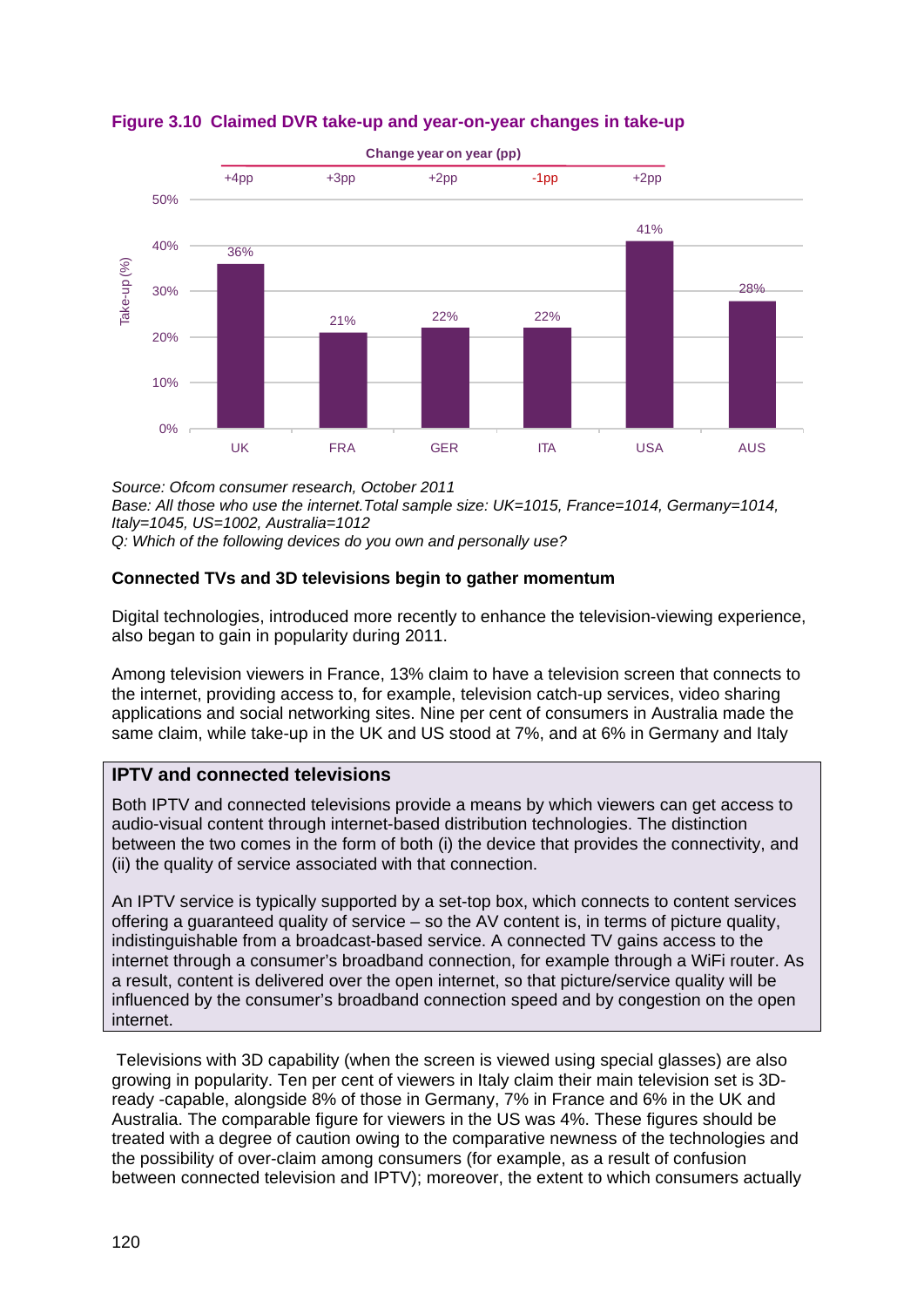connect their internet-enabled television to the web was not explored in the consumer research – i.e. consumers may have the capability to connect their TV to the web, but not actually do it.





*Source: Ofcom consumer research, October 2011 Base: All those who use the internet. Total sample size: UK=1015, France=1014, Germany=1014, Italy=1045, US=1002, Australia=1012 Q: Which of the following devices do you own and personally use?*

## <span id="page-12-0"></span>**3.1.5 UK consumers most likely to claim they use online TV services**

With broadband now in the majority of homes in many of our comparator countries, Ofcom's consumer research shows that people in the UK are the most likely to access TV content over the internet. Over a quarter (27%) claimed to do this *every week*, up 3pp in twelve months (this figure increases to 44% when asked whether they had *ever* accessed TV content over the web.) Despite IPTV failing to gain a foothold in the UK so far (see [Figure](#page-8-1)  [3.7\)](#page-8-1), TV catch-up services delivered over the open internet such as BBC iPlayer, 4OD and ITV Player have proved popular. In 2010, 15% of the UK online population visited BBC iPlayer in an average month - four times more than those who visited 4OD, the second most popular online catch-up site.

Consumers in the US were not far behind the UK, with over a fifth (23%) of respondents claiming to access TV content over the internet on a weekly basis, up 2pp since 2009. The growing popularity of accessing TV content over the web, coupled with an increase in the penetration of IPTV on main television sets, may be driving the decline in the proportion of homes in the US taking traditional pay-TV services, which declined 0.6% year on year to 88% of households (see [Figure 3.29\)](#page-30-0).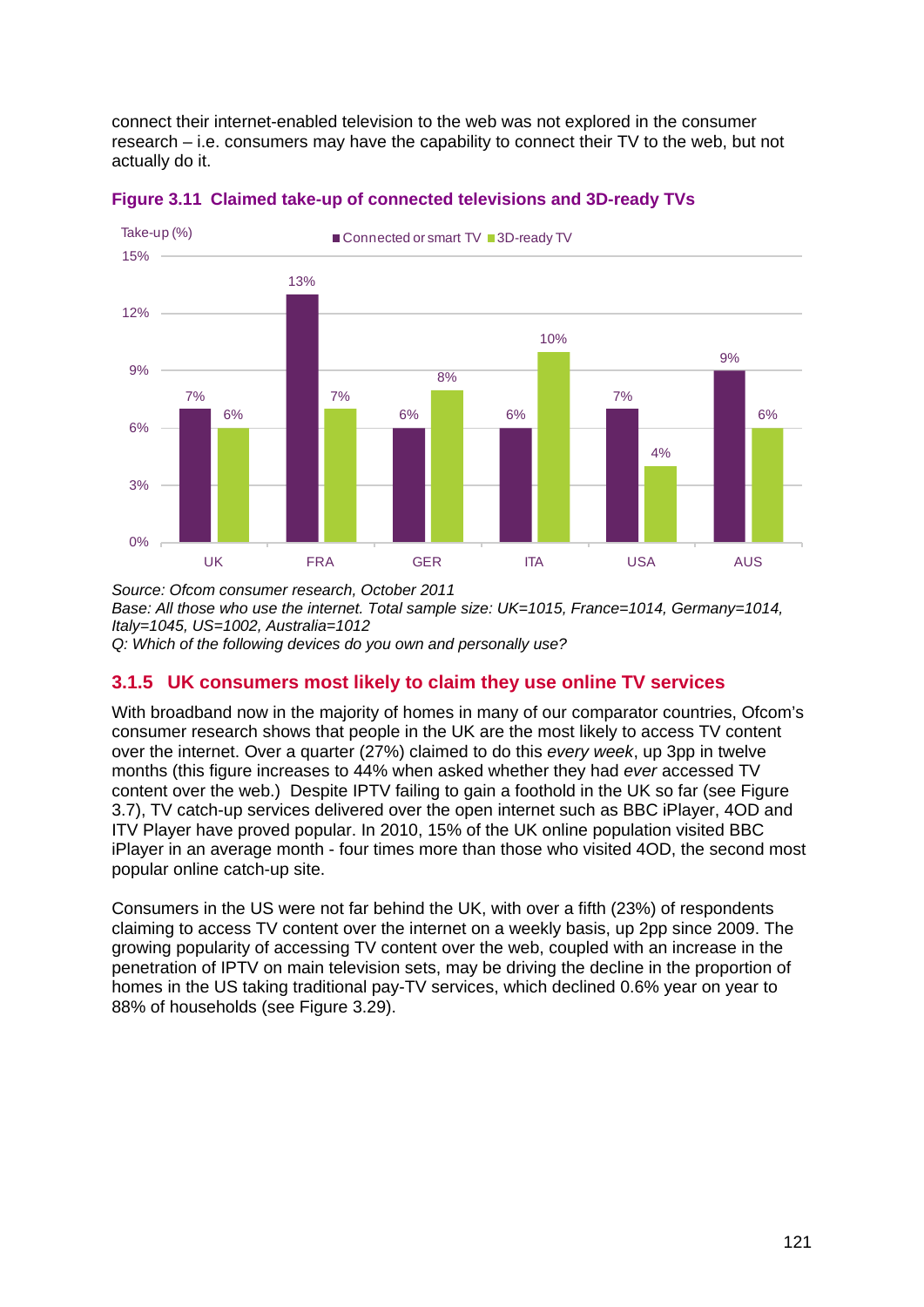

#### **Figure 3.12 Accessing TV content over the internet**

*Source: Ofcom consumer research, October 2011.* 

*Base: All those who use the internet. Total sample size: UK=1015, France=1014, Germany=1014, Italy=1045, US=1002, Australia=1012*

*Q: Which of the following activities do you use your home internet connection for? Note: Australia not included in 2010 research.*

For the majority of our comparator countries, the propensity of consumers to access TV content online diminishes with age, with people aged 18-24 most likely to access TV content over the web, and those aged 55-64 the least likely to do this. In the UK, over two-thirds (69%) of respondents aged 18-34 claim to access TV content over the internet every week the comparable figure for the US is 63%. Among those aged 55-64, these figures fall to 18% and 13% respectively.

## **Figure 3.13 Accessing TV content over the internet, by age**



*Source: Ofcom consumer research, October 2011. Base: All those who use the internet, UK=1015, France=1014, Germany=1014, Italy=1045, US=1002, Australia=1012* 

*Q: Which, if any, of the following activities do you use your home internet connection for?*

*.*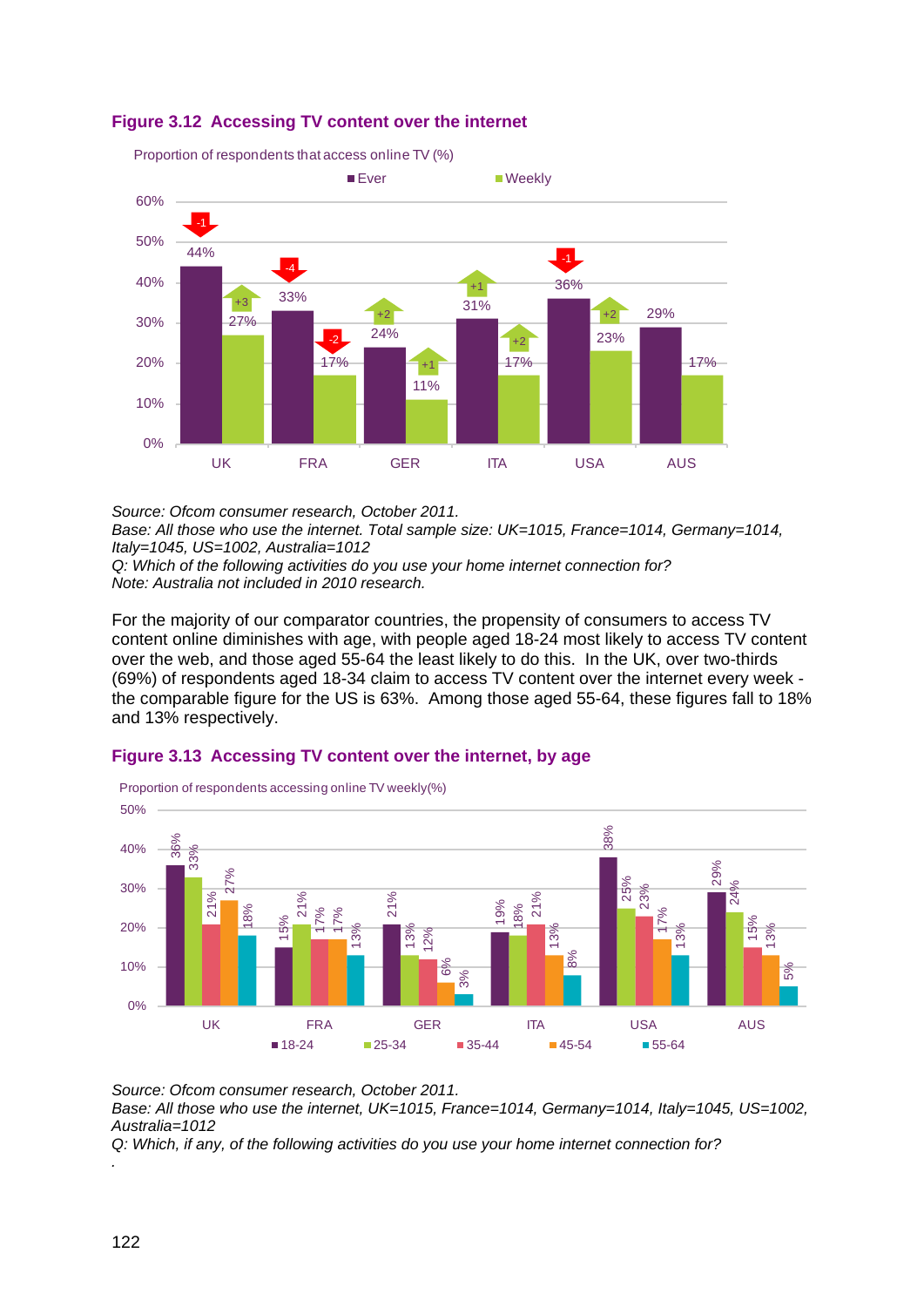# <span id="page-14-0"></span>3.2 The TV and audio-visual industries

## <span id="page-14-1"></span>**3.2.1 Summary**

This section focuses on the TV and audio-visual industries, looking at the key revenue trends among our comparator countries and financial results for major pay-TV and free-to-air broadcasters.

- **Revenue among the 17 countries analysed by Ofcom increased by 7.7% in 2010 to £215bn as all countries experienced increases year on year**, driven by a recovery in advertising revenue as well as continued increases in subscription income.
- **The UK has the largest TV market in Europe by revenue**, recording an 8.5% increase to 11.3bn, compared to revenues of £11.0bn for Germany, the second largest European market in 2010 (up 2.0% versus 2009).
- **All of the nine European markets included in our analysis, as well as Canada, saw revenues increase in 2010, although to varying degrees**. Spain had the strongest growth in percentage terms (up by 11% to £5bn), driven by increases in public funding, while the Netherlands remained relatively flat with a marginal increase of 0.4% in 2010.
- **Collective revenue among the BRIC countries - Brazil, Russia, India and China – increased by 16.2% in 2010, up £14bn to £31bn.** Brazil saw growth of 17.6% to £10.6bn in 2010, making it the largest television market of the BRIC countries. China, the second largest market, grew by 13.6% to £9.9bn.
- **Pay-TV companies continue to out-perform their free-to-air counterparts in terms of revenue generated in 2010.** The pay-TV operator experiencing the most significant increase in earnings was BSkyB in the UK, up £600m (13.2%) to £5.3bn.In contrast, Sogecable of Spain experienced a drop in revenue for the second year running; to 1.4bn in 2010.
- **Pay-TV operators continue to increase average revenue per user (ARPU) as more subscribers trade up to premium products** such as digital video recorders (DVRs) and high-definition TV. In the UK, Virgin Media earned annual ARPU of £570 per customer (up from £538 in 2009) compared to a figure of £508 per customer for BSkyB in 2010 (up from £492 in 2009).

#### <span id="page-14-2"></span>**3.2.2 Television revenues among comparator countries**

#### **In 2010 revenues increased in all 17 comparator countries**

Revenues among the 17 countries analysed by Ofcom increased by 7.7% in 2010 to £215bn; all 17 countries saw year-on-year increases. The BRIC countries – Brazil, Russia, India and China –saw their joint TV revenue increase by 16.2% in 2010, up £4bn to £31bn. Growth was largely driven by increases in advertising, with the exception of India, where income from subscription revenues outstripped income from advertising.

The gap between the BRIC countries and the combined revenues of Japan and Australia has diminished over the past five years, with the two regions now almost equal in terms of television revenue. While the combined revenues of Japan and Australia increased by 6.7%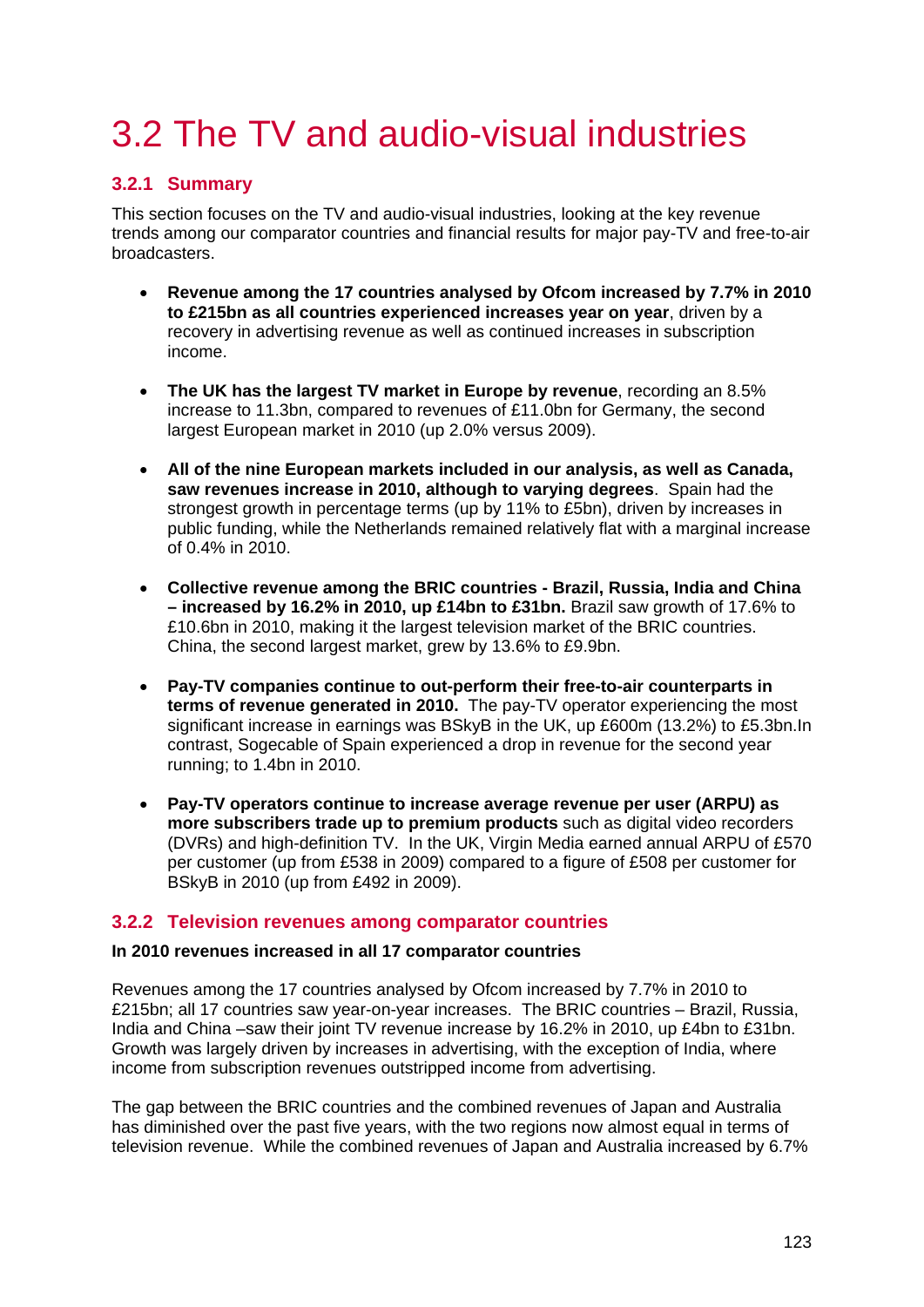year on year (to £33bn), compound annual growth over a five-year period has been relatively flat compared to the other regions, at just 0.9%.

The combined revenues of Europe and Canada still fall some way below the US, which, as the largest television market globally, generated revenue of £94bn in 2010, an increase of 6.3% on 2009.

Our analysis includes revenue generated from pay-TV subscriptions (excluding pay-per-view and video on demand), public funding and licence-fee revenues, and net television advertising revenues. This differs from our analysis of global television revenues (see [Figure 3.2\)](#page-4-0) which includes pay-per-view and VoD.



#### **Figure 3.14 TV industry revenues among comparator countries**

#### *Source: IDATE / industry data / Ofcom.*

*Notes: Ofcom has used an exchange rate of \$1.546 to the GBP, representing the IMF average for 2010. Revenues include advertising, subscriptions and sources of public funding only. Europe includes the European countries in this analysis – UK, France, Germany, Italy, Spain, the Netherlands, Sweden, Republic of Ireland and Poland. BRIC is Brazil, Russia, India and China.* 

All of the nine European markets included in our analysis, as well as Canada, saw revenues increase in 2010, although to varying degrees. Spain saw the strongest growth in percentage terms between 2009 and 2010, up by 11% to £5bn, although this was due to an increase in public funding. The increase for Spain follows a significant decline the previous year, and so represents only a return to 2008 levels. In contrast, TV revenues in the Netherlands remained relatively flat, with a marginal 0.4% increase in 2010.

The UK has the largest TV market in Europe in terms of revenue, generating income in 2010 of £11.3bn, compared to £11.0bn for Germany, the second highest television market in Europe $17$ .

<span id="page-15-0"></span> <sup>17</sup> Note that the UK TV revenue total differs slightly from our 2011 *UK Communications Market Report*, which included 'other' TV revenues (of £0.7bn). For reasons of consistency, these revenues have been excluded in our international analysis.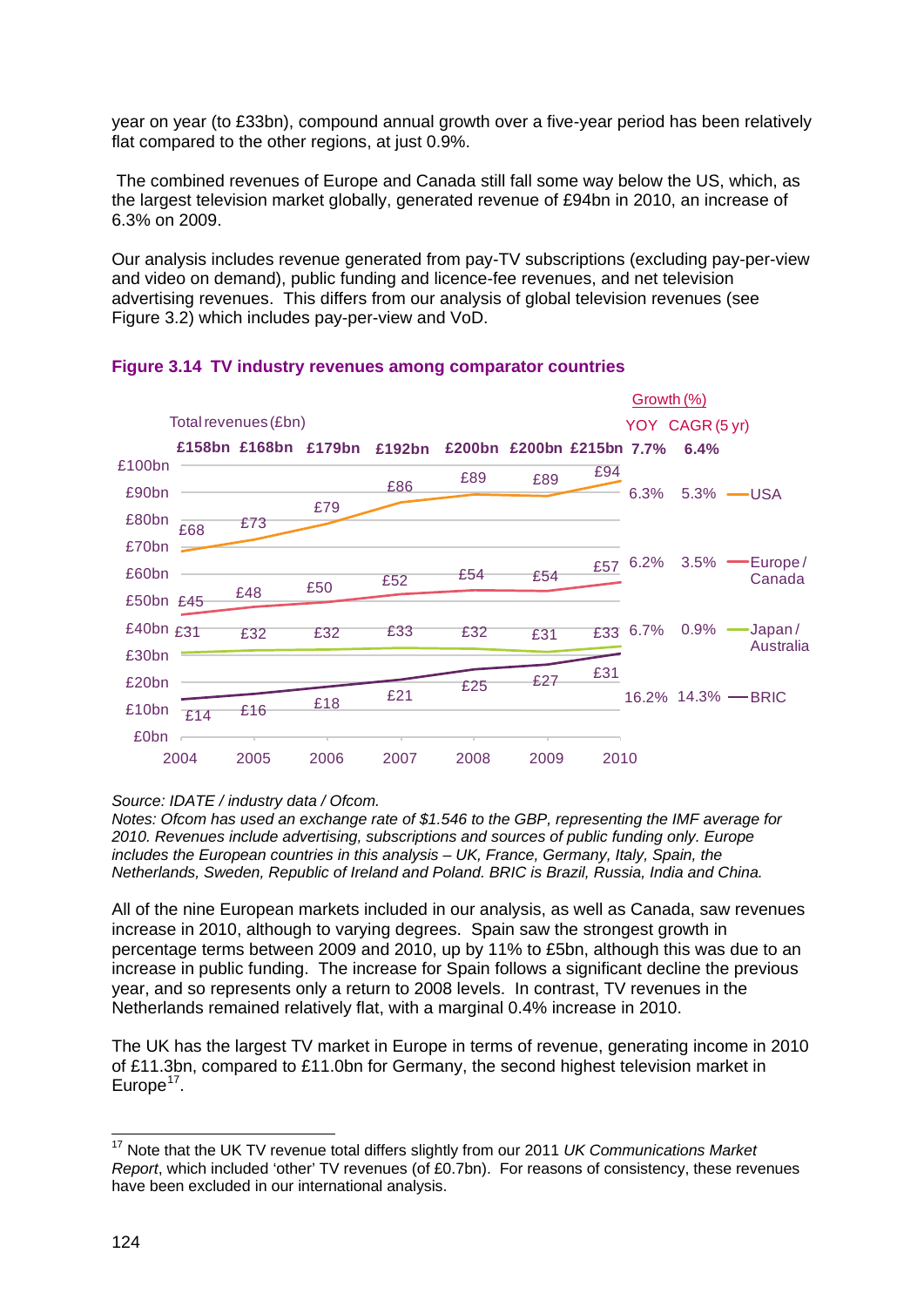|       |              | Total revenues (£bn) |                   |       |       |       |                | <u>Growth (%)</u>             |
|-------|--------------|----------------------|-------------------|-------|-------|-------|----------------|-------------------------------|
|       | £45bn        | £48bn                | £50 <sub>bn</sub> | £52bn | £54bn | £54bn | £57bn          | YOY CAGR (5 yr)               |
| £12bn | £10.3        | £10.7                | £10.8             | £10.9 | £10.9 | £10.8 | £11.3<br>£11.0 | $2.0\%$ 0.5% $-$ GER          |
| £10bn |              |                      |                   | £10.3 | £10.4 | £10.4 | £10.4          | 8.5% $3.0\%$ — UK             |
|       | £9.3         | £9.8                 | £9.8              | £9.0  | £9.4  | £9.6  |                | 8.8% $5.7\%$ - FRA            |
| £8bn  | £7.8         | £7.9                 | £8.1              |       | £7.8  |       | £8.1           | 6.6% $3.7\%$ -ITA             |
| £6bn  |              | £6.7                 | £7.1              | £7.4  |       | £7.6  |                | $11.0\%$ 4.3% - ESP           |
|       | £6.1         |                      | £4.7              | £4.9  | £4.9  | £4.5  | £5.0           | $0.9\%$ 4.1% $\leftarrow$ CAN |
| £4bn  | £3.8<br>£3.2 | £4.0<br>£3.3         | £3.5              | £3.7  | £3.7  | £4.0  | £4.0           | 0.4% 3.1% - NED               |
|       | £2.0         | £2.0                 | £2.1              | £2.3  | £2.3  | £2.4  | £2.4           | 10.7% 9.1% POL                |
| £2bn  | £1.2         | £1.4                 | £1.5              | £1.7  | £2.0  | £2.0  | £2.2           |                               |
|       | £0.8         | £1.3                 | £1.4              | £1.4  | £1.5  | £1.5  | £1.5           | 5.8% 3.4% SWE                 |
| £0bn  | £0.5         | £0.6                 | £0.7              | £0.8  | £0.9  | £0.8  | £0.9           | 4.0% $8.0\%$ - IRL            |
|       | 2004         | 2005                 | 2006              | 2007  | 2008  | 2009  | 2010           |                               |

#### **Figure 3.15 TV industry revenues among European countries and Canada**

#### *Source: IDATE / industry data / Ofcom.*

*Notes: Ofcom has used an exchange rate of \$1.546 to the GBP, representing the IMF average for 2010. Revenues include advertising, subscriptions and sources of public funding only. Europe includes the European countries in this analysis – UK, France, Germany, Italy, Spain, the Netherlands, Sweden, Republic of Ireland and Poland.* 

TV revenues increased in 2010 for all four BRIC countries. For the second year running, India saw the highest proportional growth in revenue, up by 17.7% to £6.7bn. Brazil experienced growth of 17.6%, making it the largest TV market of the BRIC countries, while China, the second largest market, had a 13.6% increase to £9.9bn.

Russia, the only BRIC country whose revenue fell in 2009, returned to growth in 2010, with a 13.6% increase to £3.5bn.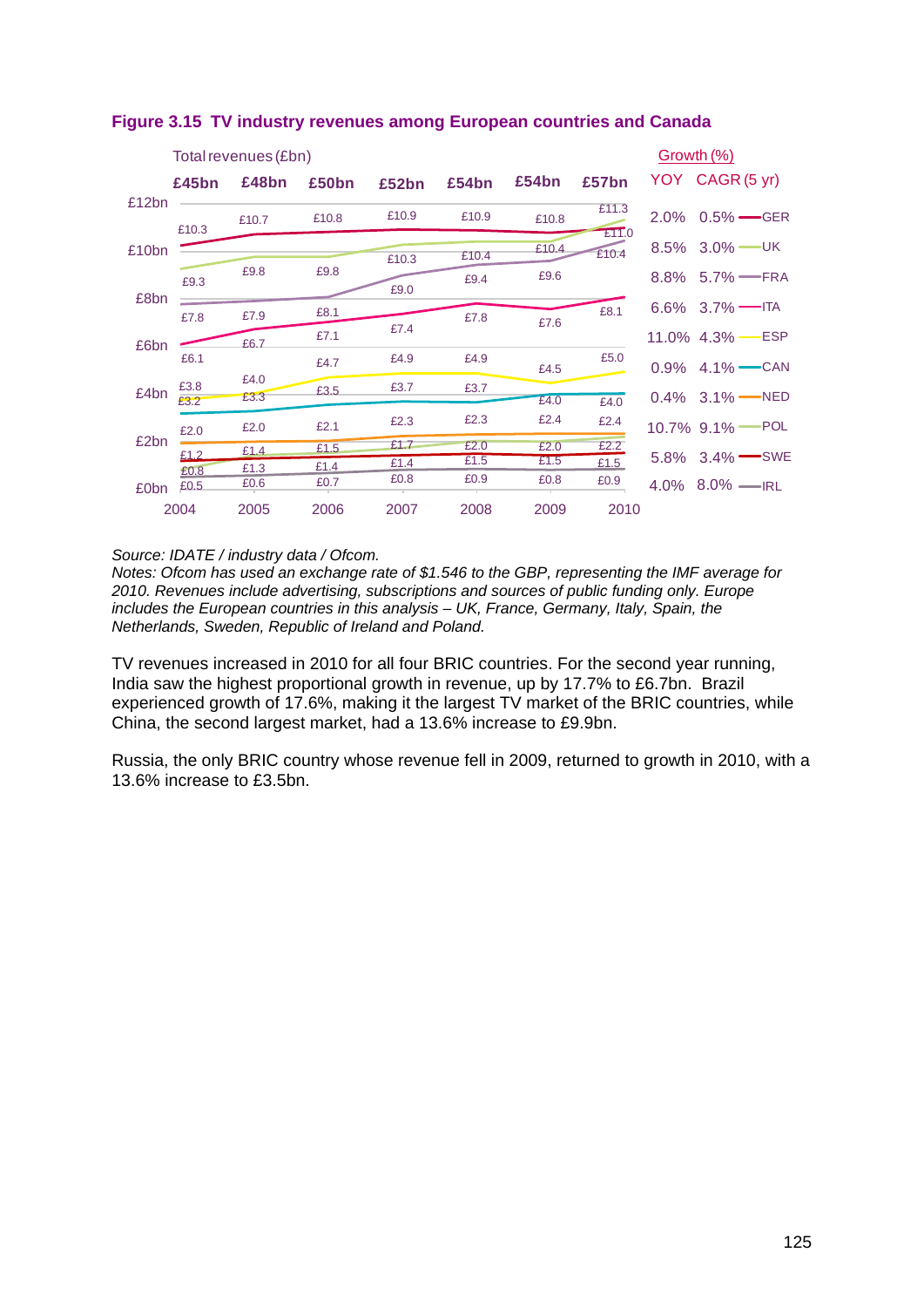

#### **Figure 3.16 Total TV industry revenues among BRIC countries**

#### *Source: IDATE / industry data / Ofcom.*

*Notes: Ofcom has used an exchange rate of \$1.546 to the GBP, representing the IMF average for 2010. Revenues include advertising, subscriptions and sources of public funding only. BRIC is Brazil, Russia, India and China.* 

[Figure 3.17](#page-18-1) illustrates the changing composition of TV industry revenues by country between 2005 and 2010. In all 17 comparator countries, TV revenues rose over the five-year period.

Revenues among the major European television markets of Germany, the UK, France and Italy all grew and generated a relatively consistent revenue mix between subscriptions, public funding and net advertising. In all cases, pay-TV was the fastest-growing source of revenue over the five-year period between 2005 and 2010.

In other European countries, Spain is notable for having increased public funding three-fold over the past five years, from £0.57bn in 2005 to £1.91bn in 2010. It introduced legislation in September 2009 that prohibited TV advertising and other means of generating direct revenue for public broadcaster RTVE. To compensate for this loss, a tax system was introduced. Free-to-air commercial broadcasters and pay-TV operators have to pay 3% and 1.5% of their respective revenues to fund RTVE, while operators of electronic communications have to pay 0.9%. Meanwhile, 80% of the existing levy on radio spectrum used is also granted to RTVE, up to a maximum of €330m. the existing levy on radio spectrum.

The US and Japan, the two largest countries by revenue, are included at the bottom of the chart to accommodate the higher scale. The US experienced relatively flat TV advertising revenues over the five-year period, with the vast majority of growth coming from pay-TV subscriptions (up from £72.6bn in 2005 to £94.2bn in 2010). In contrast, Japan experienced a decline in advertising revenues (from £15.04bn in 2005 to £13.34bn in 2010) while revenues from pay-TV subscriptions remained constant at around £28bn.

The television markets of the BRIC countries all recorded increases in total revenues between 2005 and 2010, driven by an increase in both net advertising revenue and subscriptions. However, the BRIC countries are notable for a lack of public funding, with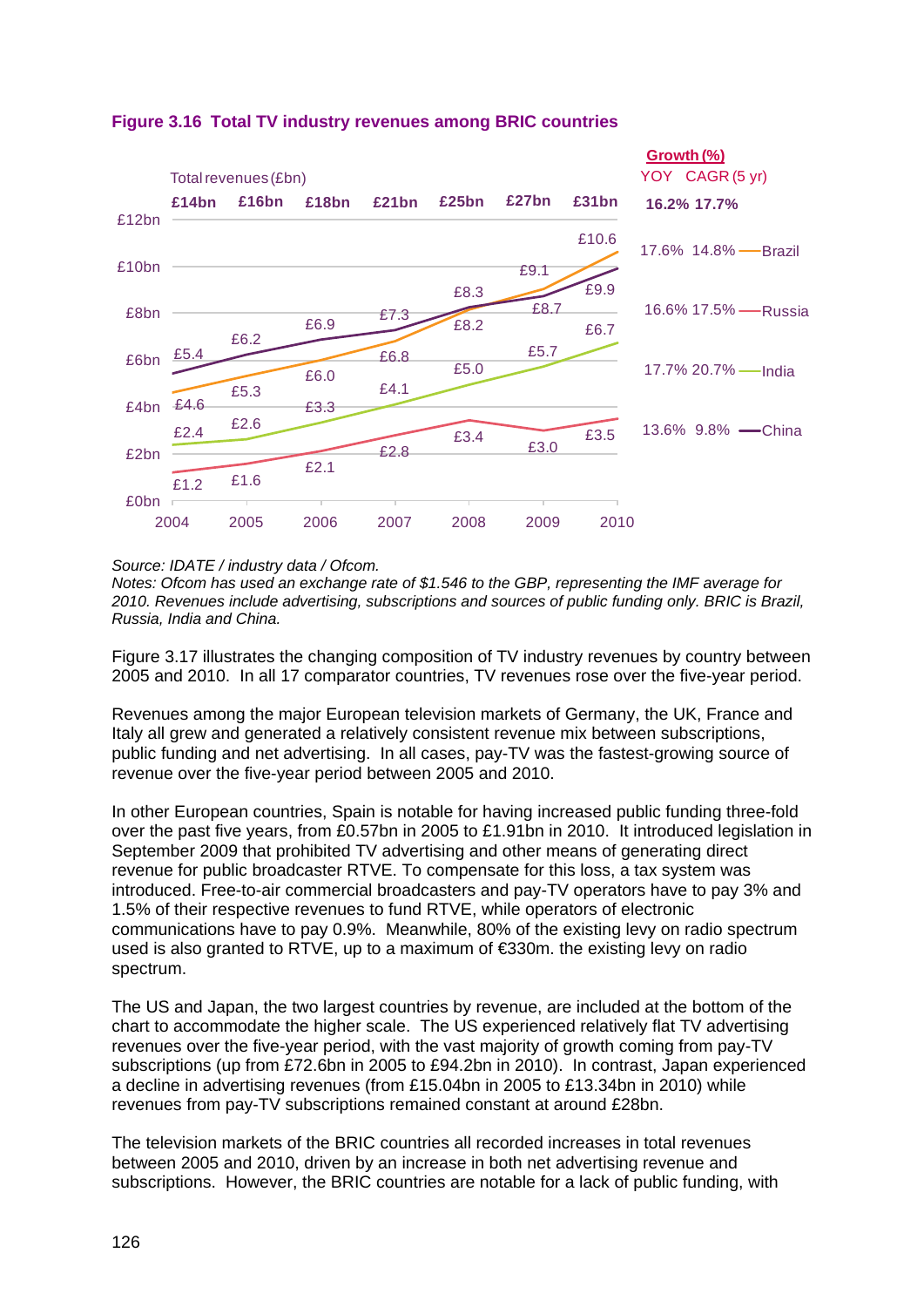only Brazil and India having any public funds attributed to TV in 2010 – £0.3bn and £0.2bn respectively.



<span id="page-18-1"></span>**Figure 3.17 TV revenues among comparator countries, by source 2005 and 2010**

*Source: IDATE / industry data / Ofcom.* 

*Notes: Ofcom has used an exchange rate of \$1.546 to the GBP, representing the IMF average for 2010. Revenues include advertising, subscriptions and sources of public funding only. Different scale used for USA and Japan due to larger size.* 

## <span id="page-18-0"></span>**3.2.3 TV revenue per head among comparator countries**

#### **The US continues to generate the most revenue per head**

Per head, revenue in the US continued to lead the 17 comparator countries, generating £304 per head in 2010, an increase of 5.6% year on year. This is some way ahead of the second-highest, Japan, which has increased by 6.5% since 2009 to £226 per head.

The UK, recorded a 7.9% increase in revenue per head; to £181 in 2010.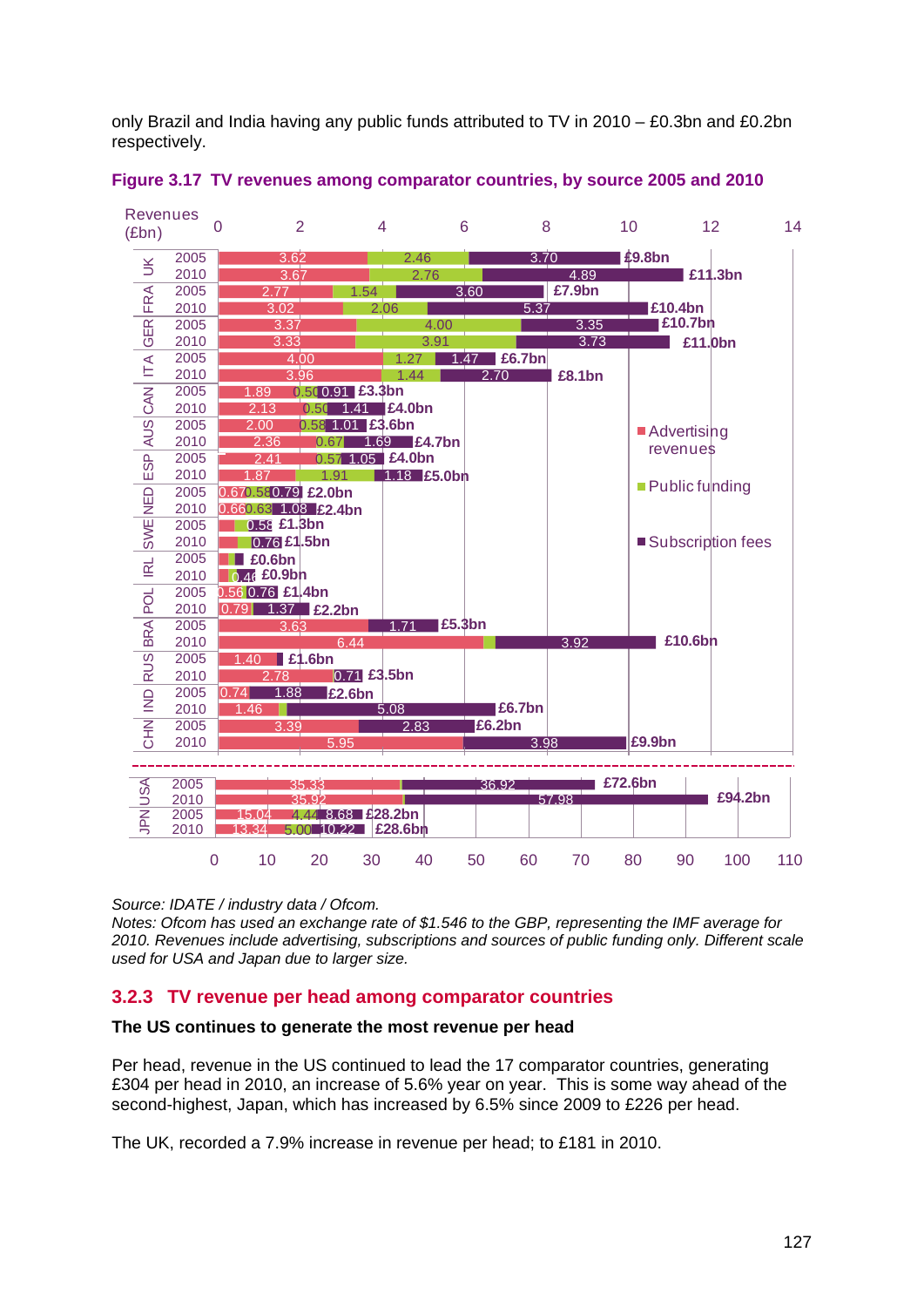Russia experienced the largest growth in revenue per head in 2010 (up 17.2% on 2009), although it is worth noting that, given its large population and lower TV revenues, revenue per head in Russia (together with India and China) is much lower than the other comparator countries.



#### **Figure 3.18 TV revenue per head, by source 2010**

#### *Source: IDATE / industry data / Ofcom.*

*Notes: Ofcom has used an exchange rate of \$1.546 to the GBP, representing the IMF average for 2010. Revenues include advertising, subscriptions and sources of public funding only; figures inside the bars represent industry revenue per head by source.* 

#### **Advertising and subscriptions revenues per head bounce back in 2010**

[Figure 3.19](#page-20-1) details the changes by country in revenue per head, split by the three component parts. In almost all countries, advertising revenue per head increased year on year as the industry recovered from the declines experienced in 2009 as a result of the economic downturn. The only countries not to recover advertising revenues in 2010 were Ireland and Spain (and to a lesser extent Canada and the Netherlands) where advertising continued to fall on a per-capita basis; by £5.73 and £3.46 respectively.

Declines in advertising revenues per head for Ireland in 2010 were offset by growth in percapita subscription revenue, which increased by £10.19 on 2009. The US also experienced significant increases in subscription revenues per head, with a £6.21 increase year on year, while in the UK it rose by £3.69.

In terms of public funding the most notable change is a large increase in revenue for Spain (up £14.15 versus 2009). This is due to the Spanish government having changed the funding structure of its main public broadcaster, RTVE. Further information on public funding in the Spanish TV market is provided below.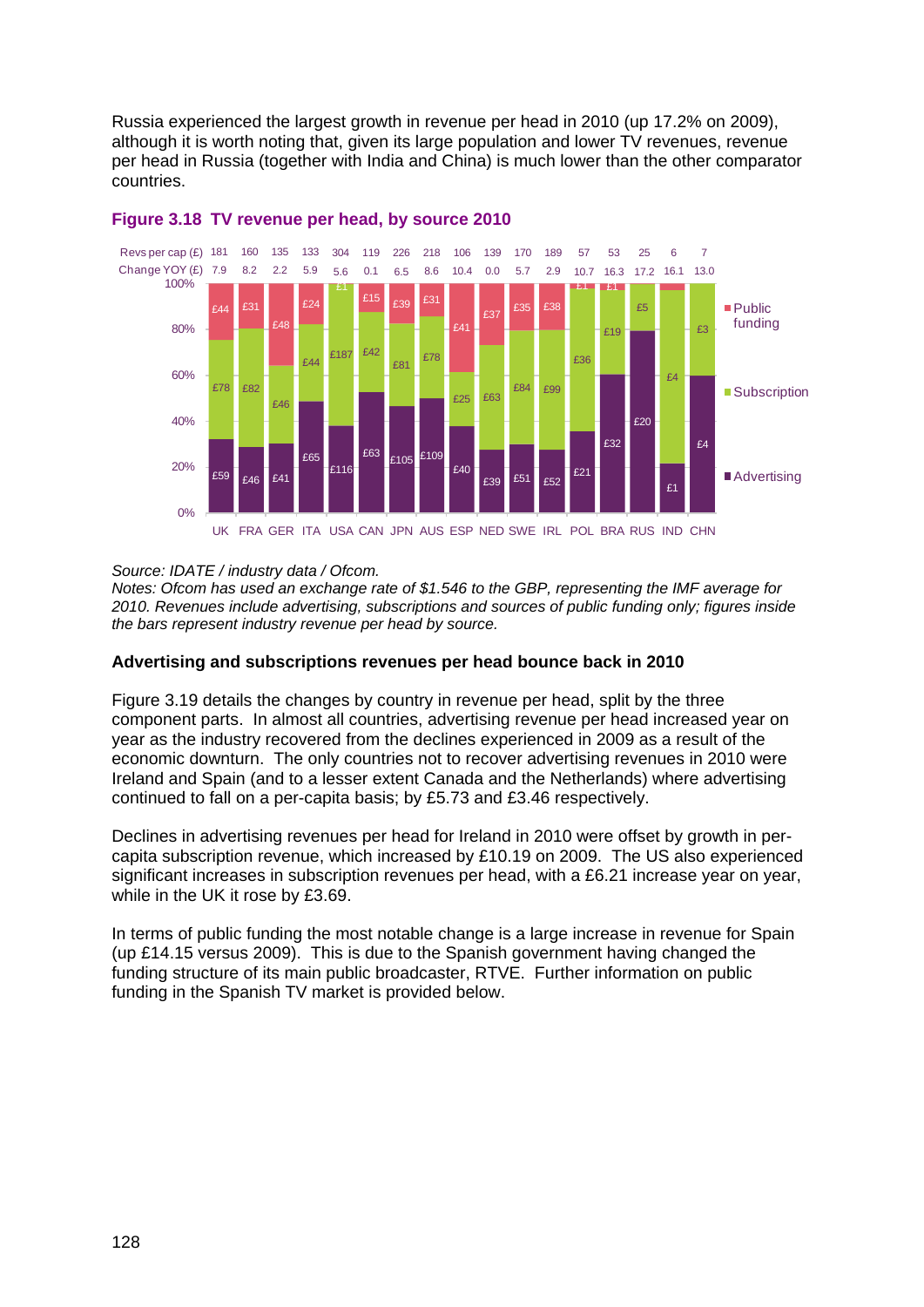

<span id="page-20-1"></span>

#### *Source: IDATE / industry data / Ofcom.*

*Notes: Ofcom has used an exchange rate of \$1.546 to the GBP, representing the IMF average for 2010. Revenues include advertising, subscriptions and sources of public funding only; the bars represent changes in industry revenue per head, by source.* 

## <span id="page-20-0"></span>**3.2.4 TV licence fees most common in Europe**

Public funding, in the form of TV licence fees paid for by viewers, remains an important element of TV finance in most of the major European markets included in this analysis. [Figure 3.20](#page-20-2) illustrates the cost of TV licence fees and the markets in which they operate. It also shows pay-TV penetration, for comparison.

The UK's licence fee was the fourth most expensive, at £146 (up from £143 in 2009), behind Sweden (up from £173 in 2009 to £186 in 2010), Germany (£185, down from £192) and Japan (unchanged at £175 for a satellite TV licence). There does not appear to be any correlation between viewers' propensity to pay a TV subscription and whether or not they are already paying a TV licence fee.



#### <span id="page-20-2"></span>**Figure 3.20 Cost of a TV licence fee**

#### *Source: IDATE / industry data / Ofcom.*

*Notes: Ofcom has used an exchange rate of \$1.546 to the GBP, representing the IMF average for 2010; Prices as of end 2010. Note: The Japanese licence fee costs £102 in terrestrial households or £175 (rounded) to receive a larger number of channels via satellite.*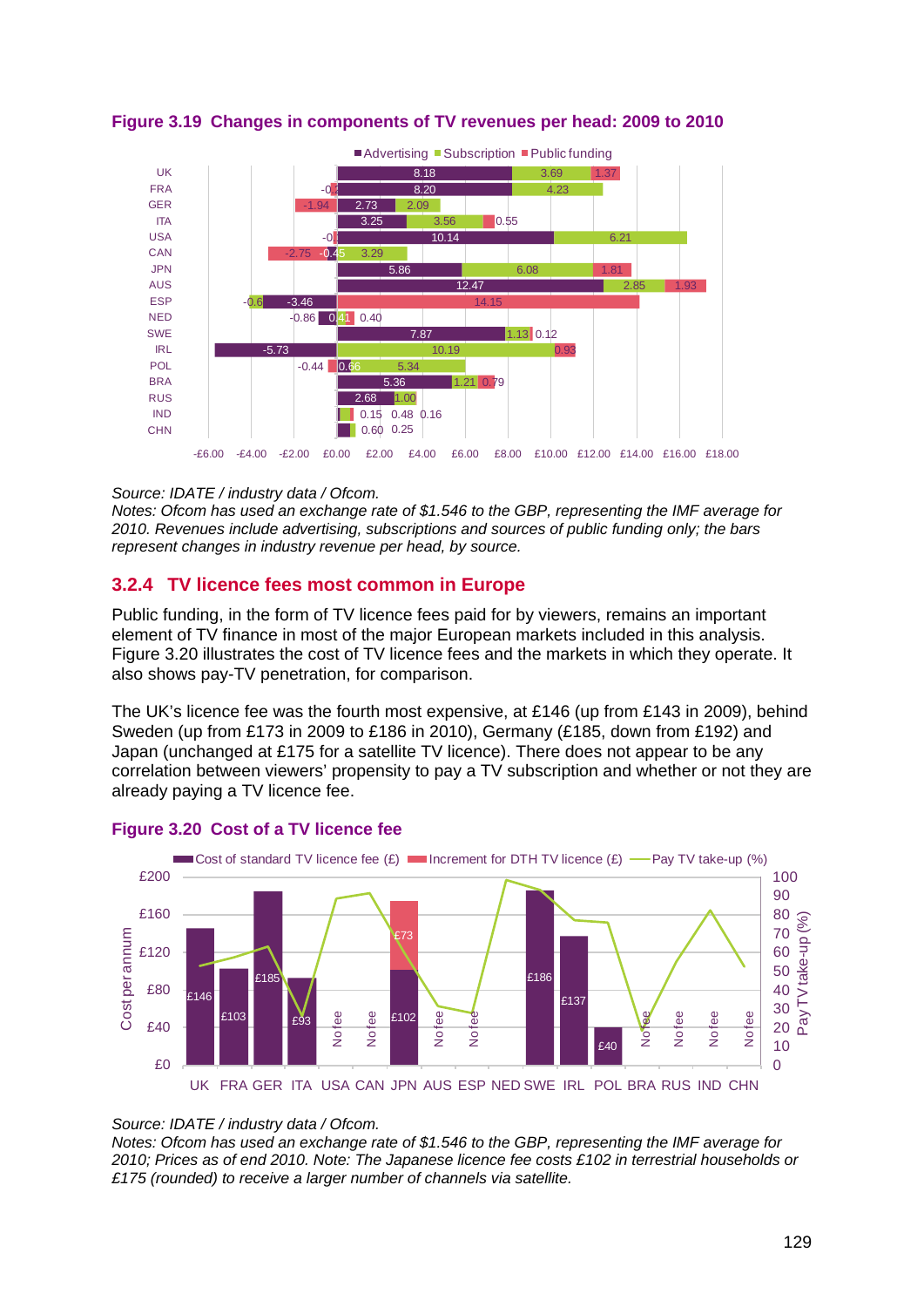## <span id="page-21-0"></span>**3.2.5 Ad recovery drives revenues for many free-to-air broadcasters**

In 2009, nine of the 13 free-to-air broadcasters included in our analysis experienced declines in revenue, due the advertising downturn and exposure to cyclical advertising markets. 2010 saw a resurgence in the advertising market, resulting in the major free-to-air broadcasters growing their revenues year on year. In the UK, ITV saw an increase of 8.4% to £2.0bn, whilst ProSieben in Germany recorded an increase of 8.7%. TF1 in France and RTL in the Netherlands both experienced increases of 8.4%.

The only free-to-air broadcasters in our analysis in [Figure 3.21](#page-21-2) which failed to report an increase in revenues since 2009 were Fuji in Japan (down 6.4%) and RTVE in Spain (down 0.2%).



<span id="page-21-2"></span>**Figure 3.21 Latest reported revenues from selected free-to-view operators, 2010**

#### *Source: IDATE / industry data / Ofcom.*

*Notes: Ofcom has used an exchange rate of \$1.546 to the GBP, representing the IMF average for 2010; Comparisons should be regarded as indicative only due to the possibility of differences in financial reporting between broadcasters. From 2009, RTL figure includes its key European markets; Mediaset includes Italian business and from 2005 FTA and pay TV (year ending Dec 31) BBC represents its income allocated to TV; RAI figures include licence fee (split between radio and TV unknown), TV advertising and sponsorship; ProSieben, group revenues (years ended Dec 31); France Televisions is licence fee and advertising; TF1 includes French channels (years ended Dec 31); PBS and the ABC are total revenue to year ending June 30; Fuji TV is broadcasting and production, year ending March 31; RTVE is advertising and public funding (as of year ending Dec 31)* 

## <span id="page-21-1"></span>**3.2.6 Pay-TV revenues up despite tough trading conditions**

Pay-TV companies continue to outperform their free-to-air counterparts, with revenues up for all but two operators in our analysis. The pay-TV operator which experienced the most significant jump in earnings, proportionally, was BSkyB in the UK, up £600m (13.2%) to £5.3bn (this also includes revenues from its telecommunications services). Comcast, the largest pay-TV operator in the US, recorded a 2.5% increase, pushing its total reported revenue up to almost £14bn.

Sogecable (which owns the Digital Plus satellite broadcaster in Spain) experienced a drop in earnings for the second year in a row – declining 18.6% in 2009 to 1.4bn, and a further decline of 15.3% in 2010 to £1.1bn. Competition in Spain has intensified in recent years as IPTV operators have entered the market and pay-DTT has begun offering a low-cost means of accessing some premium content.

*.*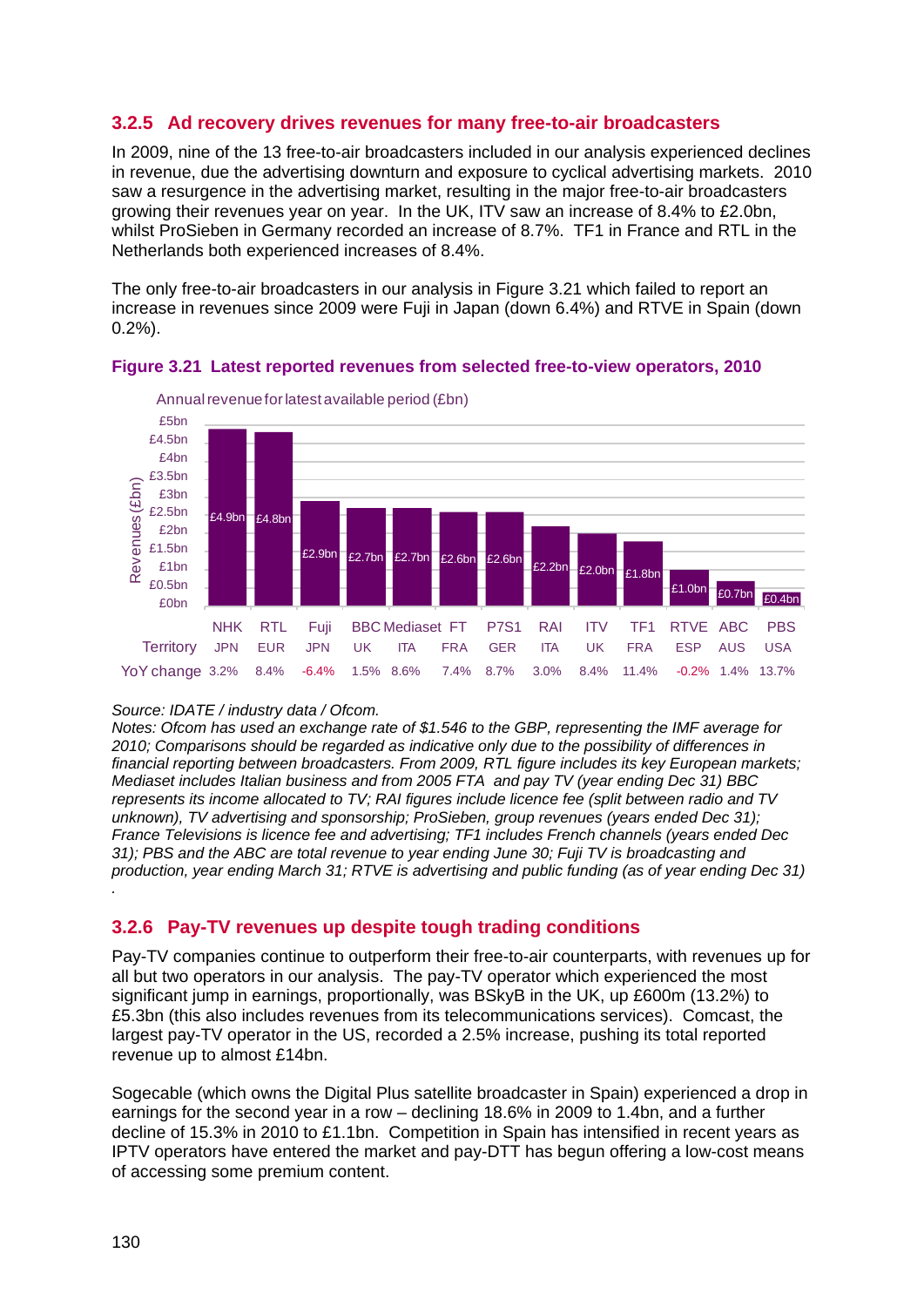

## **Figure 3.22 Latest reported revenues from selected pay-TV operators, 2010**

#### *Source: IDATE / industry data / Ofcom.*

*Notes: Ofcom has used an exchange rate of \$1.546 to the GBP, representing the IMF average for 2010; where possible we have reported revenues related to the TV services only (including advertising). Comcast includes video and advertising revenues; Time Warner Cable includes video and advertising revenues; BSkyB include retail, wholesale and advertising revenues; KDG includes cable access and TV/radio revenues; Virgin Media includes consumer and content revenues; Sky Italia revenue based on IDATE's estimate from News Corporation's annual report; Canal+ represents Canal Plus Group pay-TV revenues; Sogecable's platform is Digital Plus.* 

#### **Australia generated the most pay-TV ARPU in 2010**

Average revenue per user (ARPU) can provide insights into the relative performance of different pay-TV operators [Figure 3.23](#page-23-0) focuses on annual ARPU). The Australian television market delivered the highest ARPU level in 2010 at £695, up by 21.5% since 2005.

Figures from Foxtel (Australia's largest pay-TV platform, with 1.54 million customers in June 2010), indicate that a high proportion of the customer base were taking premium services – roughly 250,000 of its subscribers were taking Foxtel's high-definition TV services; 35% opted for the multi-room service, and almost a third (60%) took Foxtel's DVR.

The Australian market was some way ahead of the second highest-ranking ARPU figure, in the US, which stood at £569, representing a 43% increase over five years.

The third-highest market by ARPU was Brazil, where ARPU stood at £524 in 2010, up from £410 in 2009. DirecTV Latin America, the satellite broadcaster that holds a majority stake in Sky Brazil, has cited growing demand for its pre-paid DVR and HDTV services in 2010, driven by a rapidly growing middle market segment.

Japan and Spain were the only countries in our analysis to experience a decline in ARPU over the five-year period, down by 4.5% to £365 and by 10.9% to £278bn respectively, as consumers migrated away from satellite TV to other platforms such as digital terrestrial and IPTV.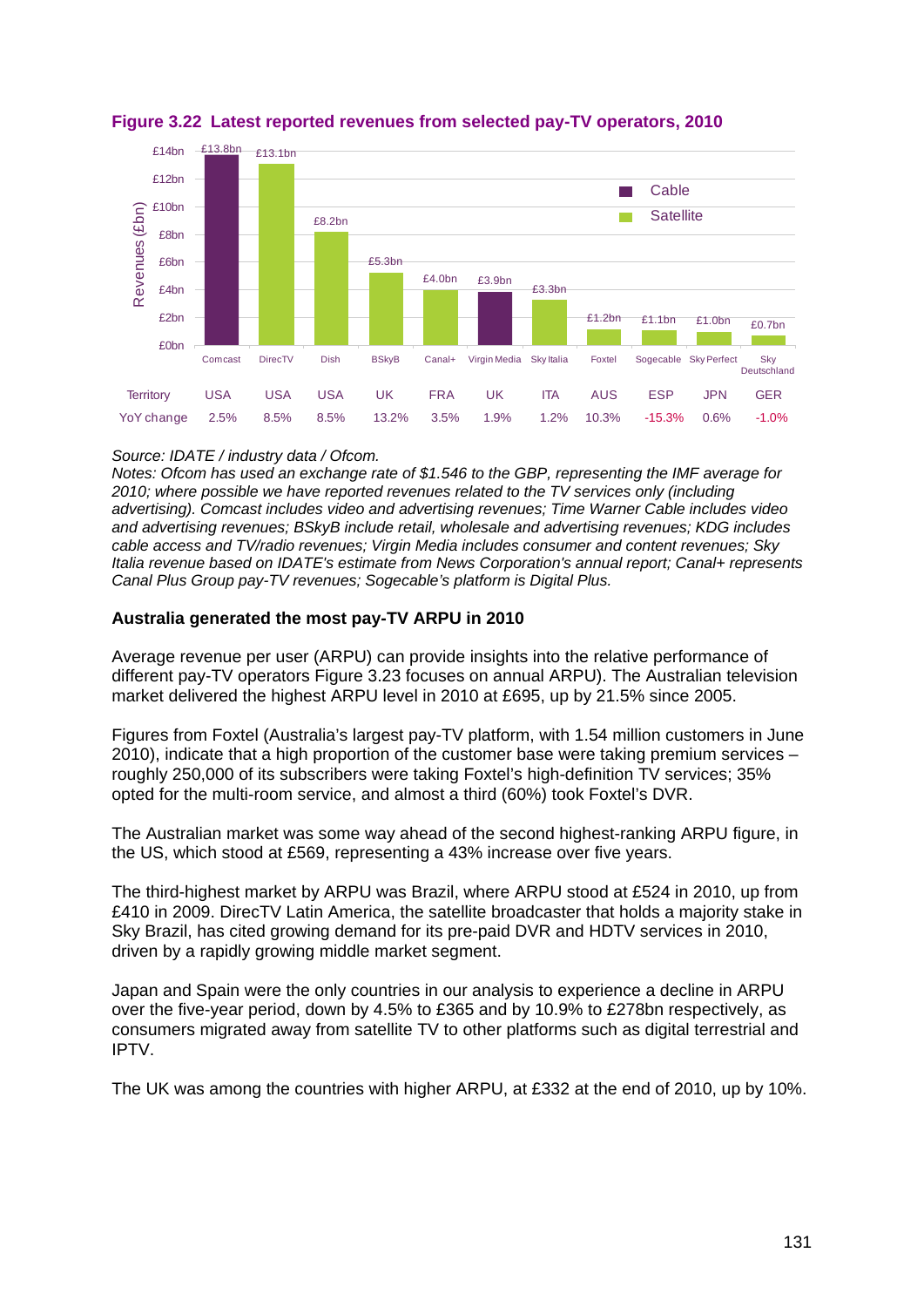

<span id="page-23-0"></span>

*Source: IDATE / industry data / Ofcom.* 

*Notes: Ofcom has used an exchange rate of \$1.546 to the GBP, representing the IMF average for 2010. ARPU is average revenue per user, representing the average revenue generated per pay TV subscriber.* 

#### **US operators generate the highest ARPU**

[Figure 3.24](#page-24-0) analyses annual ARPU, reported at the end of 2010, for selected pay-TV operators and shows that at £1001, Comcast generated a substantially higher ARPU than other operators in our analysis – although this includes revenues earned from pay-TV and telecommunications products such as telephone and broadband

Virgin Media earned average revenue of £570 per customer, up from £538 in 2009. It is the only UK operator to offer a 'quad-play' product bundle of TV, telephone, broadband and mobile.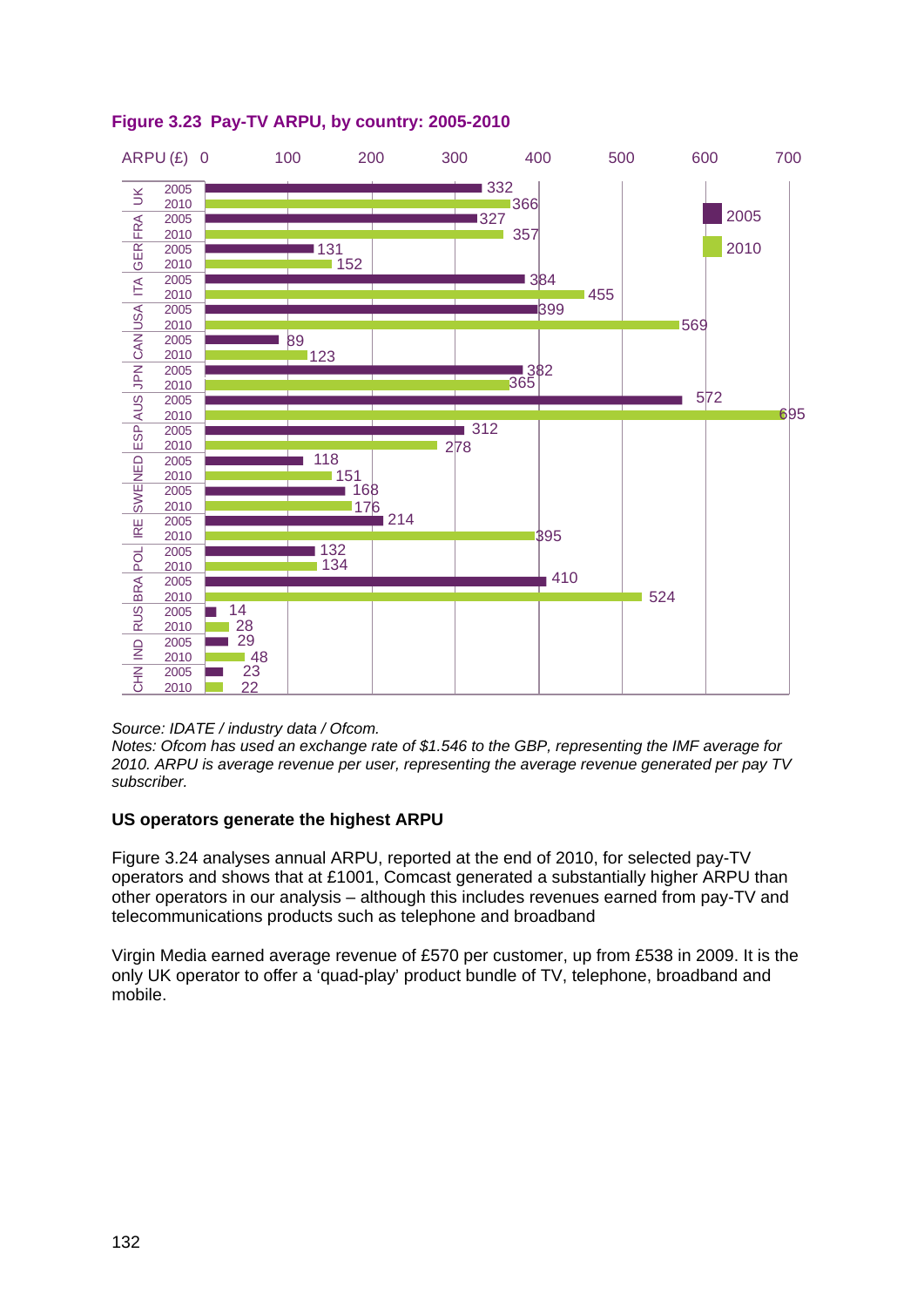

<span id="page-24-0"></span>**Figure 3.24 Latest reported ARPU for selected pay-TV operators, end 2010**

*Source: IDATE / industry data / Ofcom.* 

*Notes: Ofcom has used an exchange rate of \$1.546 to the GBP, representing the IMF average for 2010; latest available company reports; ARPU is average revenue per user; figures are indicative only as definitions of ARPU may differ and some operators include telecommunications revenue in annual ARPU (the chart is therefore also not directly comparable to country level ARPU analysis) Platform represents main distribution method.*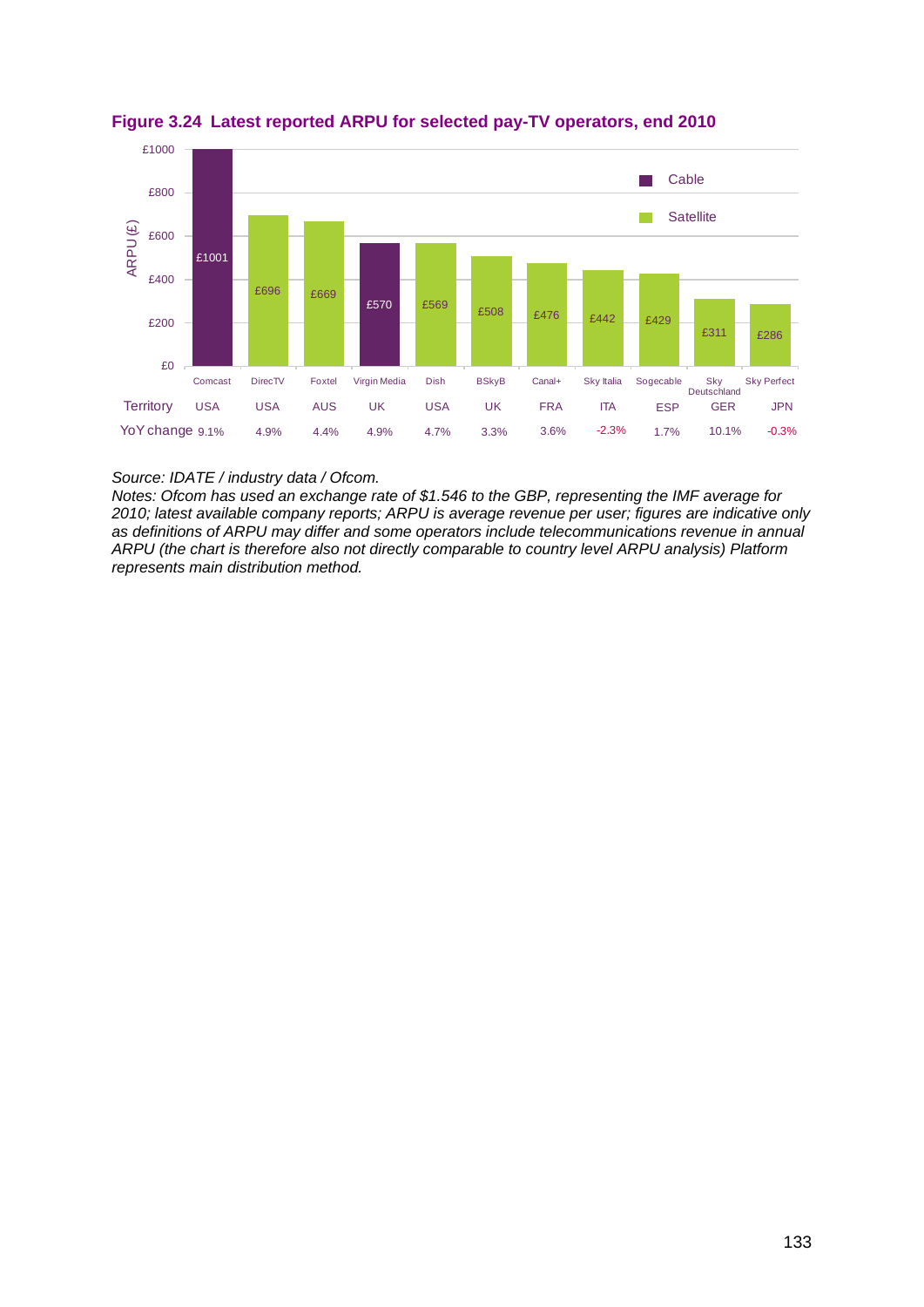# <span id="page-25-0"></span>3.3 The TV and audio-visual consumer

## <span id="page-25-1"></span>**3.3.1 Summary**

This is the final chapter of the audio-visual section. In Section [3.3.2](#page-26-0) it examines patterns of digital television take-up, before considering the adoption of high-definition television, digital video recorders and connected televisions (Section [3.3.3\)](#page-31-0). Section [3.3.4](#page-34-0) analyses the number of pay-TV homes in each country, before examining how viewers in different countries consume broadcast television channels and TV online (Section [3.3.5\)](#page-36-0). Section [3.3.6](#page-40-0) concludes with a consideration of consumers' use of video-on-demand services.

- **In the UK, Spain and France, nine in ten homes had digital television by the end of 2010**, with take-up reaching 97%, 98% and 93% respectively. In the US, the comparable figure was 87%, while 83% of households in the Republic of Ireland had DTV.
- **Year on year, growth in digital television take-up was** greatest in Brazil, where penetration rose by 20 percentage points. In the Republic of Ireland, DTV take-up increased by 18pp, while in Spain and Australia it increased by 14pp. By comparison, take-up in the UK rose by 3pp over the same period, as the digital switchover programme entered its final phase.
- **Despite the growing take-up of a range of digital media technologies, minutes per head of TV viewing rose in 2010 in many countries.** TV was most popular in the US in 2010, where viewers watched an average of 283 minutes per day, up by 1.1% year on year. In Italy, the comparable figure was 246 minutes (up by 3.4% over the year), and in Poland 245 minutes (2.1%). The equivalent figure in the UK was 242 minutes  $-$  up by 7.6%.
- **Take-up of high-definition services has entered the mainstream in several countries, reaching 60% of all homes in France** (up by nearly half on the year). In the US the figure was 54% (an increase of one fifth) and 40% in Japan (little changed over the period). In the UK, HDTV was available to a fifth (21%) of homes – up by over half year on year.
- **Digital video recorders are increasingly prevalent among homes in comparator countries**. Across the UK, France, Germany, Italy, US and Spain, nearly three in ten households had a DVR connected to their main set. Take-up of these devices was highest in the US, where take-up stood at 41% in Q4 2011 (up by 2pp year on year). The UK ranked second, with penetration rising to 36% over the period (up by  $4$ pp – the largest increase among the countries in this survey).
- **By country, pay-TV take-up at the end of 2010 was highest in the Netherlands (98%) and Sweden (93%), alongside India (82%), the US (88%) and Canada (91%)**; this compared to take-up of 52% in the UK. Growth in pay-TV penetration was greatest in Russia (up by 6.4pp), the Republic of Ireland (up by 5pp), France (+4.6pp), Japan (+3.8) and Brazil (+3.4). In the UK, pay-TV take-up rose by 0.5pp over the same period.
- **In the US, over a third (34%) of consumers claim to personally use a video-ondemand service, compared to 29% in France and just under a quarter (24%) in the UK.** Growth was highest in those countries where use of video on demand has yet to reach a mainstream audience – rising by 33% in Germany and 31% in Italy.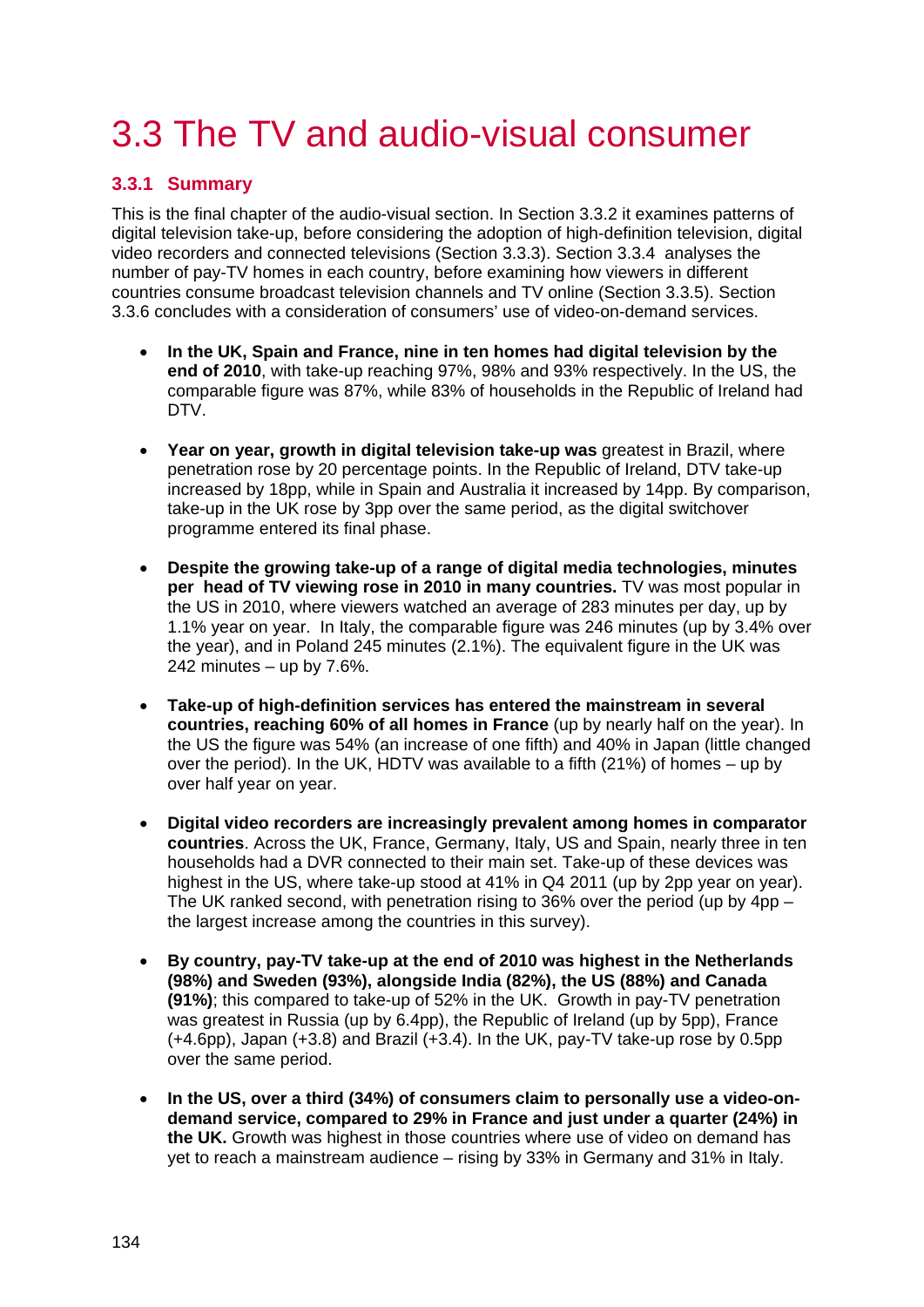## <span id="page-26-0"></span>**3.3.2 Digital television take-up on main sets**

#### **More than nine in ten homes have digital television in the UK, France and Spain**

[Figure 3.25](#page-27-0) and [Figure 3.26](#page-27-1) illustrate the growing take-up of digital television across the 17 comparator countries; for ease of interpretation, the countries are illustrated in two charts. Note that the UK digital television figures in this report are compiled using a different methodology to Ofcom's quarterly DTV [report;](http://stakeholders.ofcom.org.uk/market-data-research/tv-research/dtv/) as a result, the two sets of data are not directly comparable.

Homes in Spain benefited from near-universal take-up on main sets, as the digital switchover programme was completed in 2010. In the UK, take-up reached 97% by the end of 2010, while in France, where terrestrial switchover will be completed in November 2011, over nine in ten homes (93%) had digital television. In the US, where the analogue terrestrial signal was switched off in 2009, digital television take-up reached 87%; in the Republic of Ireland, penetration reached 83%, and exceeded the 80% threshold for the first time in 2010.

At the opposite end of the spectrum, digital television take-up in Russia, China and India remained well below the average among comparator countries (68%), at 34%, 33% and 29% respectively. But in each case the rates of DTV adoption ran well ahead of the comparator country averages (which stood at 20% year on year, and 28% per annum over a five-year period).

Annual rates of DTV take-up varied substantially among the remaining comparator countries. In the UK, US and Japan, they were in single digits – perhaps less surprising in the UK and US, given the high levels of DTV penetration (97% and 87% respectively); in Japan year-onyear DTV growth was comparatively slow despite DTV take-up of 66%. This might be explained by the comparatively slow digital migration among analogue cable subscribers.

The highest rates of growth in DTV take-up year on year were in the BRIC countries, as a result of rapid DTT migration in Brazil, high rates of digital satellite take-up in Brazil, Russia and India, and high levels of digital cable migration in China. Digital migration rates were also high in the Republic of Ireland (up by nearly a third as a result of increases in digital terrestrial, satellite and, to a degree, cable take-up) and Germany (up by a quarter, brought about by migration to digital on both the cable and satellite platforms)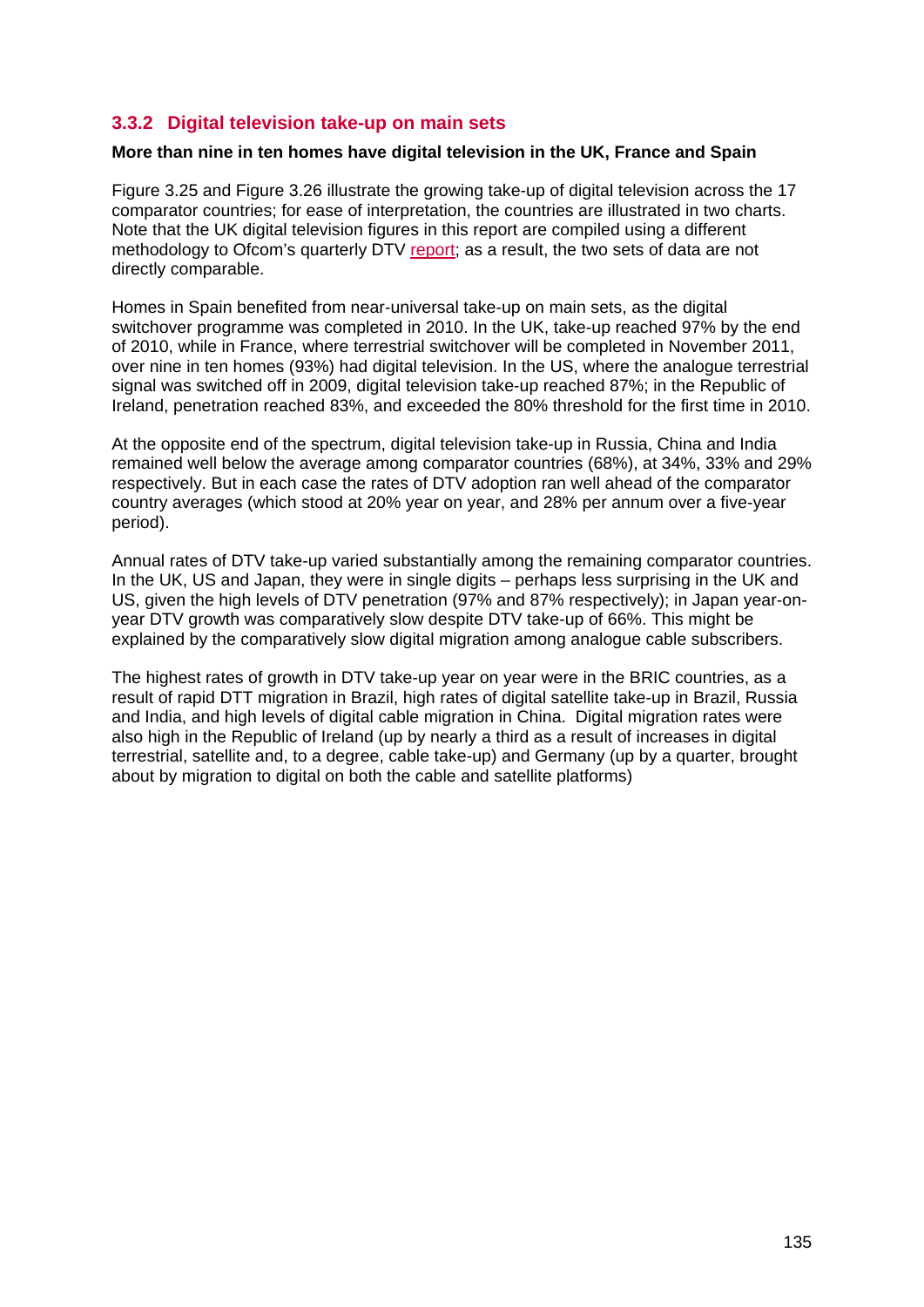

<span id="page-27-0"></span>**Figure 3.25 Take-up of digital television – top nine comparator countries** 

*Source: IDATE / industry data / Ofcom.*

<span id="page-27-1"></span>



*Source: IDATE / industry data / Ofcom.*

Taking both analogue and digital technologies *together*, cable is the most popular television platform in more than half (nine) of the 17 comparator countries, comprising Germany, the US, Canada, Japan, the Netherlands, Sweden, Russia, India and China. Terrestrial is most popular in a further six countries, including the UK, France, Italy, Spain, Brazil and Australia.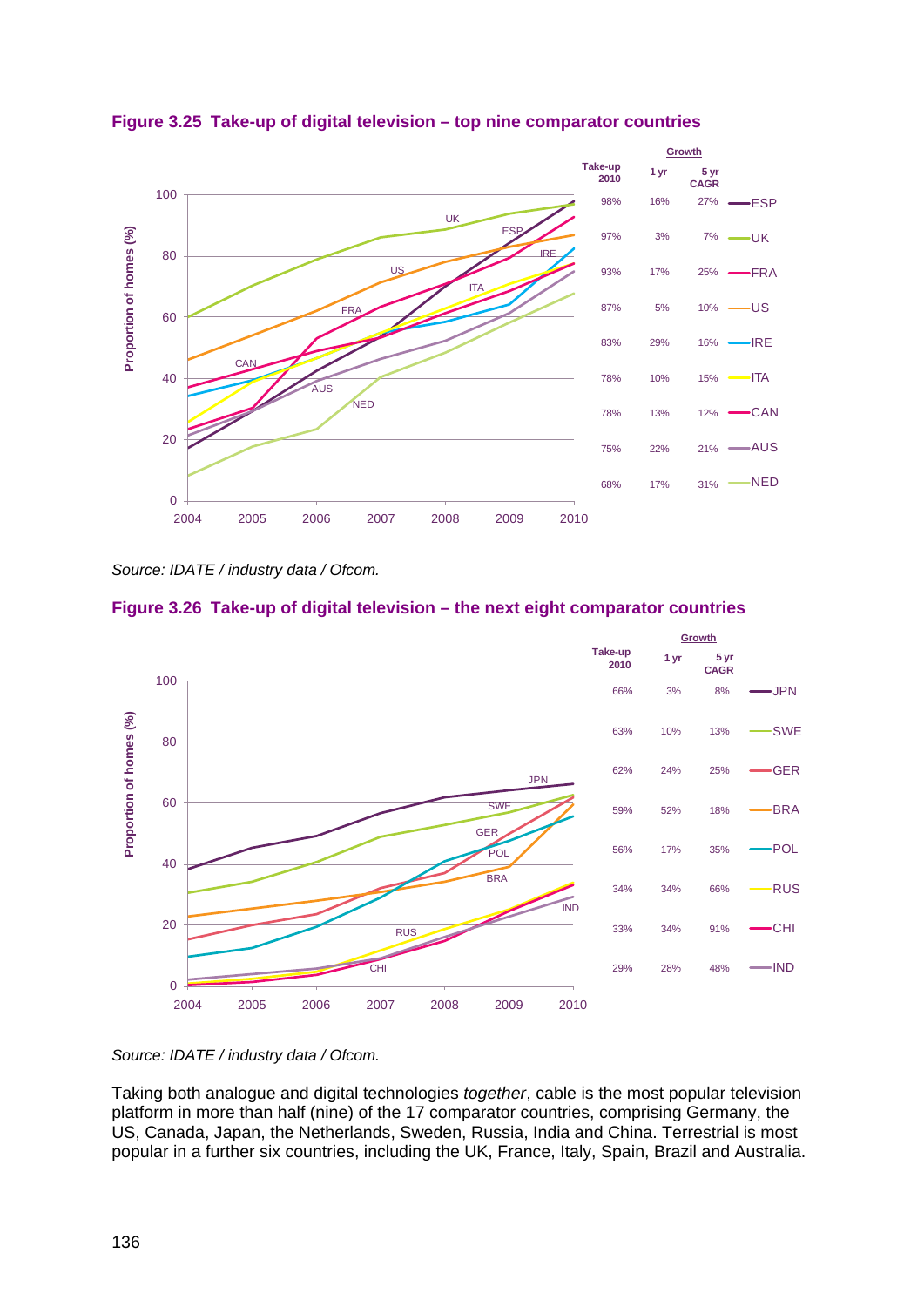Satellite is the largest platform in the remaining two countries, Poland and the Republic of Ireland.

While satellite may not be the top technology choice in many countries, it is often the second most popular platform, taking second place in eleven of the 17 countries analysed here. Terrestrial accounts for a further three countries (Japan, Russia and China), cable for two (Poland and the Republic of Ireland) and IPTV one (France).



#### **Figure 3.27 The two most popular DTV platforms, by country, 2010**

#### *Source: IDATE / industry data / Ofcom.*

Splitting the platforms into their analogue and digital components, the *digital* terrestrial television platform continues to be the largest by market share in Spain (69% of main sets), Australia (43%), Italy (41%) and France (38%). It is also a substantial player in the UK (with a 40% share), ranking second to digital satellite (42%). *Digital* satellite is also the leading platform in Germany (with a 34% market share), and in Brazil (39%), Poland (43%) and the Republic of Ireland (52%). *Digital* cable is the most popular platform in the US (with a 39% share of homes), and in Canada (44%) and the Netherlands (42%).

Despite the progress made in many countries in migrating homes to digital television platforms, analogue technologies are still widely used. The analogue cable network is still popular in India, where this is the largest platform with a 59% share of main television sets. The comparable figure in Sweden is 37%, and 32% in the Netherlands and Germany.

Analogue terrestrial technology still has a substantial share of sets in Russia (36%), where it is the largest television platform overall; the same is true in China, where it has a 33% share of homes. While it is no longer the largest platform in many more developed economies, a quarter of Australian homes at the end of 2010 took analogue terrestrial, and nearly a quarter (23%) of Polish homes also had analogue terrestrial tuners connected to their main sets. The comparable figure in Italy is 21%. Analogue satellite has little or no market share in any of the countries in this report. It commanded a 6% share of homes in both Germany and  $20%$ <br>  $20%$ <br>  $20%$ <br>  $20%$ <br>  $20%$ <br>  $20%$ <br>  $20%$ <br>  $20%$ <br>  $20%$ <br>  $20%$ <br>  $20%$ <br>  $20%$ <br>  $20%$ <br>  $20%$ <br>  $20%$ <br>  $20%$ <br>  $20%$ <br>  $20%$ <br>  $20%$ <br>  $20%$ <br>  $20%$ <br>  $20%$ <br>  $20%$ <br>  $20%$ <br>  $20%$ <br>  $20%$ <br>  $20%$ <br>  $20%$ <br>  $20%$ <br>  $20%$ <br>  $20%$ <br>  $20%$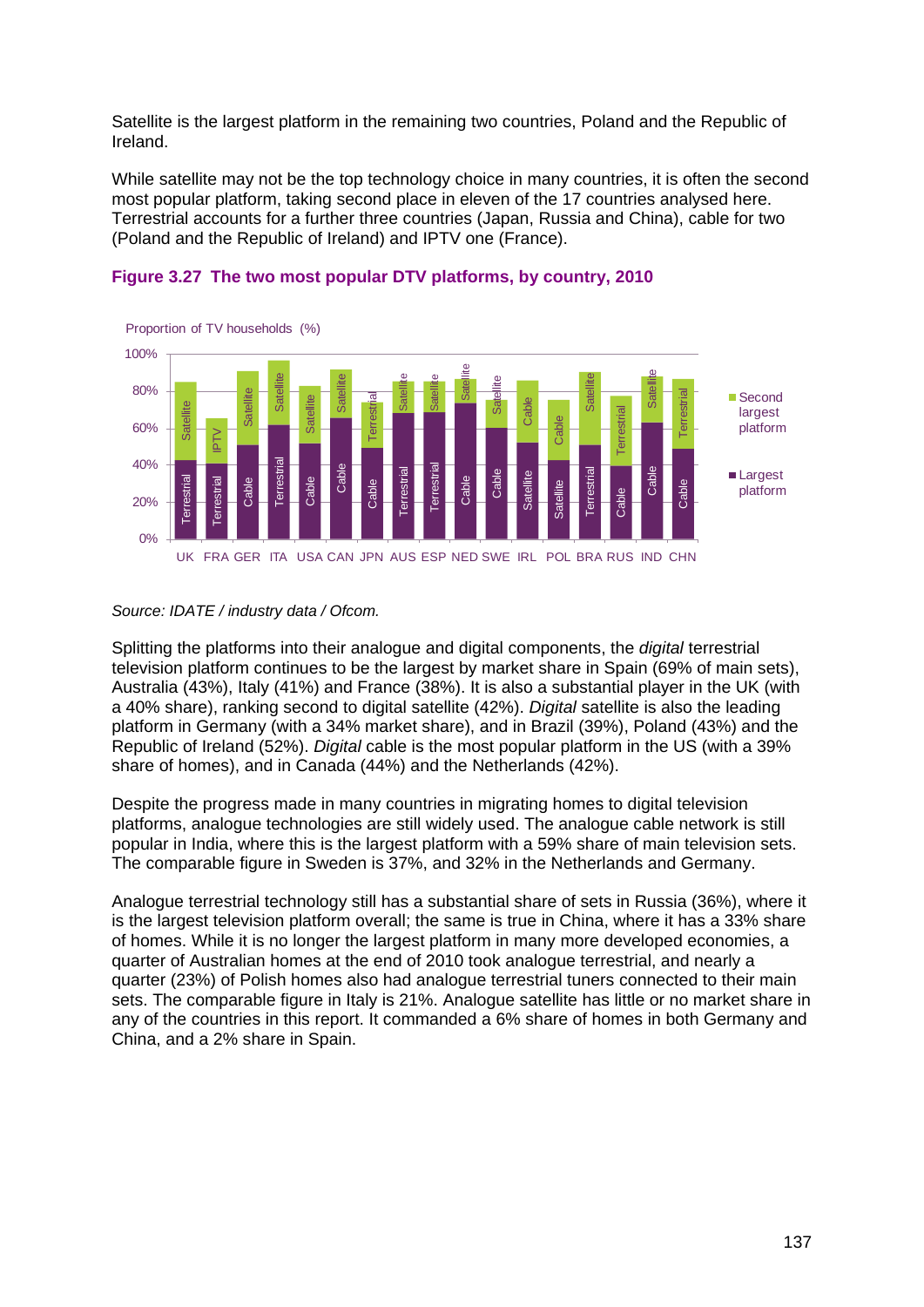

## **Figure 3.28 Take-up of DTV, by platform and country: 2010**

*Source: IDATE / industry data / Ofcom.*

[Figure 3.29](#page-30-0) sets out changes in the percentage point take-up of the different television platforms. The red/green tint provides an indication of the relative change in each platform's take-up, when compared to the other changes set out in the table.

The association of analogue technologies with 'red' tints makes clear the degree of migration from analogue to digital technologies. On average, analogue platforms lost a collective 10pp of share across the comparator countries; this ranged from a 6pp reduction in North America to 11pp in Europe and 11pp in BRIC. In the UK, where digital television migration is at an advanced stage, DTV take-up rose by just 3pp over the year, as the television market approached saturation.

By country, the most substantial change in take-up in 2010 was experienced by homes in Brazil, where the only analogue television technology to lose market share – terrestrial – saw its market share fall by 20pp. Digital terrestrial was the main beneficiary, picking up 15pp share, while digital satellite take-up rose by 5pp. Analogue terrestrial take-up in the Republic of Ireland fell by 15pp, and there were substantial reductions in Australia (-14pp), Spain (- 12pp) and France (-11pp), reflecting a combination of DSO initiatives and the widening availability of digital television platforms.

The progressive upgrade of cable infrastructure to digital during 2010 was reflected in the reduction in analogue cable take-up in the Netherlands, Canada and Sweden, which fell by 10pp, 7pp and 6pp respectively, as digital cable take-up rose more or less commensurately. Elsewhere, the cable market lost share – in Germany, analogue cable take-up fell by 9pp while its digital counterpart rose by just 4pp (possibly explained by higher digital cable tariffs).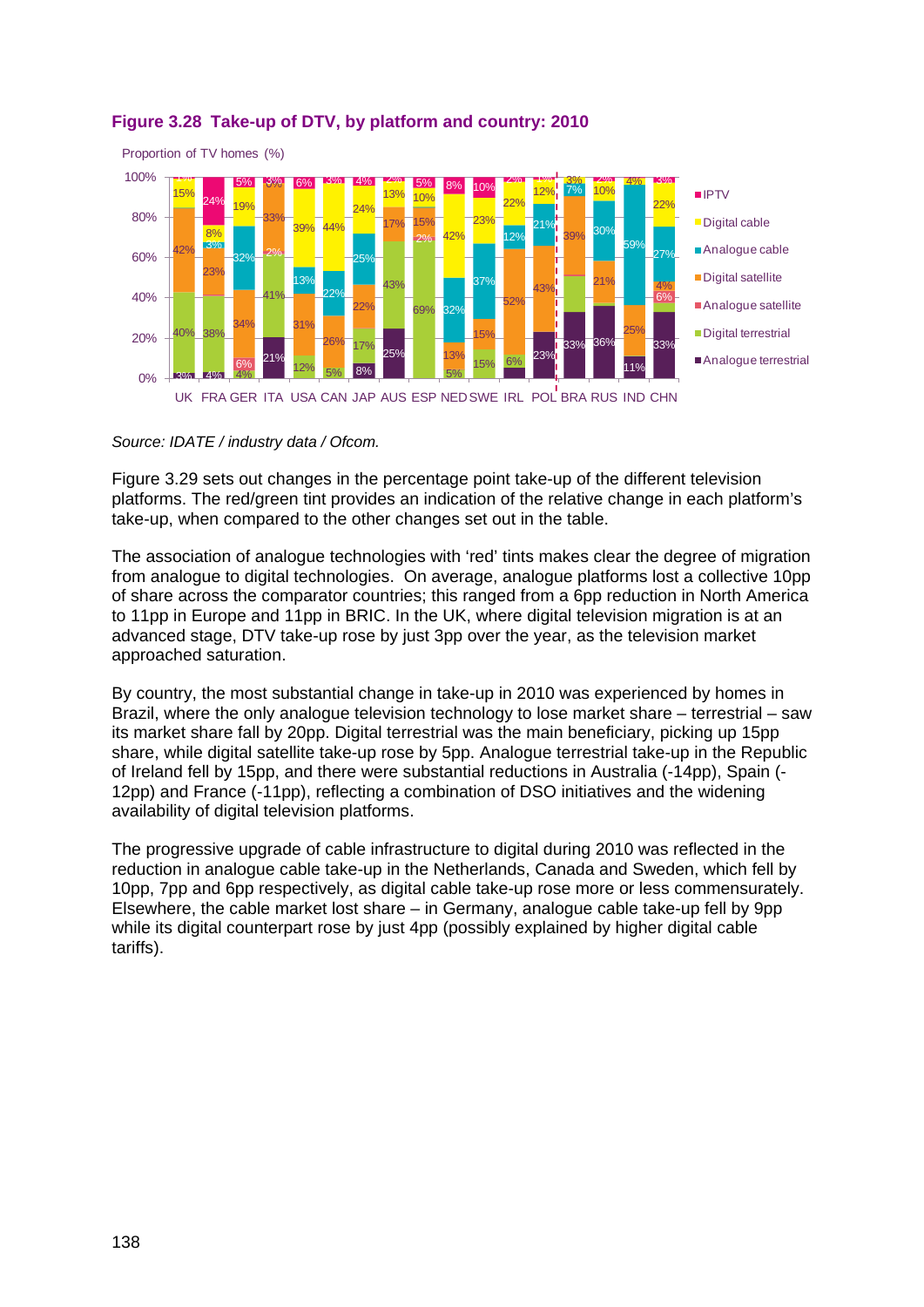|                       | <b>UK</b>      | <b>FRA</b> | <b>GER</b>     | <b>ITA</b>     | <b>US</b>            | CAN            | <b>JPN</b>     | <b>AUS</b>           | <b>ESP</b>     | <b>NED</b>     | <b>SWE</b>   | <b>IRE</b>     | <b>POL</b>     | <b>BRA</b>   | <b>RUS</b>     | <b>IND</b>     | <b>CHI</b>           | Av             | Av<br>Eur      | Av<br><b>BRIC</b> | Av NA          |
|-----------------------|----------------|------------|----------------|----------------|----------------------|----------------|----------------|----------------------|----------------|----------------|--------------|----------------|----------------|--------------|----------------|----------------|----------------------|----------------|----------------|-------------------|----------------|
| Digital terrestrial   | $-2$           | 6          | $\overline{0}$ | 5              | и                    | $\overline{1}$ | $-2$           | 12                   | 11             | $-1$           | $\mathbf{0}$ | $6\phantom{1}$ | $\overline{0}$ | 15           | 1              |                | $\overline{1}$       | 3              | 3              | 5                 |                |
| Digital satellite     | $\overline{4}$ |            | 6              | 1              | $\mathbf{0}$         | $\mathbf{0}$   | $-2$           | $\mathbf{0}$         | $\mathbf{0}$   | $-1$           | $\mathbf{0}$ | 8              | $\overline{2}$ | 5            | $\overline{5}$ | 5              | $\overline{1}$       | $\overline{2}$ | $\overline{2}$ | 4                 | $\overline{0}$ |
| Digital cable         | $\overline{0}$ |            | 4              | $\mathbf{0}$   | $\overline{2}$       | $\overline{7}$ | 3              | $\overline{0}$       | 2              |                | 5            | 3              | 6              | $\Omega$     | $\overline{2}$ | $\overline{1}$ | 5                    | 3              | 3              | $\overline{2}$    | $\overline{4}$ |
| <b>IPTV</b>           | $\overline{0}$ | 5          | $\overline{2}$ | $\mathbf{0}$   | $\blacktriangleleft$ | $\overline{0}$ | $\overline{2}$ | $\blacktriangleleft$ | $\overline{0}$ | $\overline{4}$ |              |                | $\overline{0}$ | $\mathbf{0}$ | 1              | $\mathbf{0}$   | $\blacktriangleleft$ |                | $\overline{2}$ |                   |                |
| <b>Total digital</b>  | $\overline{3}$ | 13         | 12             | $\overline{7}$ | $\overline{4}$       | 9              | $\overline{2}$ | 14                   | 14             | 10             | 6            | 18             | 8              | 20           | 9              | 6              | 8                    | 10             | 10             | 11                | 6              |
| Analogue terrestrial  | $-3$           | $-11$      | $\mathbf{0}$   | $-6$           | $\mathbf{0}$         | $-2$           | $\mathbf{0}$   | $-14$                | $-12$          | $\mathbf{0}$   | $\mathbf{0}$ | $-15$          | $-2$           | $-20$        | $-8$           | $-4$           | $-6$                 | $-6$           | $-5$           | $-10$             | $-1$           |
| Analogue satellite    | $\overline{0}$ | $-1$       | $-3$           | $-1$           | $\overline{0}$       | $\overline{0}$ | $\overline{0}$ | $\mathbf{0}$         | $\overline{0}$ | $\overline{0}$ | $\mathbf{0}$ | $\overline{0}$ | $\overline{0}$ | $\mathbf{0}$ | $\overline{0}$ | $\mathbf{0}$   | $\theta$             | $\overline{0}$ | $-1$           | $\overline{0}$    | $\Omega$       |
| Analogue cable        | $\overline{0}$ | $-1$       | $-9$           | $\overline{0}$ | $-4$                 | $-7$           | $-1$           | $\mathbf{0}$         | $-2$           | $-10$          | $-6$         | $-4$           | $-6$           | $\mathbf{0}$ | $\mathbf{0}$   | $-2$           | $-2$                 | $-3$           | $-4$           | $-1$              | $-5$           |
| <b>Total analoque</b> | $-3$           | $-13$      | $-12$          | $-7$           | $-4$                 | $-9$           | $-2$           | $-14$                | $-14$          | $-10$          | $-6$         | $-18$          | $-8$           | $-20$        | $-9$           | $-6$           | $-8$                 | $-10$          | $-10$          | $-11$             | $-6$           |

<span id="page-30-0"></span>**Figure 3.29 Changes in platform take-up (pp) by country and technical platform**

*Source: IDATE / industry data / Ofcom.*

In many countries, the digital terrestrial platform plays an important role in freeing up analogue broadcast spectrum for alternative uses. As a result, the DTT platform is well established in a range of the comparator countries analysed in this report, including the UK, Spain, Australia, Sweden, the US, Japan and Germany.

Two patterns of adoption have emerged, possibly influenced both by how recently the platform launched in different countries, and by the significance of the platform in each:

- **DTT take-up has begun to plateau.** In the UK, around four in ten homes have DTT connected to their main set, and this figure has remained broadly flat over the past eighteen months. At a lower level, DTT take-up has plateaued in Germany, the Netherlands, the US, Sweden and Japan, at or below 20% of homes.
- **DTT continues to grow in popularity.** In Spain and Australia, where take-up was highest, penetration stood at 69% and 43% respectively in 2010. In both these countries, the platform is long-established, and rising take-up appears to have been fuelled by switchover. In Brazil, Italy and France, the DTT platform launched more recently, yet take-up is at, or near, 40%, in both France and Italy.



**Figure 3.30 Proportion of main sets connected to DTT since platform launch** 

*Source: IDATE / industry data / Ofcom.*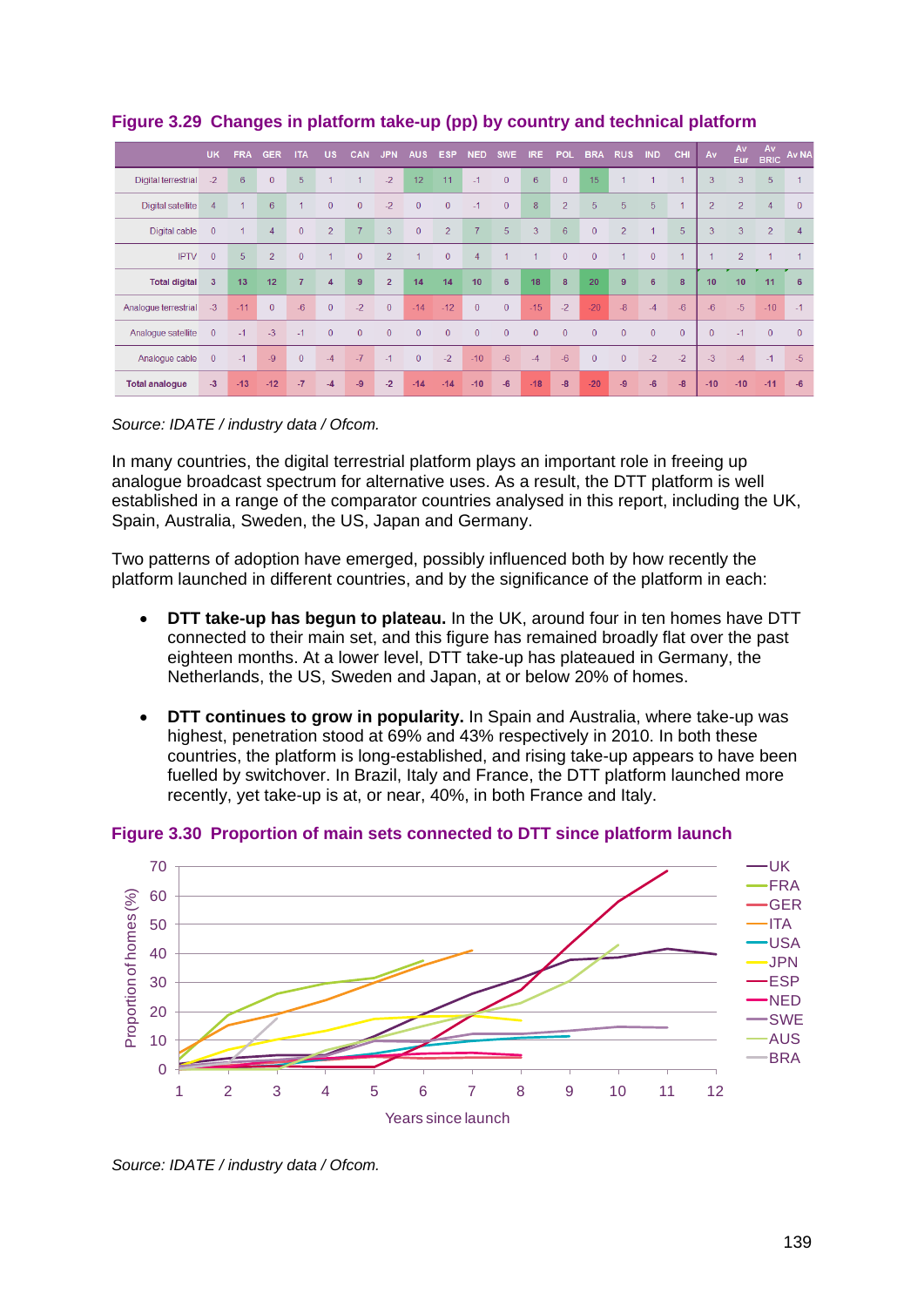## <span id="page-31-0"></span>**3.3.3 Take-up of HDTV services, digital video recorders and connected TVs**

#### **Take-up of high-definition services has entered the mainstream in several countries**

Take-up of high-definition television services on the main television set was highest in France and the US, where take-up stood at 60% and 54% respectively. Such was the yearon-year growth in HDTV take-up (up by 44% in France since 2009, and by 21% in the US) that, for the first time, a majority of households in each country were receiving HD channels.

Growth in HDTV take-up in the US during the past year (21%) was broadly equal to the average annual growth for the past three years (22% per year); in France, however, growth in the past 12 months slowed, to 44%. In Japan, high-definition services have been available for quite some time (beginning with an analogue high-definition standard in the 1980s). But growth in take-up has been modest over the past three years, with the result that having been the leading nation for high-definition take-up, it now lags behind both the US and France.



**Figure 3.31 Number of HDTV homes, by platform and country, end 2010**

*Source: IDATE / industry data / Ofcom.*

By platform, satellite and cable have together played a significant role in driving HD take-up during 2010. In the UK, satellite (in the form of Sky HD and Freesat HD) was the main driver behind HD growth, accounting for 3.1 percentage points (pp) of HD take-up during 2010 (cable accounted for a further 2.4pp). The same platform (Sky Deutschland in this case) accounted just under a half (3.0pp) of the growth in HD take-up in Germany (cable ranked second, with HD take-up rising by 2.9pp); it also accounted for nearly half of all HD additions in the US (with HD services on satellite rising by 4pp).

In France, by contrast, rising take-up of IPTV widened access in the home to HD channels during 2010, with nearly half of all total growth (8.6pp) in HD coming from IPTV decoders (DTT ranked second, with HD DTT penetration rising by 5.9pp).

The DTT platform not only supported rising HD take-up in France; in the UK, it accounted for a quarter of all new HD additions during 2010, and in Italy, it was a primary driver of rising HD adoption – with take-up there rising by 8.2pp (with satellite accounting for a further 7.5pp).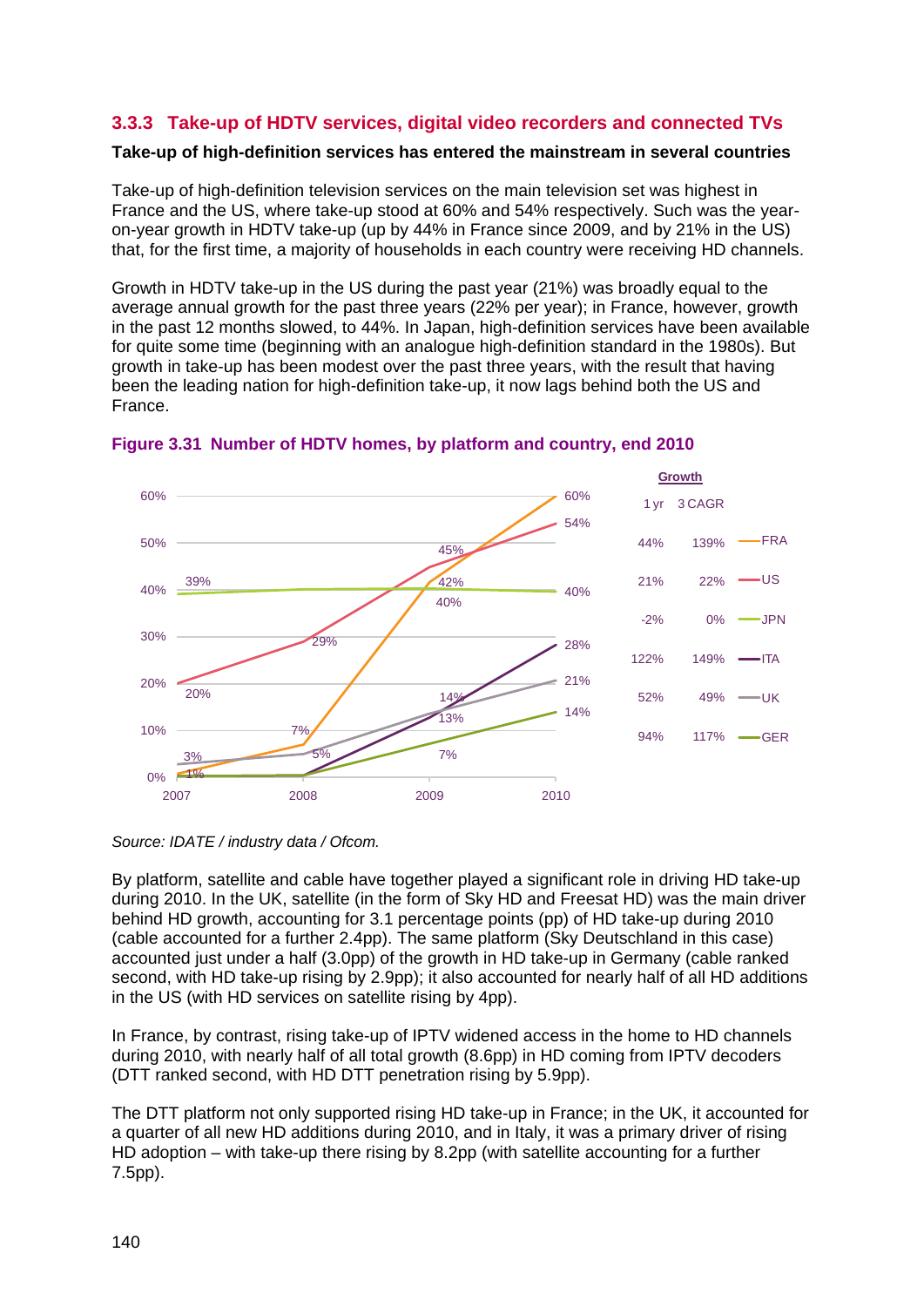#### **Figure 3.32 Percentage point change in the take-up of HD decoders connected to main sets**

|                     | <b>UK</b> | <b>FRA</b> | <b>GER</b> | <b>ITA</b> | <b>US</b> | <b>JPN</b> |
|---------------------|-----------|------------|------------|------------|-----------|------------|
| <b>Satellite</b>    | 3.1       | 2.8        | 3.0        | 7.5        | 4.0       | 0.9        |
| DTT                 | 1.7       | 5.9        | 0.0        | 8.2        | 0.7       | $-1.4$     |
| Cable               | 2.4       | 1.2        | 2.9        | 0.0        | 2.8       | 0.1        |
| <b>IPTV</b>         | 0.0       | 8.6        | 0.9        | 0.0        | 2.0       | 0.0        |
| <b>Net increase</b> | 7.2       | 18.5       | 6.8        | 15.7       | 9.5       | $-0.3$     |

*Source: IDATE / industry data / Ofcom.* 

*Notes: Paying and FTA HD homes; no data available for IPTV in Japan.*

With their ability to carry large numbers of high-bandwidth channels, both cable and satellite platforms now tend to offer access to the largest number of high-definition television channels – with satellite platforms typically carrying more HD channels than cable. While DTT has played a role in driving HD take-up in some countries, with less bandwidth on offer, it does, in the main, provide access to only the most well-established free-to-view networks.



**Figure 3.33 Number of HDTV channels and HD penetration, end 2010**

[Figure 3.34](#page-33-0) sets out the changes in the number of high-definition channels, available on each platform within the countries where HD data are available. Thanks to the availability of bandwidth, satellite, in the main, continued to add more HD channels to its line-up than any other platform, with double-digit increases in channels in all countries except France during 2010. In France, the IPTV platform added ten HD channels year on year, while satellite added three.

HD viewers in both the US and Japan saw the more substantial increases in HD channel availability across all platforms, with an aggregate increase of 124 channels in the US, and an increase of 64 in Japan.

*Source: IDATE / industry data / Ofcom.*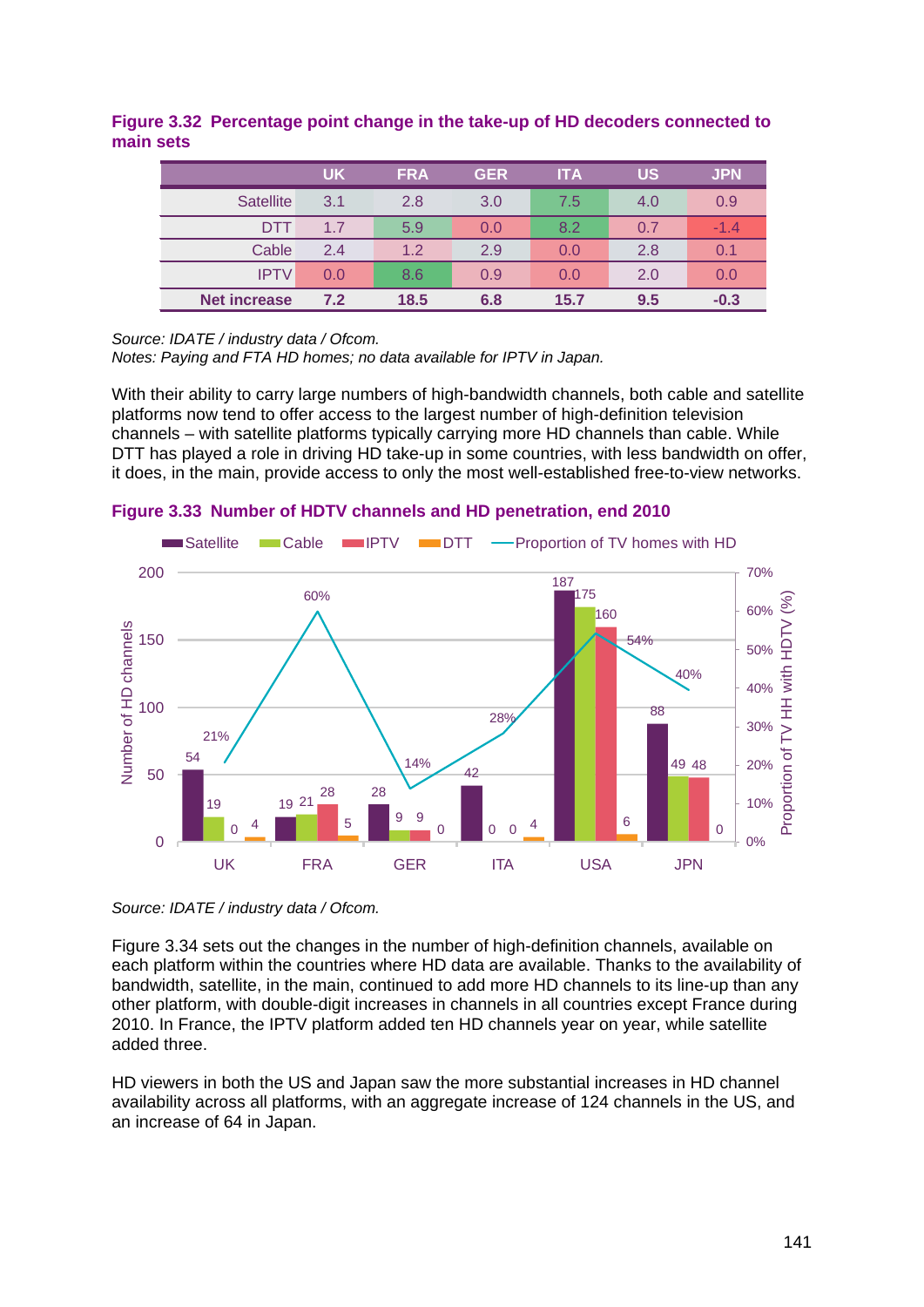#### <span id="page-33-0"></span>**Figure 3.34 Increases in the number of HD channels available, by platform: 2009 – 2010**

|                  | UK | <b>FRA</b> | GER        | <b>ITA</b> | USA | JPN |
|------------------|----|------------|------------|------------|-----|-----|
| <b>Satellite</b> | 17 | ∙<br>o     |            | ィっ         | 27  | 30  |
| Cable            | 10 | b          | $\sqrt{2}$ |            | 45  |     |
| <b>IPTV</b>      |    |            |            |            |     |     |
|                  |    |            |            |            |     |     |

*Source: IDATE / industry data / Ofcom.*

#### **Connected TV and 3D-ready TVs grow in popularity**

A range of other digital technologies are now being embraced by television viewers. Digital video recorders (allowing viewers to pause and rewind live television and to store content), were installed in 41% of US homes in 2010 and in 36% of UK homes. Connected televisions are a relatively recent innovation, allowing viewers to connect their television screens to the internet and thereby gain access to, for example, catch-up television services, social networking sites and video-sharing applications. Take-up was highest in France, where 13% of consumers claim to have a connected TV at home; this was followed by Australia (9% penetration) and the US and the UK (7% each). Televisions capable of displaying 3D content are being adopted by a small minority of households, appearing in 10% of homes in Italy, 8% in Germany and 7% in France; the comparable figure in the UK was 6%. The figures for connected TVs should be treated with a degree of caution owing to the comparative newness of the technologies and the possibility of over-claim among consumers (for example, as a result of confusion between connected television and IPTV); moreover, the extent to which consumers actually connect their internet-enabled television to the web was not explored in the consumer research – i.e. consumers may have the capability to connect their TV to the web, but not actually do it.



#### **Figure 3.35 Take-up of digital video recorders, connected TVs and 3D-ready TVs**

*Source: Ofcom consumer research, October 2011 Base: All those who use the internet. Total sample size: UK=1015, France=1014, Germany=1014, Italy=1045, US=1002,, Australia=1012* 

*Q: Which of the following devices do you own and personally use?*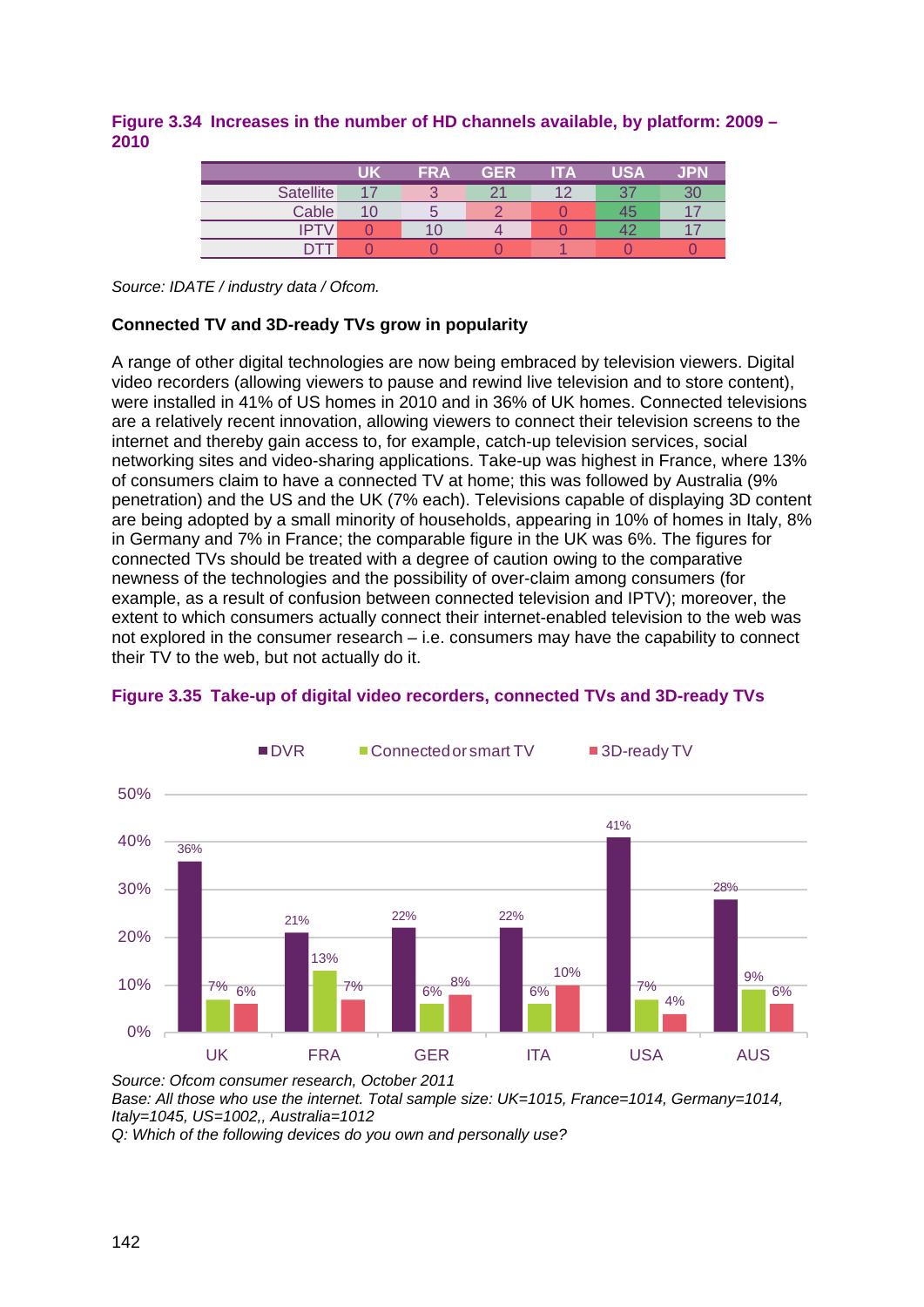## <span id="page-34-0"></span>**3.3.4 Pay-television penetration**

The popularity of pay-TV across comparator countries is influenced by a range of factors, including (i) the availability of free-to-view channels, (ii) the exclusive rights that pay-TV operators may have to particular programmes or types of content and (iii) the presence of publicly-funded television channels. Among the 17 comparator countries, six in ten homes (60%) paid for additional television channels in 2010, up by 3pp year on year and up by 14pp since 2005.

At least three patterns of pay-TV adoption have emerged among the comparator countries:

- **High and stable levels of take-up**. In North America, consumers have always been willing to pay for access to additional television channels, and take-up stood at 89% in 2010 – stable year on year and up by 5pp since 2005.
- **Moderate and stable penetration**. Among European countries, take-up of pay-TV has risen – by 7pp – since 2005, although more recently, the proportion paying for additional channels has remained flat, at around 55% of all homes. Within this figure, take-up varies substantially between European nations (see [Figure 3.37\)](#page-35-0).
- Lower adoption levels, but rising. In the developing economies of BRIC, pay-TV continues to grow in popularity (although this varies substantially by country). Takeup of pay-television rose by 4pp year on year and by 19pp since 2005.



#### **Figure 3.36 Take-up of pay television among groups of comparator countries**

#### *Source: IDATE / industry data / Ofcom.*

*Note: 'Europe' in this context means those European countries within our comparator set. 'Total' in this context means the 17 countries in this report's comparator set.* 

By country, pay-TV take-up at the end of 2010 was highest in India (82%), the US (88%) and Canada (91%), alongside Sweden (93%) and the Netherlands (98%). However, the characteristics of pay-TV services differ from country to country. In the US and Canada, pay-TV services are similar to those in the UK (providing access to a large number of additional TV channels in exchange for payment). By contrast, the pay-TV fee for some cable packages in the Netherlands and Sweden is more akin to an 'access charge' in return for which consumers receive a limited number of television channels.

Among the remaining comparator countries, the free-to-view television model remained more popular. And in some countries, pay-TV was available in a far smaller proportion of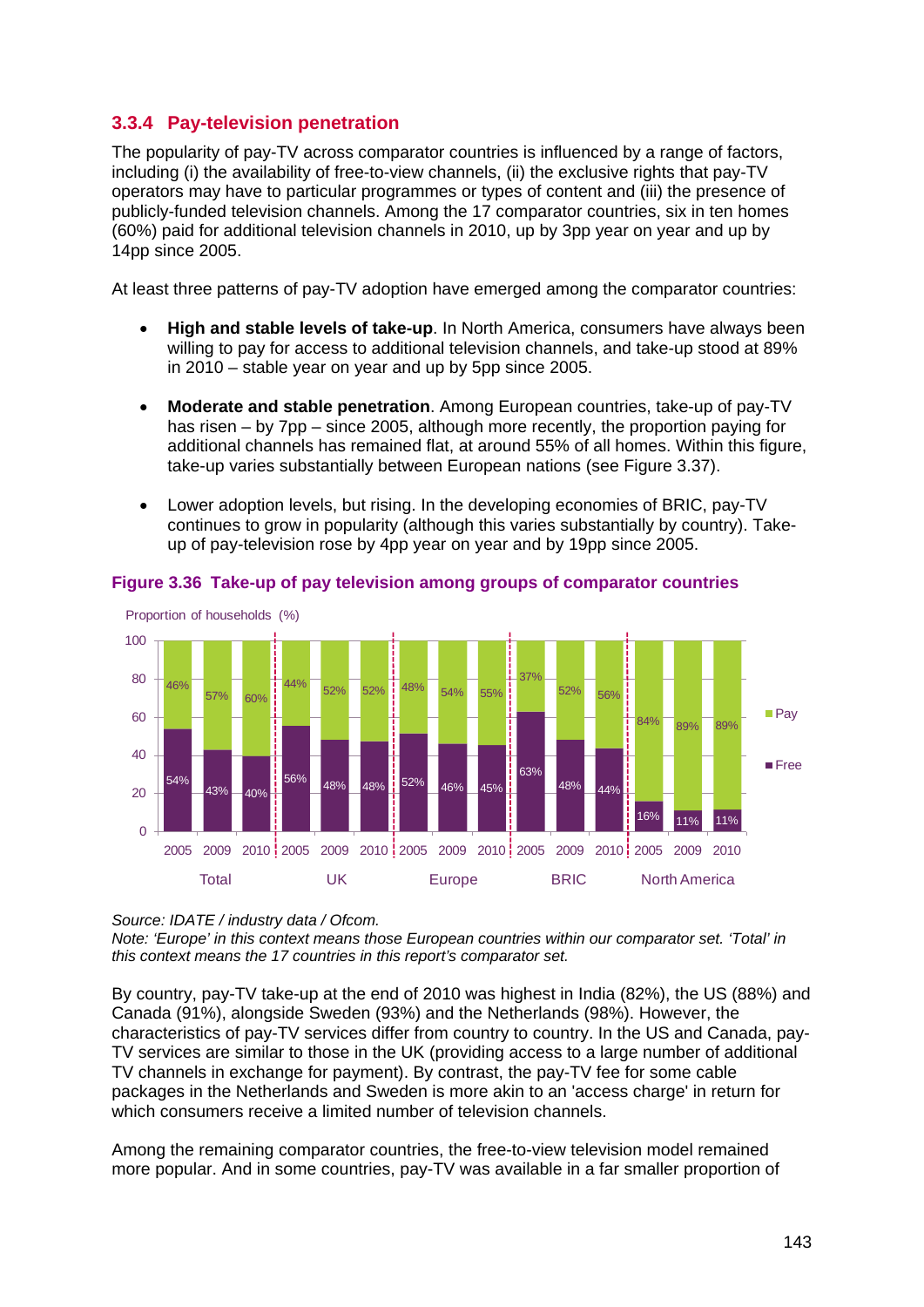homes. For example, take-up in Brazil stood at just 18%, and in Italy just over a quarter of homes (26%) took pay-television; the comparable figure for Spain was 28% and for Australia 31%.



<span id="page-35-0"></span>

#### *Source: IDATE / industry data / Ofcom.*

Year-on-year trends in the adoption of pay-TV varied substantially across our comparator countries, as well as between 2009 and 2010. Growth in pay-TV take-up was most substantial during 2010 in Russia (up by 6.4pp) and the Republic of Ireland (up by 5pp). There was a modest contraction of 2pp in pay-television take-up in Germany. In the UK, take-up in 2010 rose by 0.5pp, following a 2.2pp increase in the previous year.





#### *Source: IDATE / industry data / Ofcom.*

Over a five-year time period, the most substantial increases in the take-up of pay-TV were found in Russia (where the five-year annualized average growth rate stood at 25%). In the UK, pay-TV homes rose, on average, by 4% between 2005 and 2010.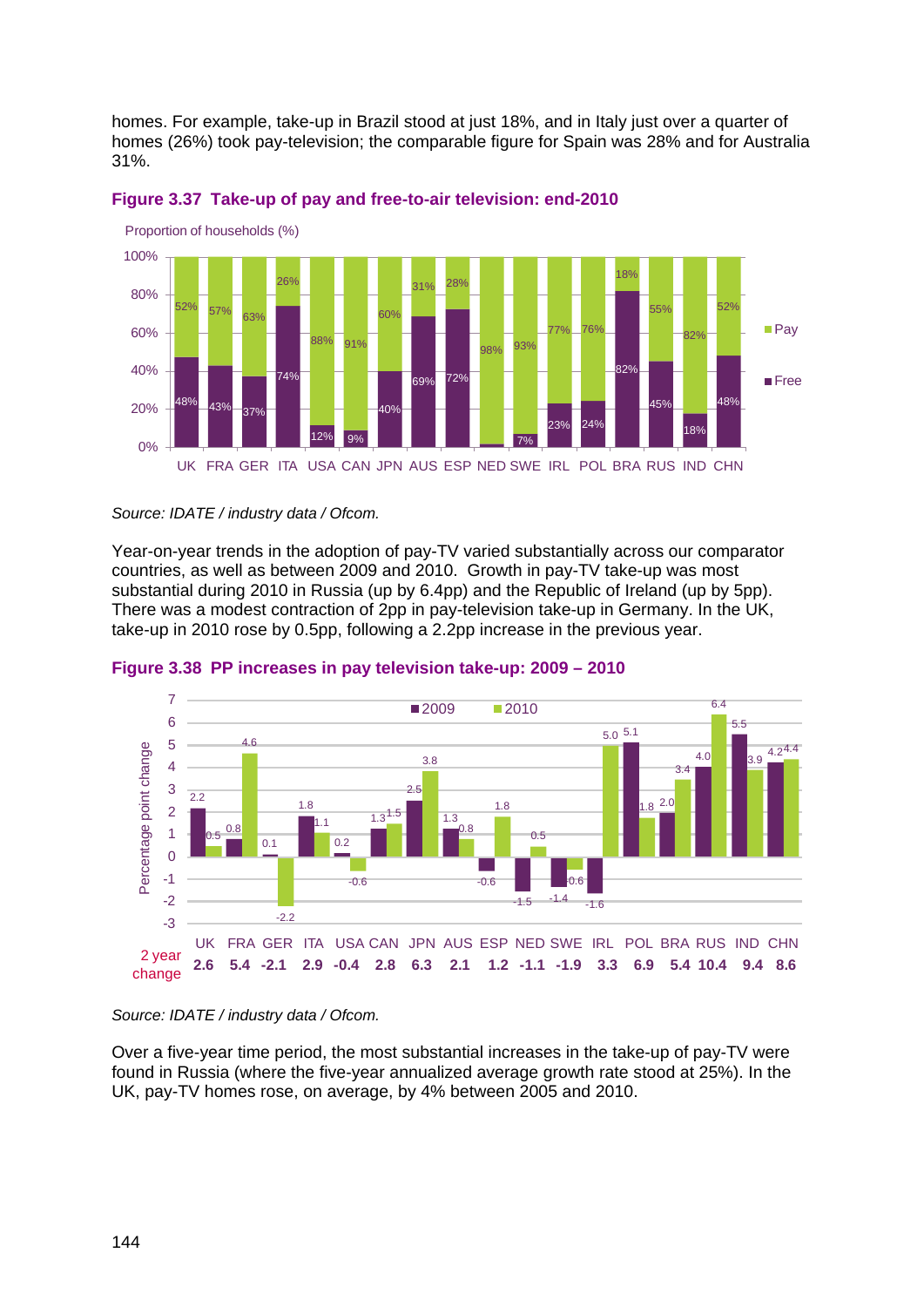



*Source: IDATE / industry data / Ofcom.*

## <span id="page-36-0"></span>**3.3.5 Consumption of broadcast television services**

## **Television viewing per head rose in many countries during 2010 – and was highest in the US, Italy, Poland and the UK in 2010**

Despite the growing adoption of a wide range of digital media devices and services, viewing of linear television output continues to be popular among consumers – and minutes of viewing per head per day has risen year on year in several comparator countries.

TV viewing was most popular in the US, where it reached 283 minutes per viewer per day, up by 1.1% year on year and over a third higher than the average across all the countries. In Italy, the comparable figure was 246 minutes (up by 3.4% over the year, and 17% higher than average), and in Poland 245 minutes (2.1%, 16% higher than average). The equivalent figure for television viewing in the UK was 242 minutes – up by 7.6% and 15% higher than the average of 211 minutes per head per day.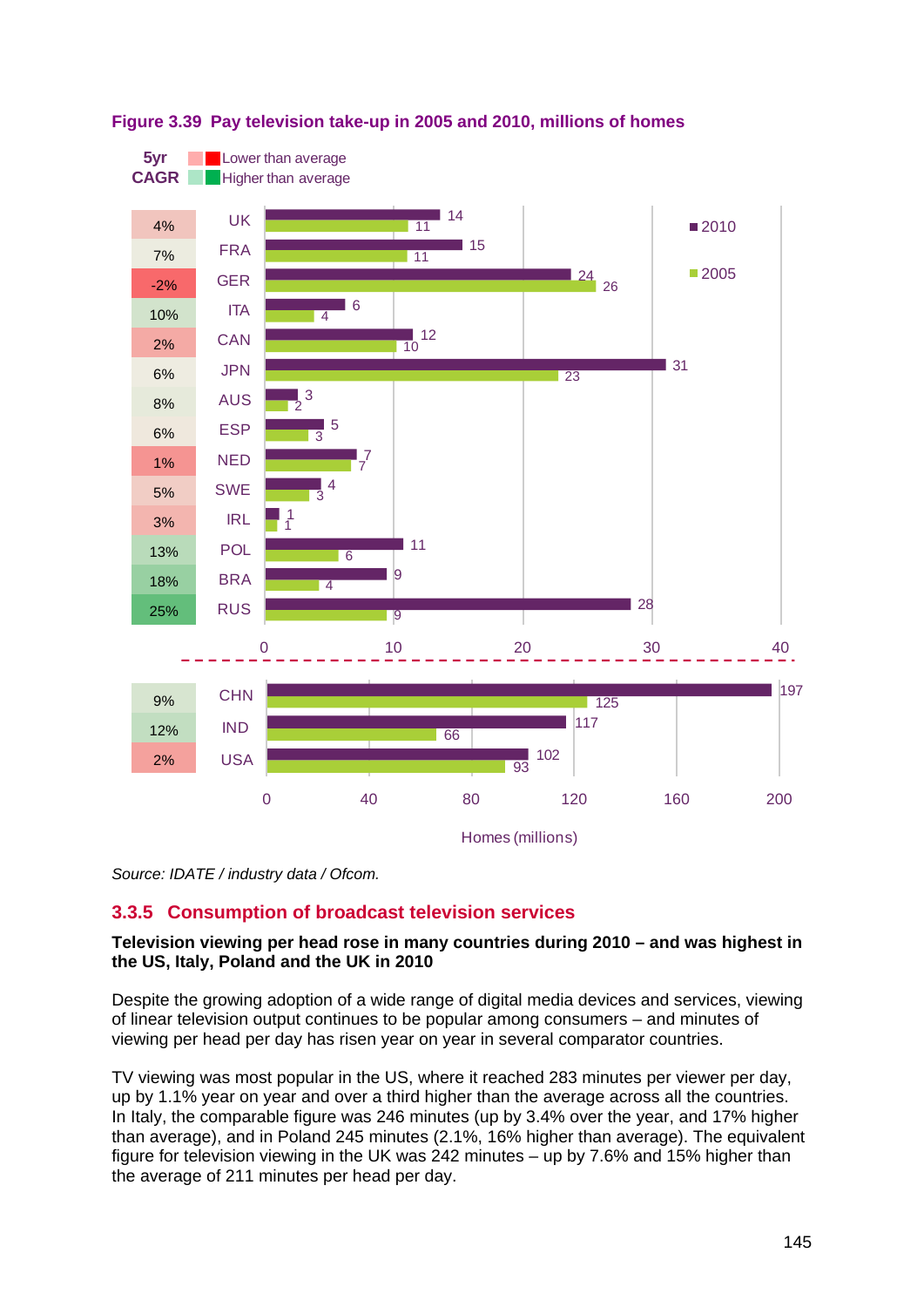Year-on-year growth in viewing rose furthest in the UK (by 7.6% over the year), although the BARB panel composition was adjusted during the period, which may explain at least some of the increase. Viewing per head grew by 6.0% in Canada, by 5.9% in the Republic of Ireland, and by 5.2% in Germany. Among the BRIC countries, viewing contracted – by 13.8% in India (which may be explained by the rising numbers of households with televisions, and perhaps by lower levels of viewing among those who are new to the technology).



#### **Figure 3.40 Daily TV viewing, per head: 2009 – 2010**

*Source: Mediametrie, Eurodata TV Worldwide. The figure for Canada relates to viewing in non-Quebec households.*

[Figure 3.41](#page-38-0) sets out the share of viewing commanded by the top one, three and five TV channels across countries, during 2009 and 2010.

It shows that patterns of viewing were most highly concentrated among households in Brazil, where the top rated channel, Globo, commanded a 42% share of viewing – by far the highest share for a single channel among the comparator countries. By comparison, BBC One in the UK commanded a viewing share of 21% in 2010. Viewing of the most popular TV channel was least concentrated in the US, where CBS commanded a 7% share.

Viewing patterns were also most concentrated in Brazil, when the shares of the top *five* channels are accounted for – making up nearly 8 in 10 (79%) of all viewer hours during 2010. This was explained in part by the high market share commanded by Globo. In the UK, the comparable figure was 55% - accounting for BBC One, BBC Two, ITV1, Channel 4 and Channel 5.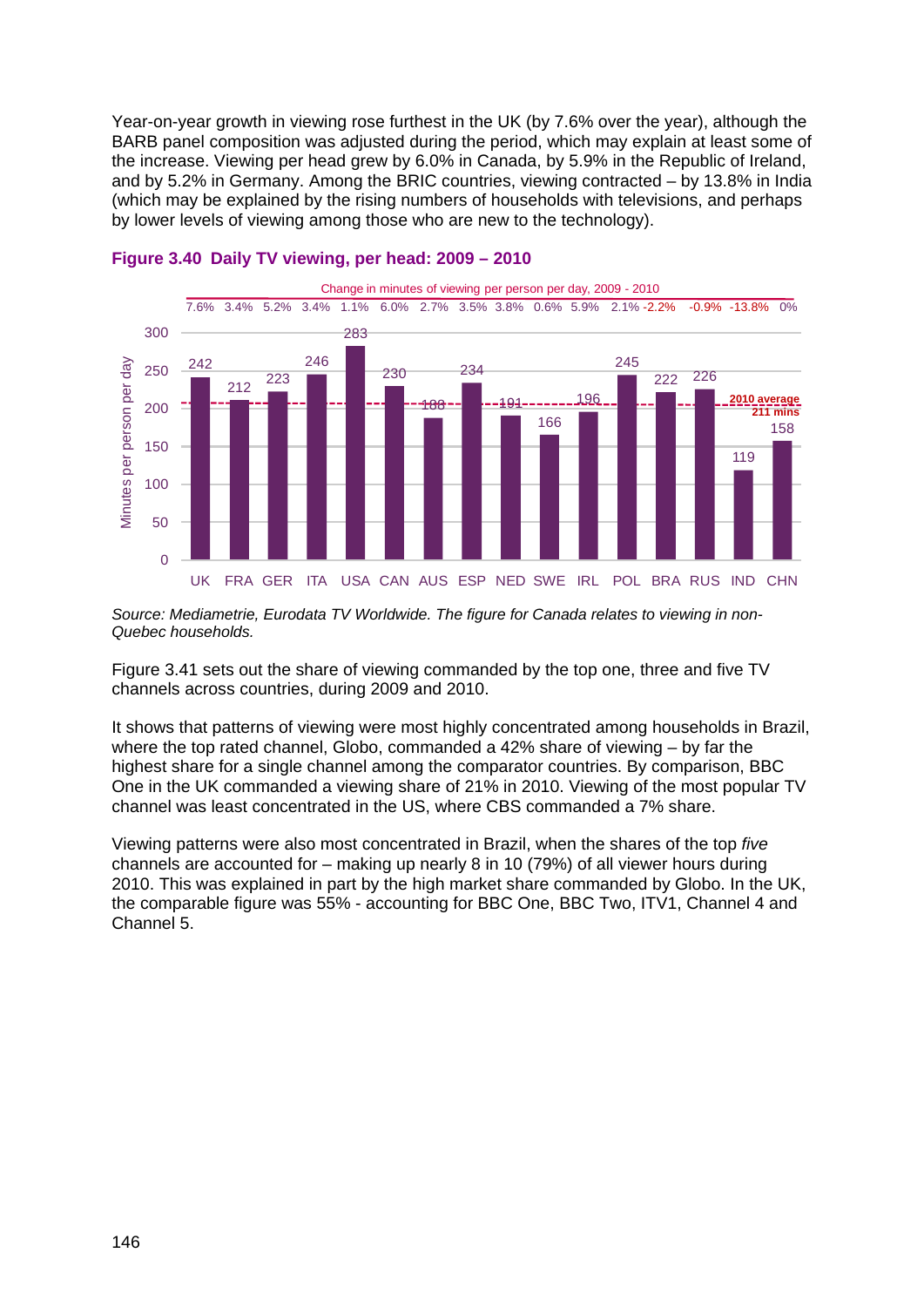

## <span id="page-38-0"></span>**Figure 3.41 Patterns of viewing among the top five TV channels**

*Source: Mediametrie, Eurodata TV Worldwide. The figure for Canada relates to viewing in non-Quebec households.*

## **Channels drawing on public funding grew in popularity, in the main, during 2010**

Viewing of publicly funded channels was most popular in the UK, commanding a 48% share of all viewer hours (up by one percentage point in 12 months). The largest increase in viewing share – 4 pp – was experienced by SVT in Sweden. From a low base, Brazil's publicly-funded services' share doubled in 2010, rising by 1pp. Among those countries, where the viewing share of publicly funded channels fell, the reduction was most substantial in India and Russia (down by 4pp and 3pp respectively).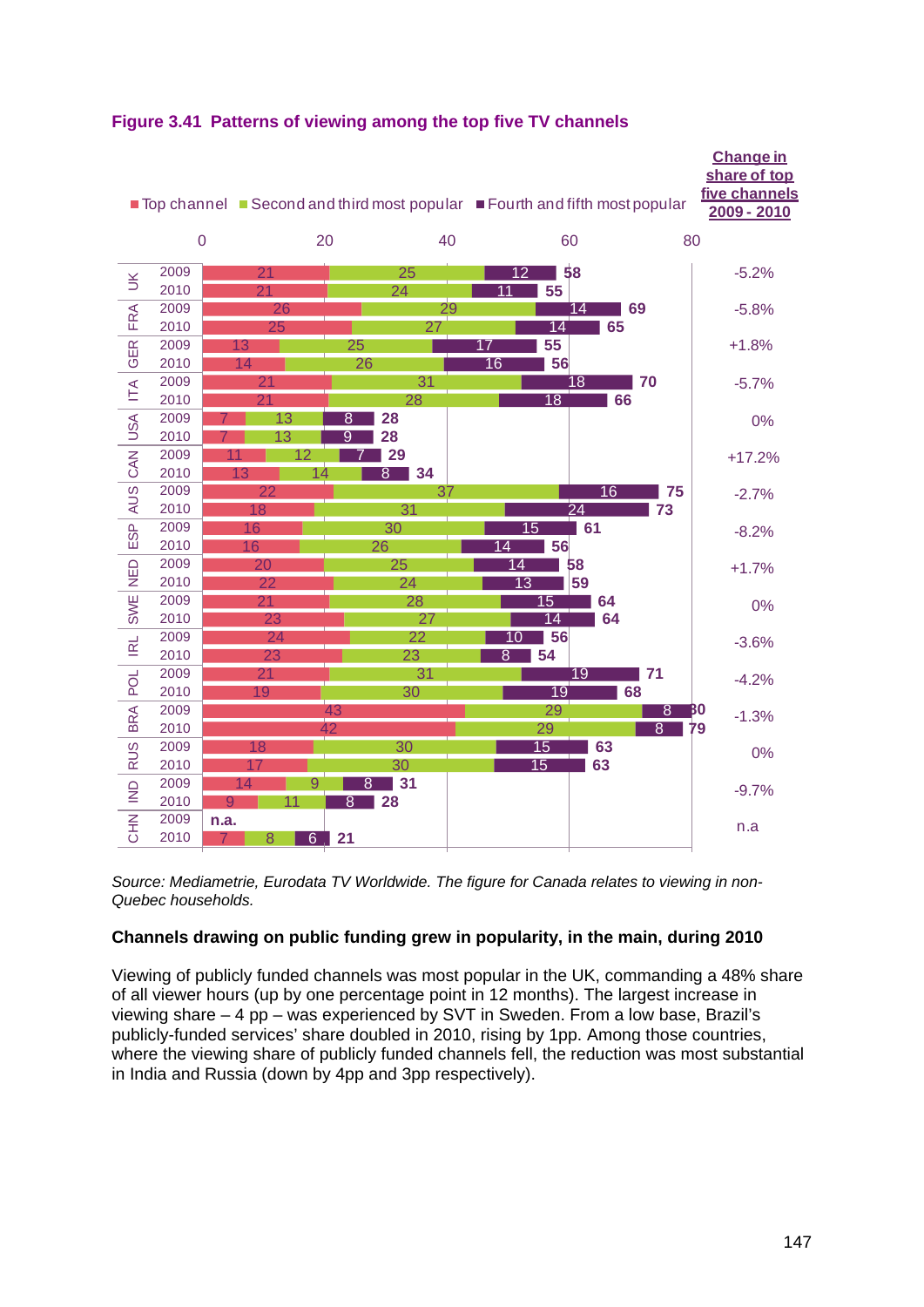

#### **Figure 3.42 Viewing of publicly-funded channels**

*Source: Mediametrie, Eurodata TV Worldwide. The figure for Canada relates to viewing in non-Quebec households.*

#### **Longest-established TV channels continued to experience falling multichannel share**

In many of our comparator countries, a small number of channels (all free to view) commanded a monopoly of viewing for many years. Confining the analysis to multichannel homes only, these longer-established television services mostly lost ground during 2010.

The exception to this pattern was Germany, where ARD1, ZDF, P7, Sat1 and RTL's share of viewing rose by 4% to 71% of all multichannel viewing. Otherwise, the most pronounced reductions in viewing of terrestrial services was among viewers in the US, where ABC, NBC, CBS, Fox and PBS' share dropped by 8% to a quarter (25%) of all viewer hours. This reduction comes despite the long-established nature of multichannel services in the US (for example, HBO launched in 1972) – which might otherwise point to the possibility of a more settled and stable market share for the oldest free-to-view services.

In the UK, the terrestrial channels (BBC1 /BBC2 /ITV1 /Channel 4 /Channel 5) commanded a multichannel share of 55%, down by 5% during 2010. In France, TF1, France 2, France 3, France 5, Canal+ and M6's collective share fell by 7% over the period to 73%. In both countries, digital terrestrial switchover is approaching and these reductions in share may be explained by the expansion in channel choice in homes that have recently migrated to a digital television platform.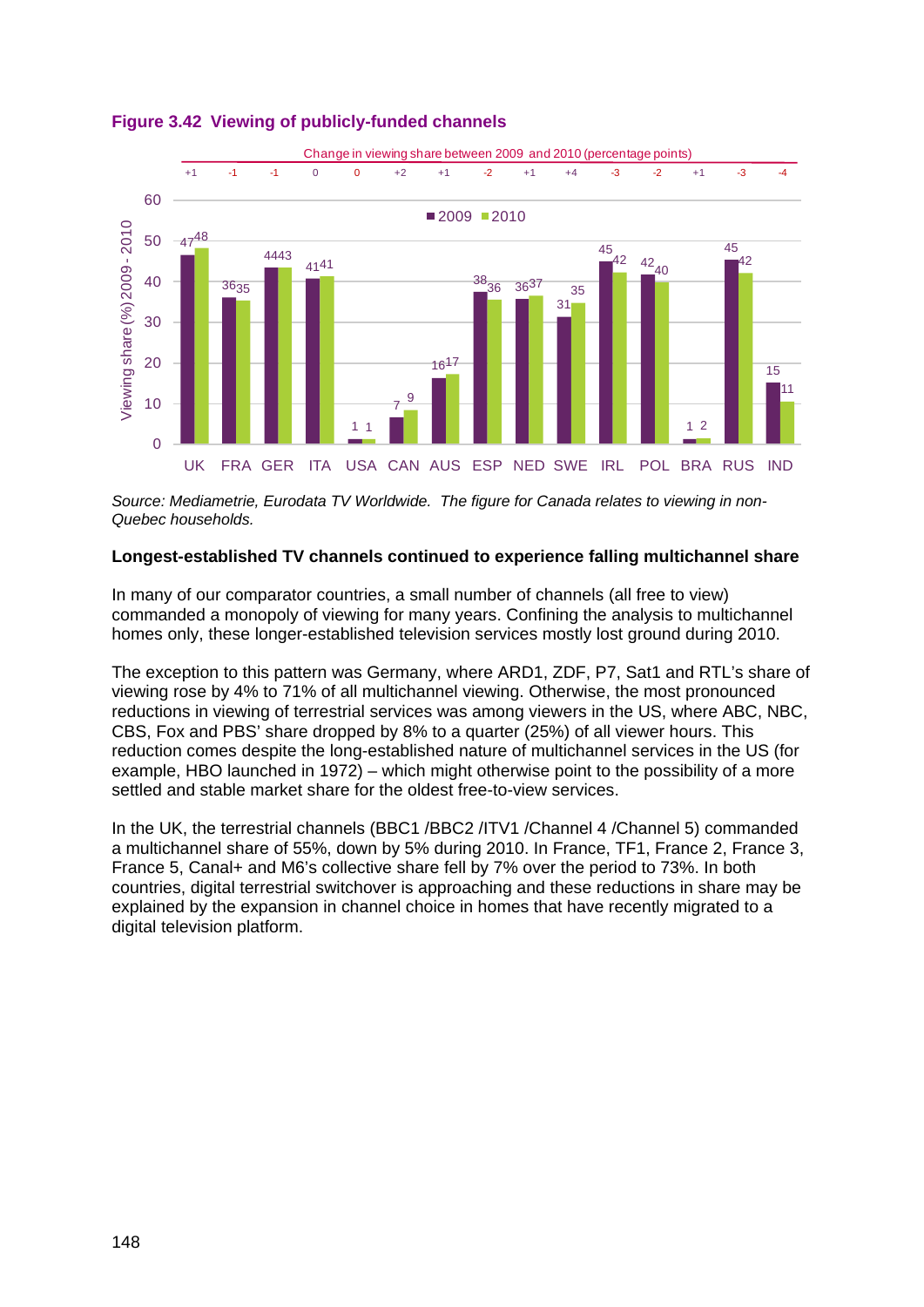

**Figure 3.43 Terrestrial versus multichannel share**

*Source: Mediametrie, Eurodata TV Worldwide.*

## <span id="page-40-0"></span>**3.3.6 Use of video-on-demand services**

#### **Consumers' claimed use of VoD services stood at 34% in the US; 29% in France**

Viewers now have a variety of platforms over which they can get access to audio-visual content on an on-demand basis. This includes devices that connect directly to the internet (see Section [3.1.5](#page-12-0) for an analysis of those who access TV content over the internet) and delivery of content over cable or IPTV infrastructure. The content they can access includes that which is available through free catch-up services, alongside those which are paid for.

In some countries, viewers are now accustomed to accessing on-demand content. In the US, over a third (34%) of consumers claim to personally use a service of this type, while the comparable figure in France is 29%. Just under a quarter (24%) of UK consumers make the same claim. Taken together, consumers in these three countries are far more likely than any other to claim they personally use video-on-demand services. In Italy, the comparable figure in 2011 stood at 14%; 9% in Germany and 8% in Australia.

Over time, the popularity of video-on-demand services rose furthest, by 4pp in the UK to 24% of all consumers. In France, from a comparatively high base, the increase was 2pp. Growth was, however, far higher in those countries where use of video on demand has yet to reach a mainstream audience – rising by a third in Germany and in Italy.